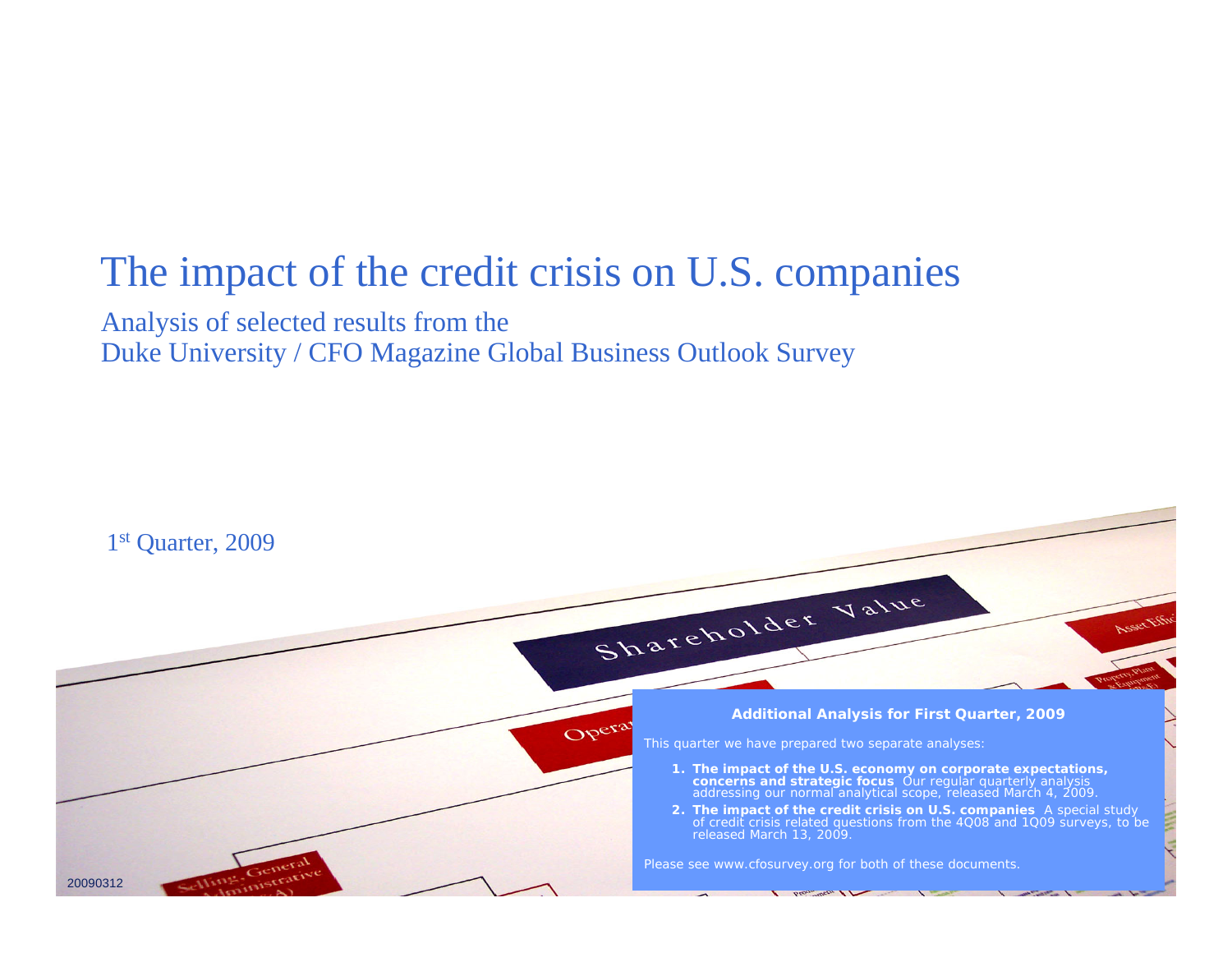# **Contents**

|--|

- Overview
- All industries anticipate at least another year of economic difficulties
- Companies are moving aggressively to preserve earnings, their primary source of liquidity
- –Balance sheets are getting renewed attention
- –Credit lines are increasingly important across all industries
- Industries' credit line access and usage patterns vary considerably
- –Earnings-funded firms/industries are struggling more than the others
- –All firms are increasingly struggling to fund attractive investments

#### **Trends in cash, funding and credit…………………………………………………………………. 7**  $\sim$  Cash and Marketable Securities –Funding Sources

Credit Lines

## **Industry sources and uses of funds……………………………………………………………….. 12**

- –Retail / Wholesale
- $\equiv$ Mining / Construction
- Manufacturing
- –Transportation / Energy
- Communications / Media
- –Tech / Software / Biotech
- –Banking / Finance / Insurance
- $\equiv$ Services / Consulting
- Healthcare / Pharma

#### **Detailed Charts……………………………………………………………………………………………. 22**

- –Cash and equivalents
- –Funding
- Credit market effects
- –Credit lines
- Industry context

**Appendix…………………………………………………………………………………………………….. 34**

- –Respondent Demographics for Q408 Survey
- –Respondent Demographics for 1Q09 Survey
- Contacts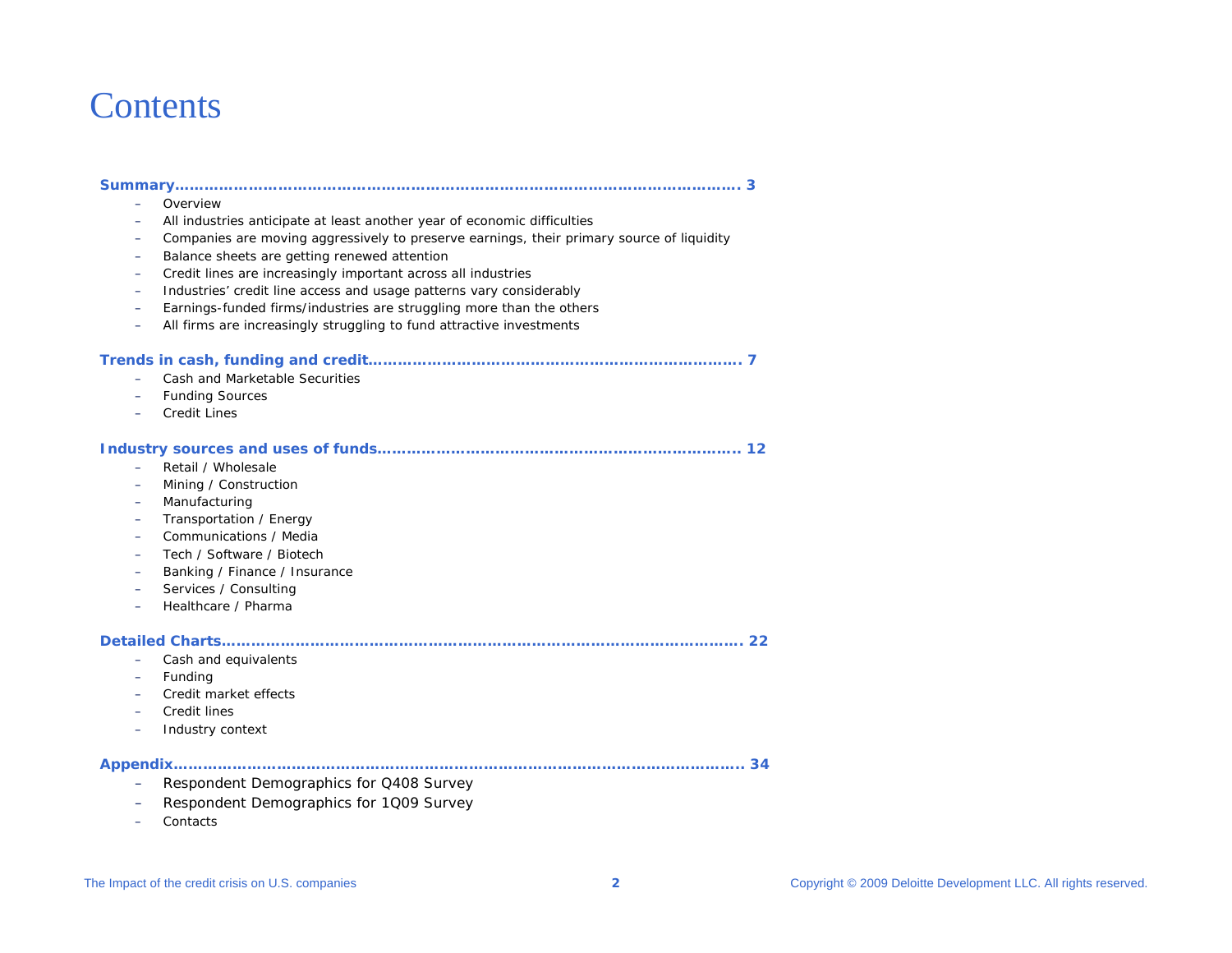# Summary

#### **Overview**

Deloitte works with the *Duke University / CFO Magazine Global Business Outlook Survey* on a quarterly basis to better understand how prevailing market and broader economic conditions are affecting the expectations, concerns and plans of U.S. firms. The purpose of our regular quarterly reports is to examine survey findings specifically through an industry-focused lens, generating industry-level insights around economic trends and expectations. Our analysis for the first quarter of 2009 (*The impact of the U.S. economy on corporate expectations, concerns and strategic focus)* was published on March 4 and is currently available at www.cfosurvey.org.

The analysis in this document is an addendum to our regular report, focusing specifically on a set of credit crisis centered questions included in the fourth quarter 2008 and first quarter 2009 surveys. It is intended to bring to light the credit and liquidity challenges companies are facing, what they are doing to protect and strengthen their firms, and how they are currently faring. As we do in our regular analysis, we have approached this study from an industry standpoint to highlight the frequently substantial differences between industries' challenges, approaches and outlooks.

We write this report in the midst of numerous bank failures and near-failures, a continuing mortgage crisis, and series of government efforts to save financial institutions, spur lending and improve general liquidity. This study shows that, in the face of generally declining earnings and tightening credit markets, companies are attempting to preserve liquidity through a variety of funding and cost-reduction mechanisms. Some industries are following the same approaches they always follow; some are very much not. Following are key findings:

#### **All industries anticipate at least another year of economic difficulties**

CFO optimism is lower now than at any other time in the fifty-two quarter history of the *Duke University / CFO Magazine Global Business Outlook Survey*. Having worked recently to understand and address the fallout of the credit crisis, more than two thirds of these executives are even less optimistic now than they were at the end of 2008 around the U.S. economy.

More than half of companies are also less optimistic this quarter about their own company's prospects. Weak consumer demand is the top external concern for over 68 percent of firms and is the top concern for six of the nine industries. Accordingly, yearover-year earnings projections on the whole have worsened from a 10.2 percent decline last quarter to a 13.5 percent decline this quarter.

There are substantial industry differences, however. Manufacturing and retail/wholesale expect declines of roughly 20 percent, while the healthcare/pharmaceutical and services/consulting industries project low single-digit gains. Public firms appear to be struggling more than private, projecting an average 20 percent earnings decline.

**U.S. Company Optimism**





4Q08 1Q09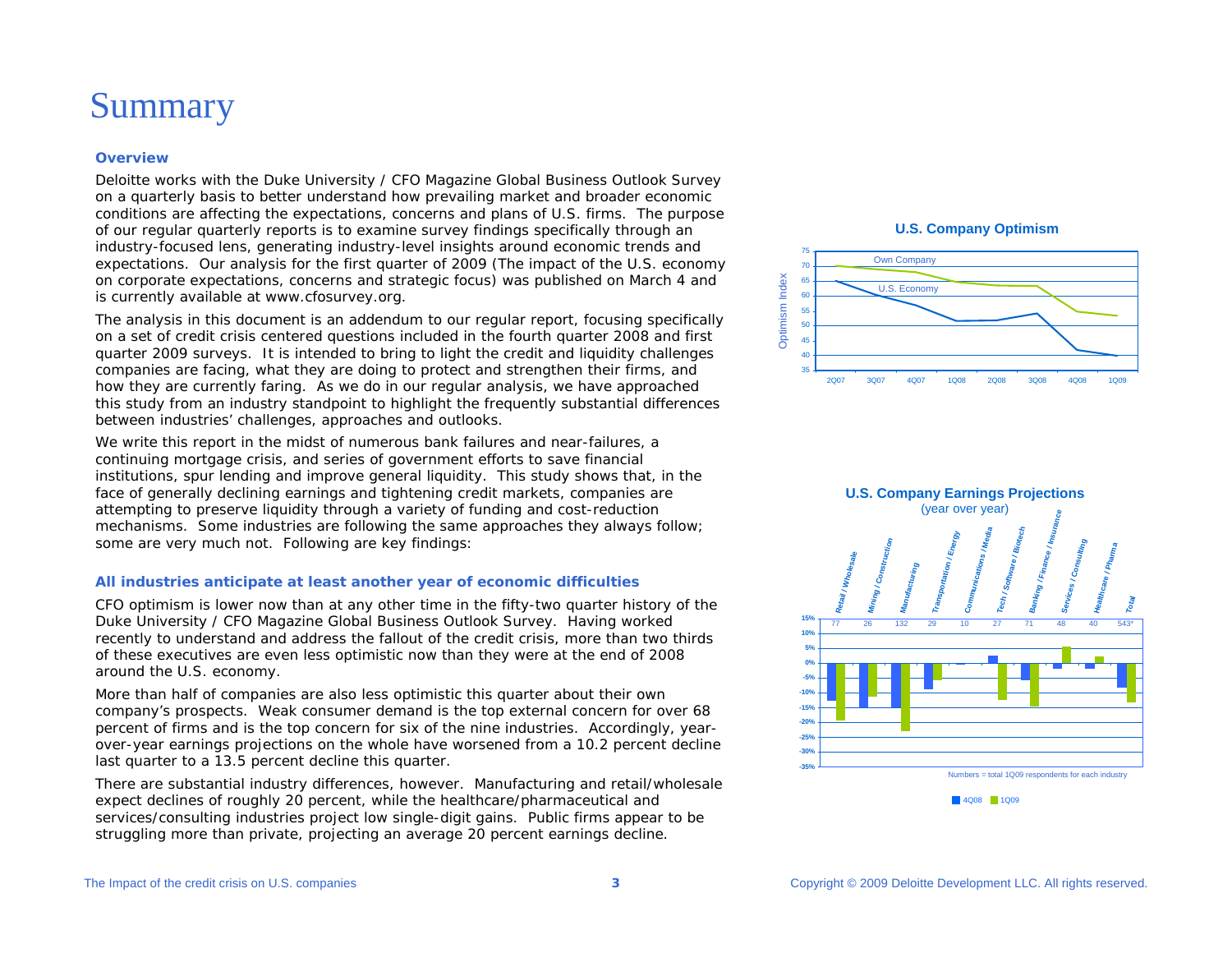# Summary (cont.)

#### **Companies are moving aggressively to preserve earnings, their primary source of liquidity**

Under normal circumstances, retained earnings are a major source of funding for all industries. Despite declining earnings across most industries, 36 percent of firms' operational funding over the past six months still comes from their profits and retained earnings.

Driven by earnings pressures experienced over the past year and projected for the foreseeable future, companies have been nearly unanimously using cost cutting to improve liquidity. Capital spending is expected to fall sharply in 2009, with all industries projecting substantial cuts. Against a 13 percent average cut, even the sectors with the most optimistic earnings projections (services/consulting and healthcare/pharma) plan to cut capital spending 7 percent or more. Nearly all sectors are projecting declines in both marketing/advertising and technology spending, averaging 7.6 percent and 5.4 percent cuts, respectively.

Workers have not been spared from these cost-cutting efforts. Nearly 60 percent of companies have already reduced headcount and more than half will do so again within the next 12 months. Those who cut jobs let go an average of 13 percent of their workforces in the last 12 months, and those who will continue to cut jobs anticipate 8 percent reductions over the next year. More than 50 percent of firms have frozen hiring, and 60 percent plan to do so going forward.

#### **Balance sheets are getting renewed attention**

In the face of anticipated earnings declines, companies are having to assess the degree to which their balance sheets will help them survive the storm – or will pull them under water. Working capital management and balance sheet weakness, both of which have been relatively minor concerns for many firms over the past several years, have jumped to the top of financial executives' internal concerns over the past two quarters (please see our standard 1Q09 analysis, referenced earlier in this document, for deeper insights around executives' internal and external concerns).

While cost-cutting and efficiency efforts have helped companies improve their liquidity, firms' reliance on external funding is still strong and is frequently rising. Over the past several years, credit lines, long-term debt and short-term debt have accounted for roughly 40 percent of firms' funding. As earnings decline as a funding source, these and other external funding sources are becoming of heightened importance.

At the same time credit is becoming more important, it is also becoming more difficult to secure. More than half of all firms report feeling the effects of decreased credit availability and/or increased credit costs, and more than 20% report being very much affected. In the communications/media and financial services sectors, 30% of firms report being very much affected.







Not affected

The Impact of the credit crisis on U.S. companies **4** Copyright © 2009 Deloitte Development LLC. All rights reserved.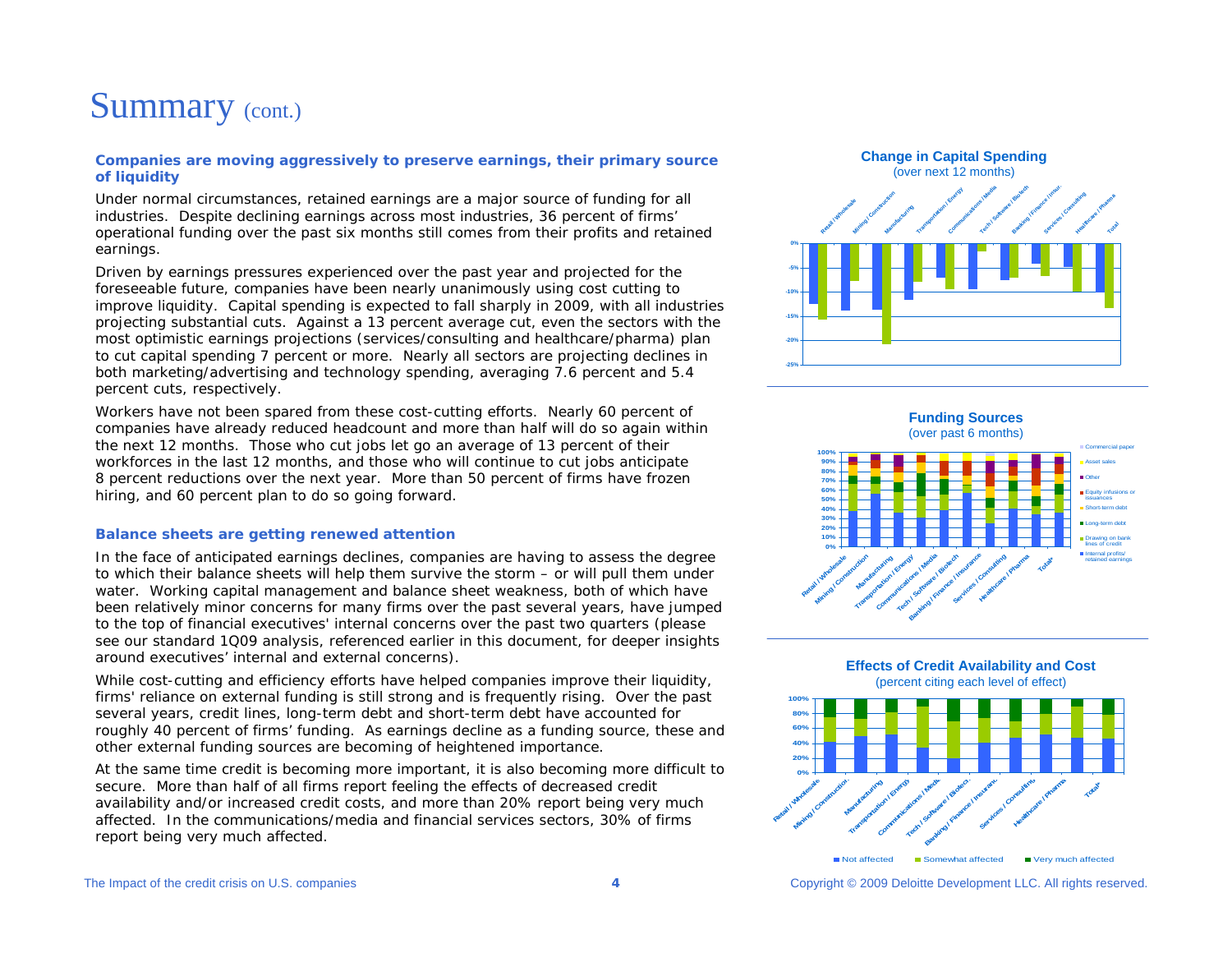# Summary (cont.)

#### **Credit lines are increasingly important across all industries**

Credit lines are taking center stage because they are the top external funding source for five of the nine industries. Roughly 75 percent of all firms utilize credit lines (primarily to fund normal operations and immediate liquidity), ranging from roughly 50 percent of firms in tech/software/biotech and healthcare/pharma to more than 85 percent of firms in retail/wholesale, manufacturing and transportation/energy.

Moreover, credit levels tend to be high, averaging 23 percent of firms' total assets for the companies utilizing them. Roughly 14 percent of all firms' assets are matched with credit lines with higher percentages within particular industries. Within the retail/wholesale and transportation/energy sectors, approximately 25 percent of total industry assets are matched with credit lines.

Over the past six months, nearly 20 percent of companies' funding has come from credit lines that have been drawn down an average of 38 percent of their capacity. Again, there is substantial variability across industries. Nearly 44 percent of retail/wholesale firms' funding has come from credit lines that have been drawn down by more than half. Only 30 percent of tech/software/biotech firms' funding has come from credit lines, and existing credit lines have been drawn down less than 15 percent.

#### **Industries' credit line access and usage patterns vary considerably**

At the same time downward pressure on earnings is making credit lines more important (both for the firms who already rely on them and for those who have historically had less need), credit line markets are tightening. Nearly 20 percent of all firms say they have had trouble establishing or renewing credit lines. More than 25 percent of firms within retail/wholesale and communications/media are struggling in this regard; less than 15 percent of mining/construction and healthcare/pharma firms complain of the issue.

Those with already-established credit lines are frequently putting them to very different uses. On one hand, nearly two thirds of companies have restricted their use of credit lines over the past 12 months, primarily because they either did not need the funds yet or because they wanted to maintain future borrowing capacity. On the other hand, roughly 10 percent of firms say they are drawing down their credit lines to build cash for the future as a precaution, and roughly the same percentage say they are obtaining cash now in case banks restrict their credit access in the future.

As John Graham, Duke finance professor and director of the survey, points out: "Bank lines of credit are usually a temporary source of funding or are used as a last resort. In the current market, many companies have few funding options beyond their credit line. In fact, there has been a 'bank run' of sorts on credit lines, with poorly rated companies drawing funds in case their bank decides not to lend to them in the future. This action has in part 'crowded out' banks' ability to lend to other firms, exacerbating the lack of credit elsewhere in the system."

**Credit Line Utilization**





**Difficulty Establishing or Renewing Credit Lines**

(percent of all firms experiencing difficulty)

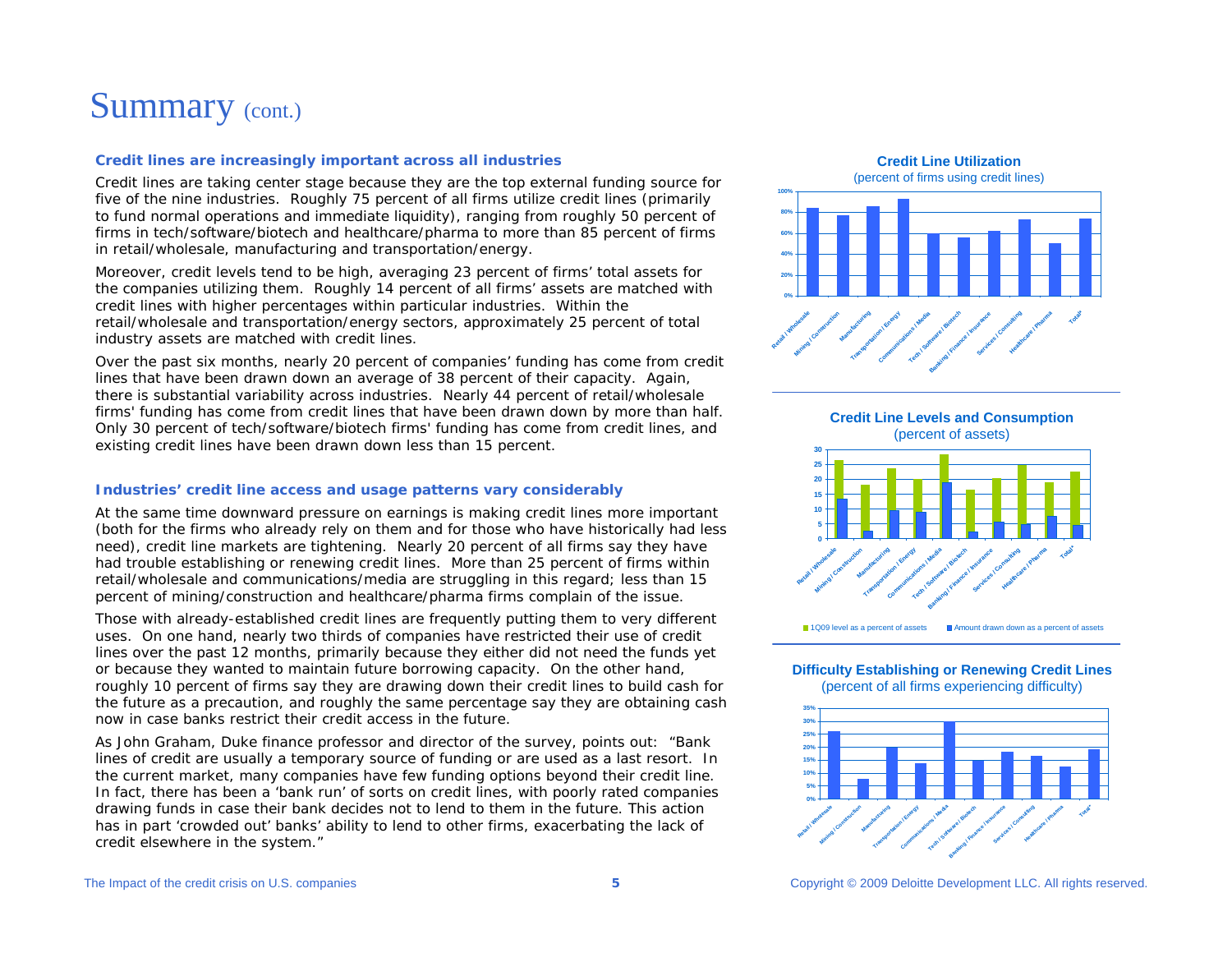# Summary (cont.)

## **Earnings-funded firms/industries are struggling more than the others**

It may be a bit surprising that many firms from the industries historically least reliant on credit lines are among the most affected by credit turmoil so far.

The healthcare/pharma industry, for example, is a comparatively low user of credit lines, with only 50 percent of firms using this instrument and only 9 percent of industry funding coming from it over the past 6 months. On the whole, the industry is one of the least affected by credit market turmoil, with nearly half of firms reporting no substantial credit availability or cost issues. But when you look at the half that are affected by the turmoil (see the top chart on this page), these firms report the second-highest struggles in getting access to credit. In fact, the three industries with the next lowest credit line use (communications/media, tech/software/biotech and banking/finance/insurance) all illustrate a similar pattern.

With credit tightening making it more difficult to supplement declining earnings with external cash, and with the compounding effects of declining equity and bond values, firms within these low-credit-line industries are the most likely to be drawing down existing credit lines in anticipation of banks' restriction of their future credit access. The communications/media, tech/software/biotech, and banking/finance/insurance sectors cited these divergent purposes much more often than did the traditional heavy users of credit lines.

At least for the time being, the companies with comparatively solid liquidity tend to be within industries that make consistent use of well-established credit lines, although these advantages already appear to be declining as credit lines come up for renewal and banks increasingly pursue more expensive and restrictive terms.

## **All firms are increasingly struggling to fund attractive investments**

Limited access to external capital is increasingly impairing firms' ability to pursue attractive investment projects. At the end of 2008, an already-high 28 percent of firms reported moderate to large effects; that number has nearly doubled over the last quarter. Moreover, the number of firms reporting large effects has tripled to 30 percent.

Under normal conditions the industries that utilize credit lines the least tend to report the greatest difficulty obtaining capital to pursue attractive investment projects. Under current conditions, this effect appears to be significantly amplified. Firms within the lowcredit-line industries (the industries we discussed above) tend to be experiencing moderate to large effects, with the largest proportion of firms feeling large effects.

The two most common approaches to this issue are to either use current earnings to fund attractive investments or to postpone/cancel them. Seven of the nine industries currently favor the former with mining/construction and communications/media the exceptions. Using earnings from prior periods is the next most popular choice, ahead of pursuing funding from other sources (e.g. equity and bond issues).

**Effects of Credit Market Turmoil**

(percent of firms citing each effect)





**Impact of Credit Crisis on Ability to** 



(percent citing each level of effect))

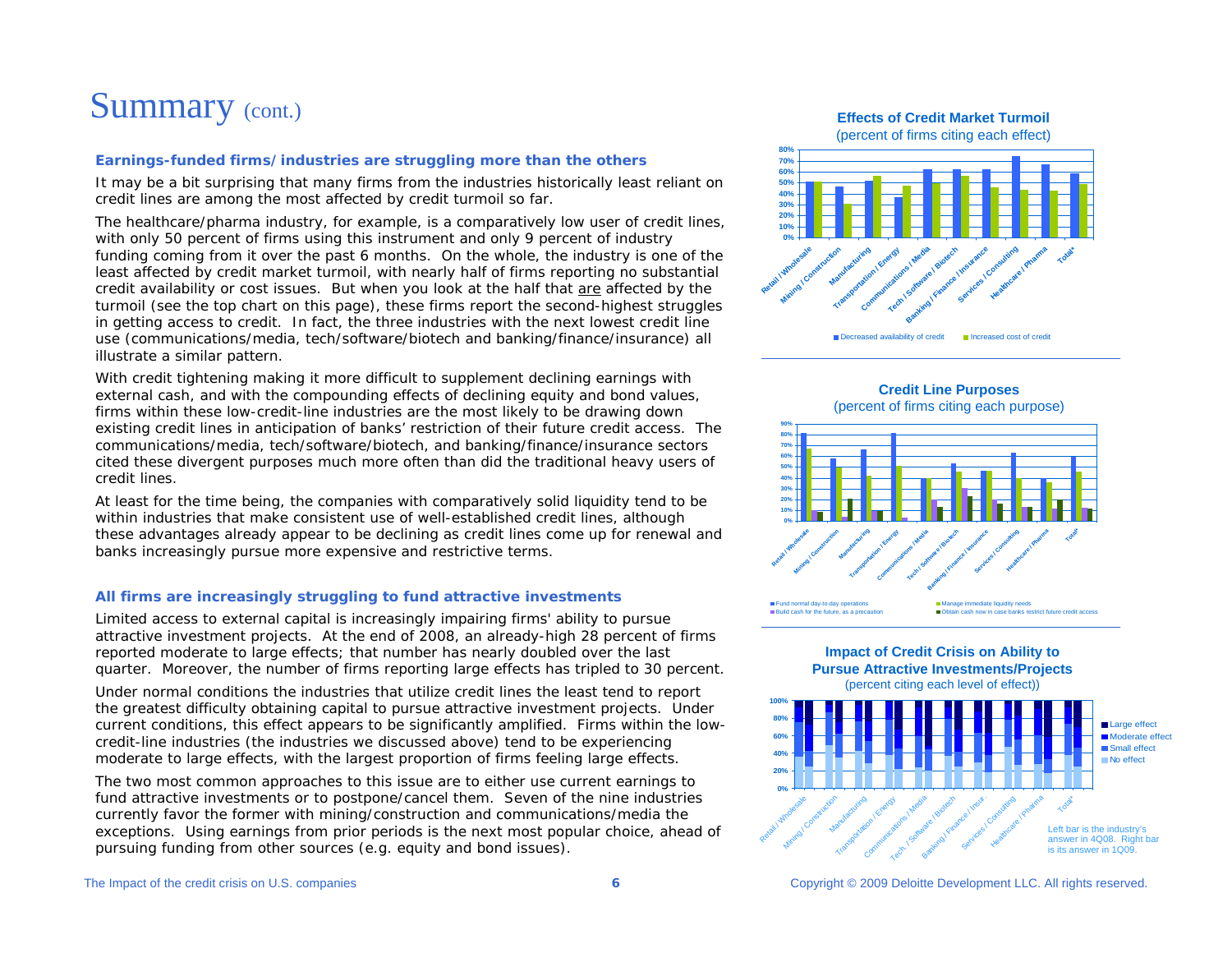# Trends in cash, funding and credit

U.S. company utilization of internal and external funding resources, and how it is changing as a result of the recent credit crisis

**Sections**

Cash and Marketable SecuritiesFunding Sources Credit Lines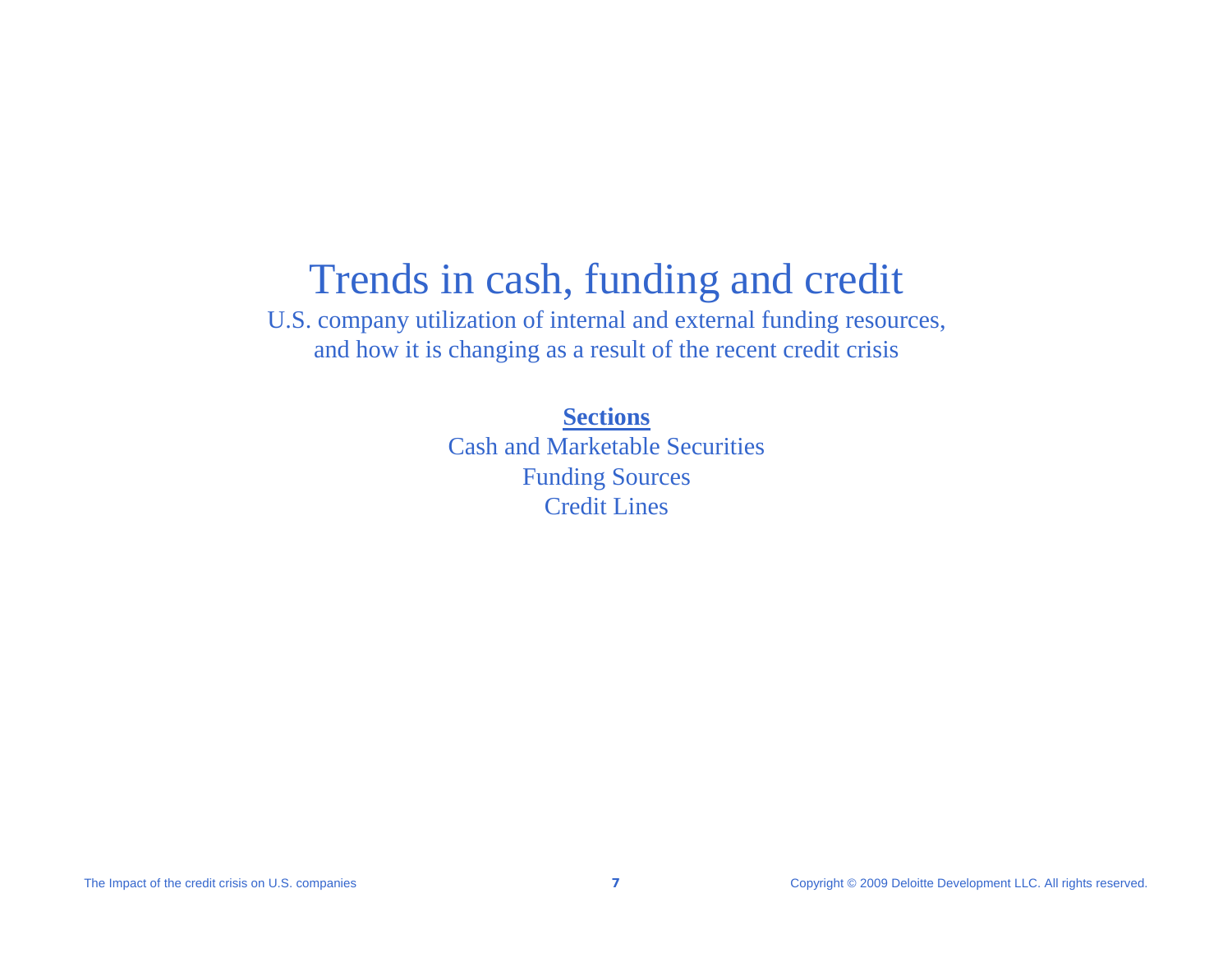# Cash, credit and funding U.S. company approaches and trends

## Cash and marketable securities

#### **What portion of companies' assets is cash and securities?** *About 15% (similar to 12 months ago)*

- On average, 15% of companies' assets are held as cash and marketable securities, ranging from 4-10% on the low-end (transportation/energy, retail/wholesale and manufacturing) to 22-27% on the high-end (tech/software/biotech, healthcare/pharma and banking/finance/insurance).
- Despite credit and equity market turmoil, values of cash and marketable securities declined only modestly as a percent of total assets – from a cross industry average of 15.6% in 1Q08 to 15.2% in 1Q09. Each industry is within 250 basis points of its levels from a year ago.

#### **Where is cash held?** *Bank accounts and money market funds*

- Cash is predominantly held in commercial bank accounts with 49% of firms naming this vehicle in their top two. Money market funds are second at 39% and treasuries are third at 20%.
- Treasuries are in the top two cash vehicles for 23% of communications/ media firms, 29% of tech/software/biotech firms, and 37% of banking/finance/insurance firms.
- Only healthcare/pharma makes substantial use of external money management (20% name it in their top two), which is the secondleast-used vehicle at less than 7% overall.
- – Government agency securities were last with around 6% of firms naming it in their top two cash vehicles. Banking/finance/insurance firms are the largest government securities users with 20% naming them in their top two.

#### **How is the credit crisis affecting these cash vehicles?**

– **Distributions have changed little, but treasuries are on the rise**: The use of commercial bank accounts and money market funds rose or fell only slightly for most industries over the past year, but many industries showed substantially higher use of treasuries, making this the only instrument with a substantial change on a cross-industry basis. The use of external money managers did not change significantly for any industry other than within retail/wholesale where usage dropped to less than half. Government agency securities were flat overall but rose in two industries (mining/construction, transportation/energy) and fell substantially in one (tech/software/biotech).



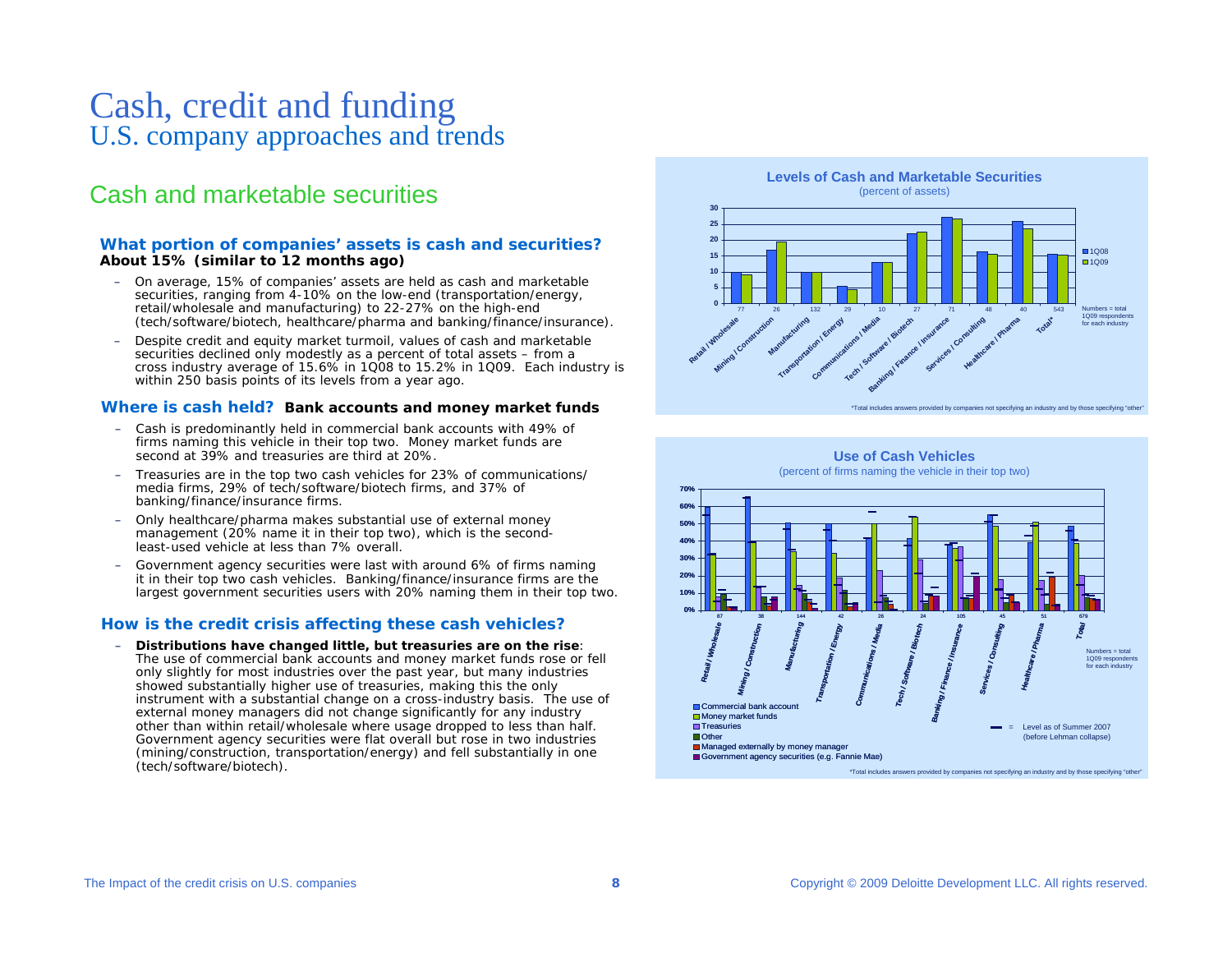# Cash, credit and funding U.S. company approaches and trends

## Funding sources

#### **What are companies' main sources of funding?** *Retained earnings/cash and credit lines*

– **Retained earnings**: Across industries, more than 75% of companies use retained earnings/cash as a funding source, and 36% of total funding comes from this source. The most heavily reliant industries on retained earnings are mining/construction (84% use and 56% of funding) and tech/software/biotech (79% use and 57% of total funding). The least reliant industries are transportation/energy (only 31% of total funding) and banking/finance/insurance (only 25%).



- **Credit lines**: 72% of all firms use credit lines, with an average of 19% of total funding coming from this source. The heaviest users are retail/wholesale (83% use and 29% of total funding), transportation/energy (90% use and 23% of total funding and manufacturing (74% use and 23% of total funding). The least reliant industries are tech/software/biotech (only 8% of funding) and healthcare/pharma (only 9% of funding).
- $\sim$ Long-term debt: 70% of all firms use long-term debt, with an average of 11% of funding coming from this source. Transportation/energy is by far the largest user of this source with 76% of firms utilizing it and 25% of funding coming from this source. Tech/software/biotech is the least reliant with only 42% of firms using it and less than 1% of funding coming from this source.
- **Overarching theme**: Sectors with large fixed capital and working capital bases (retail/wholesale, mining/construction, manufacturing, and transportation/energy) rely more heavily on credit lines; less capital intensive sectors like communications/media, tech/software/biotech and banking/finance/insurance rely primarily on retained earnings/cash. (Services/consulting is a bit of an anomaly, relying primarily on credit lines.) Long-term debt use seems to be clustered around the cross-industry mean, providing around 11% of total funding. The big exceptions are companies with massive long-term capital investments (transportation/energy) and companies who try to minimize debt of all types (tech/software/biotech).

## **Are companies struggling to fund attractive investments, and what are they doing about it?** *It depends*

- **Variability in "normal" difficulty**: On the whole, 27% of companies cite moderate to strong limitations in their ability to fund attractive investments under pre-credit-crisis conditions, but there is substantial variability across industries. Only 14% of mining/construction firms indicate moderate to strong limitations under normal circumstances. Communications/media and healthcare/pharma are much higher at 40% and 42%, respectively.
- **Much harder to fund attractive investments now:** The average company reports it is twice as hard to fund attractive investments as it was a year ago, with 54% citing difficulties. Healthcare/pharma and banking/finance/insurance claim the highest difficulties at 67% and 62%, respectively. In spite of a 180% increase in difficulty, mining/construction still claims the lowest difficulty pursuing attractive investments at 38% (up from 14%). The most modest increases were, not surprisingly, within the industries already citing the highest difficulties.
- **Differing approaches under current difficulties**: The two most common approaches to managing positive NPV investment opportunities when unable to get external funding are to either (1) use current earnings or, (2) postpone or cancel investments. Transportation/energy and communications/media are the most likely to go forward utilizing current earnings. Communications/media, services/consulting and manufacturing are the most likely to postpone or cancel investments. (Note that communications media is fairly evenly split between these two approaches.) The industries most likely to utilize earnings from prior periods are banking/finance/insurance and healthcare/pharma.

## **How has the credit crisis affected funding sources?**

– **Increased reliance on retained earnings/cash and less-common funding sources**: With credit lines and other forms of credit less readily available, firms are increasingly confined to funding via retained earnings/cash. When earnings and cash balances are not sufficient, companies are increasingly turning toward equity issuances and asset sales – particularly within mining/construction, manufacturing, communications/media and banking/finance/insurance. Tech/software/biotech is a bit unusual in its substantial increased use of credit card balances as a funding source. Services/consulting is also a bit unusual in its increasing use of factored accounts receivable and other assets.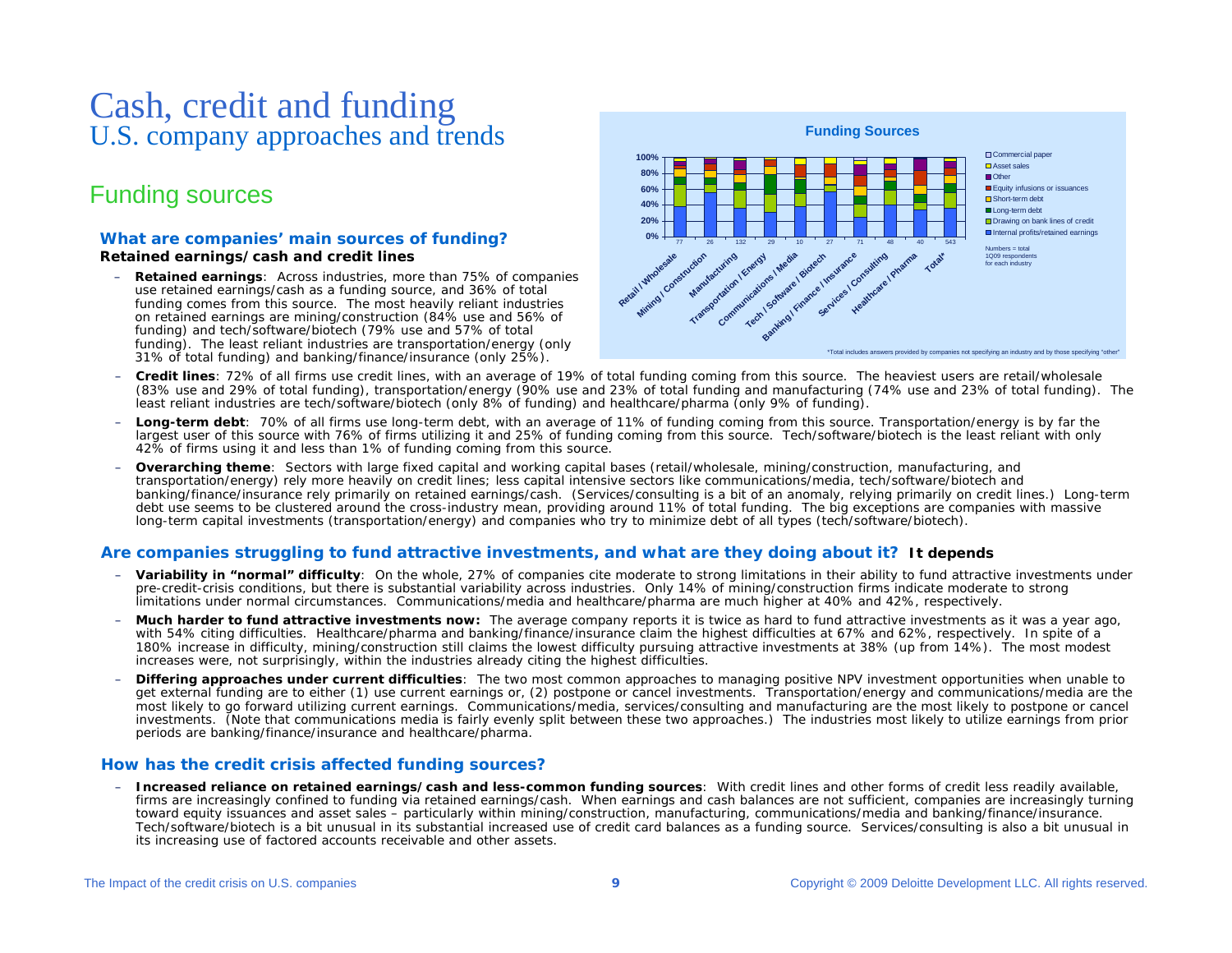# Cash, credit and funding U.S. company approaches and trends

## Credit lines

## **How common is credit lin e use?**

#### *74% of firms have credit lines*

– Approximately 74% of all firms use credit lines overall, but there is substantial variability across industries. Tech/software/biotech and healthcare/pharma indicate are on the low end with 56% and 50% use, respectively. Three sectors indicate more than 80 % use: retail/wholesale (84%), manufacturing (86%) and transportation/energy (93%).

## **What do firms use them for?**

#### *Primarily for normal operations and immediate liquidity*

- **Normal use**: Those companies using credit lines use them primarily for normal operations (60%) and immediate liquidity needs (46%).
- – **Contingency use**: Three industries are exceptional in their use of significant amounts of their credit lines to build cash for the future (as a precaution against further credit tightening): tech/software/biotech (31%), communications/ media (20 %) and banking/finance/insurance (2 0%).

#### **How h eavily do firms rely on them?** *Very heavily*

- **Credit line levels**: Credit line levels average 23% of assets across all firms with relatively little variability. The highest credit line levels are within communications/media (29%), retail/wholesale (26%) and services/consulting (25%). Tech/software/biotech and mining/construction are the lowest at 17% and 16%, respectively.
- **Percent of total funding**: Over the past 6 months 19% of all companies' funding has come from credit lines. The industries with the highest percent of their funding coming from credit lines over this period are retail/wholesale (29%), transportation/energy (23%) and manufacturing (23%). Even the least reliant industries make considerable use of credit lines, with tech/software/biotech at 8 % and healthcare/pharma at 9%.
- – **Credit line draw-down**: On average, companies have dra wn down nearly 38% of their credit lines with considerable differences across industries. Communications/media firms report having drawn down <sup>a</sup> whopping 67% of their credit lines, followed by retail/wholesale at 51%. At the other end of the spectrum are mining/construction firms and tech/software/biotech firms which have drawn down less than 15%.

#### **Credit Line Purpos es**(percent of firms citing each purpose)



\*Total includes answers provided by companies not specifying an industry and by those specifying "other"

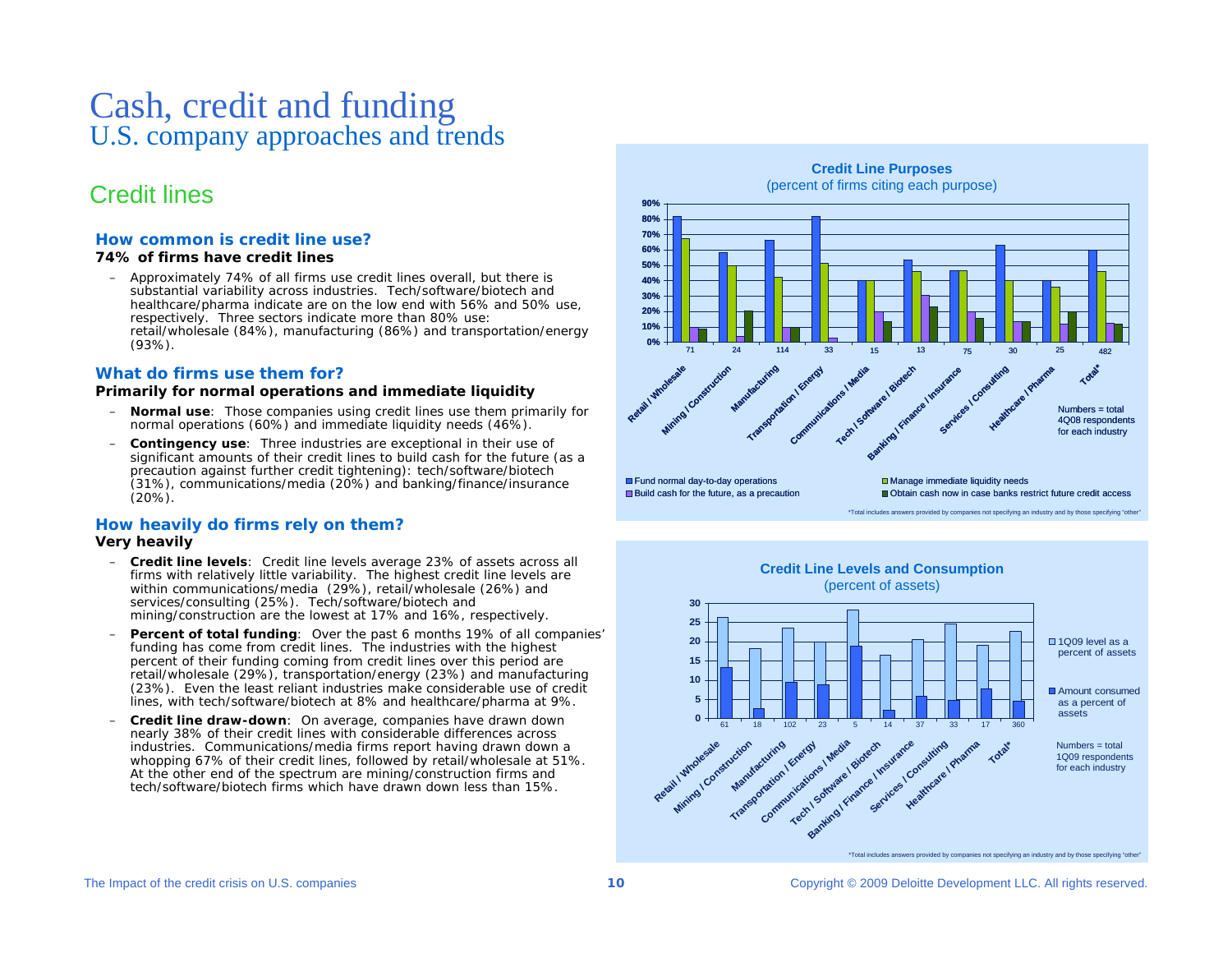# Cash, credit and funding U.S. company approaches and trends

## Credit lines

#### **How has the credit crisis affected credit lines and creditline users?**

- **Companies/industries are feeling the effects to varying degrees:** 54% of respondents overall report being affected by changes in the availability and cost of credit with 22% indicating they have been strongly affected. Eighty percent of communications/media firms report being at least somewhat affected, followed by transportation/energy at 66%. Services/consulting and manufacturing report the lowest effects at 48 % and 49%, respectively.
- **Banking/finance/insurance is an ano maly**: This industry has the highest proportion of firms (31%) reporting heavy effects. It appears that firms within this industry are predominately either heavily affected or not very affected. This is likely due to the different types of firms included within this industry, as well as the substantial differences in company health within each type of firm within this industry.
- – **Heavy credit availability issues**: Of those firms affected by credit market turmoil, 58% are facing credit availability issues. Services/consulting cites the highest availability issues at a very high 74% of firms, with healthcare/pharma also high at 67 %. Roughly 35% of all firms report difficulty initiating or renewing a credit line, with more than 40% of firms in both retail/ wholesale and manufacturing experiencing this issue. Transportation/energy and mining/construction report of the lowest availability issues with 37% and 46% of firms affected, respectively. A comparatively low 20% or fewer of the firms in these industries have had difficulty initiating or renewing lines of credit.
- **Moderate cost problems**: Of those firms affected by credit market turmoil, 49% are facing credit cost issues. More than 56% of manufacturing and tech/software/biotech firms report increased cost of credit. A comparatively low 31% and 43% of mining/construction and healthcare/pharma firms, respectively, cite cost issues. Across industries, the average cost increase is 213 basis points. For the industries with at least 15 respondents, the average reported cost increase is: retail/wholesale =  $162$  bps; manufacturing =  $177$  bps; banking/finance/insurance =  $247$  bps.
- **Restricted use:** Two thirds of companies with credit lines restricted the use of those credit lines over the past 12 months, pri marily because they either didn't need them (27%) or wanted to maintain future borrowing capacity (25%). More than 80% of companies from the healthcare/pharma, tech/software/biotech, and communications/media sectors restricted their use of credit lines – all sectors with relatively low use of credit lines and low credit line levels (as a percentage of total assets). Three of the most intensive users of credit lines (retail/wholesale, transportation/energy and services/consulting) restricted their use the least.



\*Total includes answers provided by companies not specifying an industry and by those specifying "other"



#### **Difficulty Establishing or Rene wing Cre dit Lines**(percent of all firms experiencing difficulty)

#### The I mpact of the credit crisis on U.S. co

<sup>\*</sup>Total includes answers provided by companies not specifying an industry and by those specifying "other"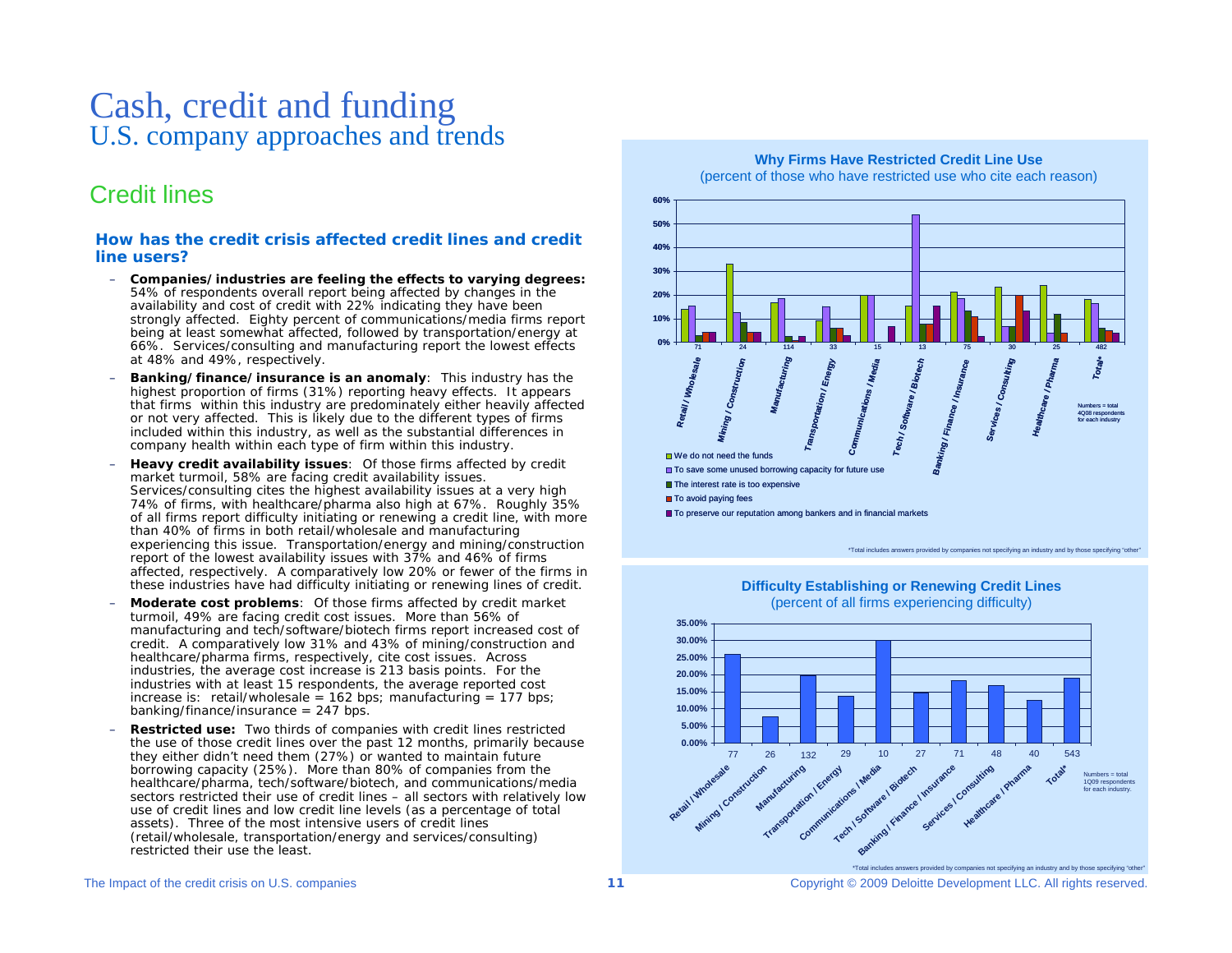# Industry sources and uses of funds

Patterns in the use of cash and funding vehicles, and how these patterns are changing as a result of recent credit market turmoil

## **Sections**

Retail / WholesaleMining / Construction Manufacturing Transportation / Energy Communications / MediaTech / Software / BiotechBanking / Finance / Insurance Services / Consulting Healthcare / Pharma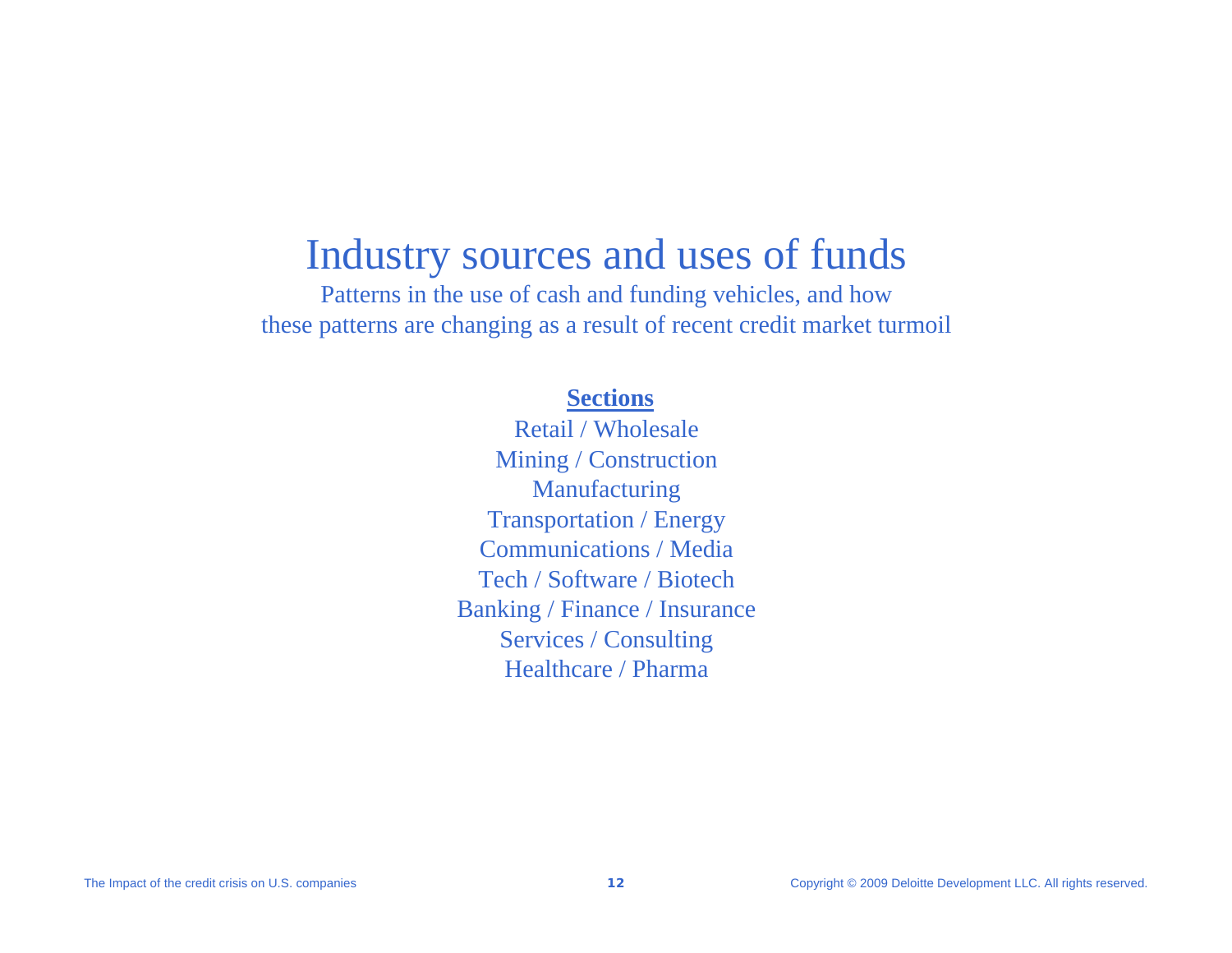## Retail / Wholesale

| <b>Cash and Marketable Securities</b> |      |                                                                                                                                                                 |  |  |  |
|---------------------------------------|------|-----------------------------------------------------------------------------------------------------------------------------------------------------------------|--|--|--|
| Level<br>(percent of assets)          | 9%   | Very low (second-lowest), largely due to<br>high credit line access; what cash is<br>held is in the form of commercial bank<br>accounts and money market funds. |  |  |  |
| Impact of<br><b>Credit Crisis</b>     | low. | In the past 12 months, slight increases in most common vehicles. Treasury use doubled but only to 7%.<br>Externally managed money declined but was already      |  |  |  |

| <b>Funding</b>                    |                                                                                                                                    |     |                                                                                                                                                                                                                                                                                                                                                                                                                                                                                                                                                             |    |  |  |
|-----------------------------------|------------------------------------------------------------------------------------------------------------------------------------|-----|-------------------------------------------------------------------------------------------------------------------------------------------------------------------------------------------------------------------------------------------------------------------------------------------------------------------------------------------------------------------------------------------------------------------------------------------------------------------------------------------------------------------------------------------------------------|----|--|--|
|                                   | <b>Retained Earnings</b>                                                                                                           | 38% | <b>Asset Sales</b>                                                                                                                                                                                                                                                                                                                                                                                                                                                                                                                                          | 4% |  |  |
| Sources                           | <b>Credit Lines</b>                                                                                                                | 29% | <b>Equity Infusions</b>                                                                                                                                                                                                                                                                                                                                                                                                                                                                                                                                     | 4% |  |  |
|                                   | Long-Term Debt                                                                                                                     | 9%  | <b>Commercial Paper</b>                                                                                                                                                                                                                                                                                                                                                                                                                                                                                                                                     | 1% |  |  |
|                                   | <b>Short-Term Debt</b>                                                                                                             | 10% | Other                                                                                                                                                                                                                                                                                                                                                                                                                                                                                                                                                       | 5% |  |  |
| Impact of<br><b>Credit Crisis</b> | <b>Ability to Fund Investments: Under normal</b><br>probability) or postpone/cancel positive NPV<br>investments (56% probability). |     | <b>Sources:</b> Use of all three dominant funding sources has<br>risen significantly over the past year, and roughly one<br>fourth of companies are now contemplating increased<br>use of asset sales as a funding source.<br>conditions, 25% of companies indicate moderate to<br>strong difficulty pursuing attractive investments; that<br>percentage has more than doubled to 58% over the<br>past 12 months – slightly above the cross-industry<br>average. In response, companies are most likely to<br>fund investments with current cash flows (65% |    |  |  |

| <b>Credit Lines</b>                                                |                                                                                                                                                                                                                                                                                                                                        |                                                                                                                                                                          |  |  |  |
|--------------------------------------------------------------------|----------------------------------------------------------------------------------------------------------------------------------------------------------------------------------------------------------------------------------------------------------------------------------------------------------------------------------------|--------------------------------------------------------------------------------------------------------------------------------------------------------------------------|--|--|--|
| <b>Percent of Firms</b><br><b>Utilizing Credit</b><br><b>Lines</b> | 84%                                                                                                                                                                                                                                                                                                                                    | Heavily reliant on credit lines to fund<br>normal operations and near-term<br>liquidity needs. Typically uses this<br>credit to fund high, cyclical inventory<br>levels. |  |  |  |
| Credit Line<br>Levels<br>(percent of total<br>assets)              | 26%                                                                                                                                                                                                                                                                                                                                    | Second highest of any industry.<br>Overall, approximately 22% of industry<br>assets are matched with credit lines                                                        |  |  |  |
| Percent<br>Drawn Down                                              | 51%                                                                                                                                                                                                                                                                                                                                    | Second highest for any industry                                                                                                                                          |  |  |  |
| Percent of Firms'<br><b>Total Funding</b><br>(past six months)     | Highest for any industry<br>44%                                                                                                                                                                                                                                                                                                        |                                                                                                                                                                          |  |  |  |
| Impact of<br><b>Credit Crisis</b>                                  | <b>Restricted Use:</b> A comparatively very low 58% of credit<br>line users have restricted their use lately, primarily<br>because they don't need the funds and want to maintain<br>borrowing capacity.<br>Availability/Cost Issues: 31% of companies complain<br>of decreased credit availability; 28% of increased credit<br>costs. |                                                                                                                                                                          |  |  |  |

## **Industry Context**

| <b>YTD Performance*</b>   |        | <b>2009 Projected Returns</b> |                                         |  |                         | <b>2009 Projected Spending</b> | <b>2009 Projected Employ</b> |  |
|---------------------------|--------|-------------------------------|-----------------------------------------|--|-------------------------|--------------------------------|------------------------------|--|
| <b>Consumer Services</b>  | $-29%$ | 2009 Earnings                 | $-19.3\%$ (-27.5% for public) $\bullet$ |  | <b>Capital Spending</b> | $-15.8\%$                      | <b>Domestic Employees</b>    |  |
| <b>Consumer Goods</b>     | $-31%$ | 2009 Dividends                | $0\%$ (0% for public)                   |  | <b>Technology</b>       | $-9.1\%$                       | Foreign/Offshore/            |  |
| * As of February 26, 2009 |        | Pre-2010 Recovery             | 73% believe                             |  | Marketing/Advertising   | $-5.7\%$                       | <b>Outsourced Employees</b>  |  |
|                           |        | <b>Product Prices</b>         | $+0.1%$                                 |  | <b>Wages/Salaries</b>   | $-0.3%$                        |                              |  |
|                           |        |                               |                                         |  |                         |                                | One of most positive         |  |

One of most negative

ment

-8.0%+9.0%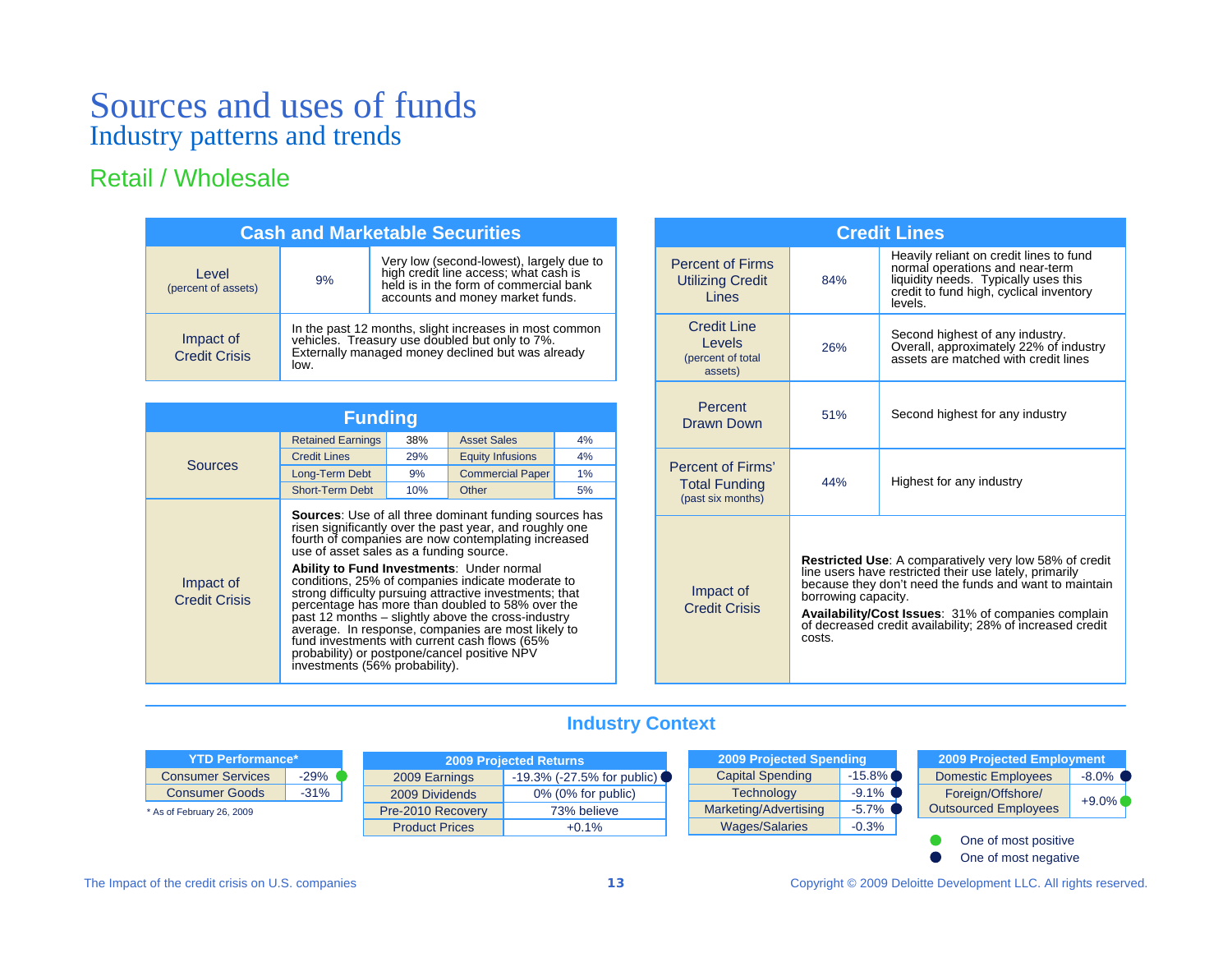## Mining / Construction

| <b>Cash and Marketable Securities</b> |                                                                                                         |                                                                                                                                           |  |  |  |
|---------------------------------------|---------------------------------------------------------------------------------------------------------|-------------------------------------------------------------------------------------------------------------------------------------------|--|--|--|
| Level<br>(percent of assets)          | 19.3%                                                                                                   | Above average. Highest industry<br>concentration of cash in commercial<br>bank accounts, likely due to generally<br>high liquidity needs. |  |  |  |
| Impact of<br><b>Credit Crisis</b>     | In the past 12 months, no significant changes. Use of government securities rose but is still very low. |                                                                                                                                           |  |  |  |

| <b>Funding</b>                    |                                          |     |                                                                                                                                                                                                                                                                                                                                                                                                                                                                                                                                                                                                                                                                                                                                                                                                                                                                                                                                             |    |  |  |  |
|-----------------------------------|------------------------------------------|-----|---------------------------------------------------------------------------------------------------------------------------------------------------------------------------------------------------------------------------------------------------------------------------------------------------------------------------------------------------------------------------------------------------------------------------------------------------------------------------------------------------------------------------------------------------------------------------------------------------------------------------------------------------------------------------------------------------------------------------------------------------------------------------------------------------------------------------------------------------------------------------------------------------------------------------------------------|----|--|--|--|
|                                   | <b>Retained Earnings</b>                 | 56% | <b>Asset Sales</b>                                                                                                                                                                                                                                                                                                                                                                                                                                                                                                                                                                                                                                                                                                                                                                                                                                                                                                                          | 2% |  |  |  |
| <b>Sources</b>                    | <b>Credit Lines</b>                      | 11% | <b>Equity Infusions</b>                                                                                                                                                                                                                                                                                                                                                                                                                                                                                                                                                                                                                                                                                                                                                                                                                                                                                                                     | 8% |  |  |  |
|                                   | Long-Term Debt                           | 8%  | <b>Commercial Paper</b>                                                                                                                                                                                                                                                                                                                                                                                                                                                                                                                                                                                                                                                                                                                                                                                                                                                                                                                     | 0% |  |  |  |
|                                   | <b>Short-Term Debt</b>                   | 9%  | Other                                                                                                                                                                                                                                                                                                                                                                                                                                                                                                                                                                                                                                                                                                                                                                                                                                                                                                                                       | 6% |  |  |  |
| Impact of<br><b>Credit Crisis</b> | funding from other sources if necessary. |     | <b>Sources:</b> Use of retained earnings/cash has risen<br>significantly over the past year while the other major<br>sources have remained flat. Equity infusions are<br>relevant for 26% of companies and are on the rise.<br>Asset sales are relevant for 42% of firms and rising.<br>Ability to Fund Investments: Under normal conditions,<br>a very low 14% of companies indicate moderate to<br>strong difficulty pursuing attractive investments. That<br>percentage has nearly tripled to 38% over the past 12<br>months, but is still well below the cross- industry<br>average. In response, companies are most likely to fund<br>investments with past profits (52% probability) or to<br>postpone/cancel investments (50% probability). This<br>industry is the second least likely to postpone or cancel<br>investments and is the least likely to fund investments<br>with current cash flows. It is the most likely to pursue |    |  |  |  |

|                                                                | <b>Credit Lines</b>                                                                                                                                                                                                                                                                                                                 |                                                                                                                           |  |  |  |  |
|----------------------------------------------------------------|-------------------------------------------------------------------------------------------------------------------------------------------------------------------------------------------------------------------------------------------------------------------------------------------------------------------------------------|---------------------------------------------------------------------------------------------------------------------------|--|--|--|--|
| <b>Percent of Firms</b><br><b>Utilizing Credit</b><br>Lines    | 77%                                                                                                                                                                                                                                                                                                                                 | Slightly above average. Heavily reliant<br>on credit lines to fund normal<br>operations and near-term liquidity<br>needs. |  |  |  |  |
| Credit Line<br>Levels<br>(percent of total<br>assets)          | 18%                                                                                                                                                                                                                                                                                                                                 | Second lowest of any industry. Overall,<br>approximately 14% of industry assets<br>are matched with credit lines          |  |  |  |  |
| Percent<br>Drawn Down                                          | 14%                                                                                                                                                                                                                                                                                                                                 | Second lowest for any industry                                                                                            |  |  |  |  |
| Percent of Firms'<br><b>Total Funding</b><br>(past six months) | 17%                                                                                                                                                                                                                                                                                                                                 | Well below average.                                                                                                       |  |  |  |  |
| Impact of<br><b>Credit Crisis</b>                              | <b>Restricted Use:</b> A comparatively high 71% of credit line<br>users have district of their use lately, primarily because<br>they don't need the funds and want to maintain<br>borrowing capacity.<br>Availability/Cost Issues: 37% of companies complain<br>of decreased credit availability; 26% of increased credit<br>costs. |                                                                                                                           |  |  |  |  |

## **Industry Context**

| YTD Performance*          |         | <b>2009 Projected Returns</b> |                                  | 2009 Projected Spending |          | 2009 Projected Employment   |         |
|---------------------------|---------|-------------------------------|----------------------------------|-------------------------|----------|-----------------------------|---------|
| <b>Mining</b>             | $-55\%$ | 2009 Earnings                 | $-11.3\%$ ( $-5.0\%$ for public) | <b>Capital Spending</b> | $-7.8%$  | <b>Domestic Employees</b>   | $-5.3%$ |
| Construction              | $-40%$  | 2009 Dividends                | $-20.0\%$ (NA for public)        | <b>Technology</b>       | $-7.5\%$ | Foreign/Offshore/           | $+3.9%$ |
| * As of February 26, 2009 |         | Pre-2010 Recovery             | 58% believe                      | Marketing/Advertising   | $-1.3%$  | <b>Outsourced Employees</b> |         |
|                           |         | <b>Product Prices</b>         | $+0.6\%$                         | <b>Wages/Salaries</b>   | $+1.6\%$ |                             |         |
|                           |         |                               |                                  |                         |          | One of most positive        |         |

One of most negative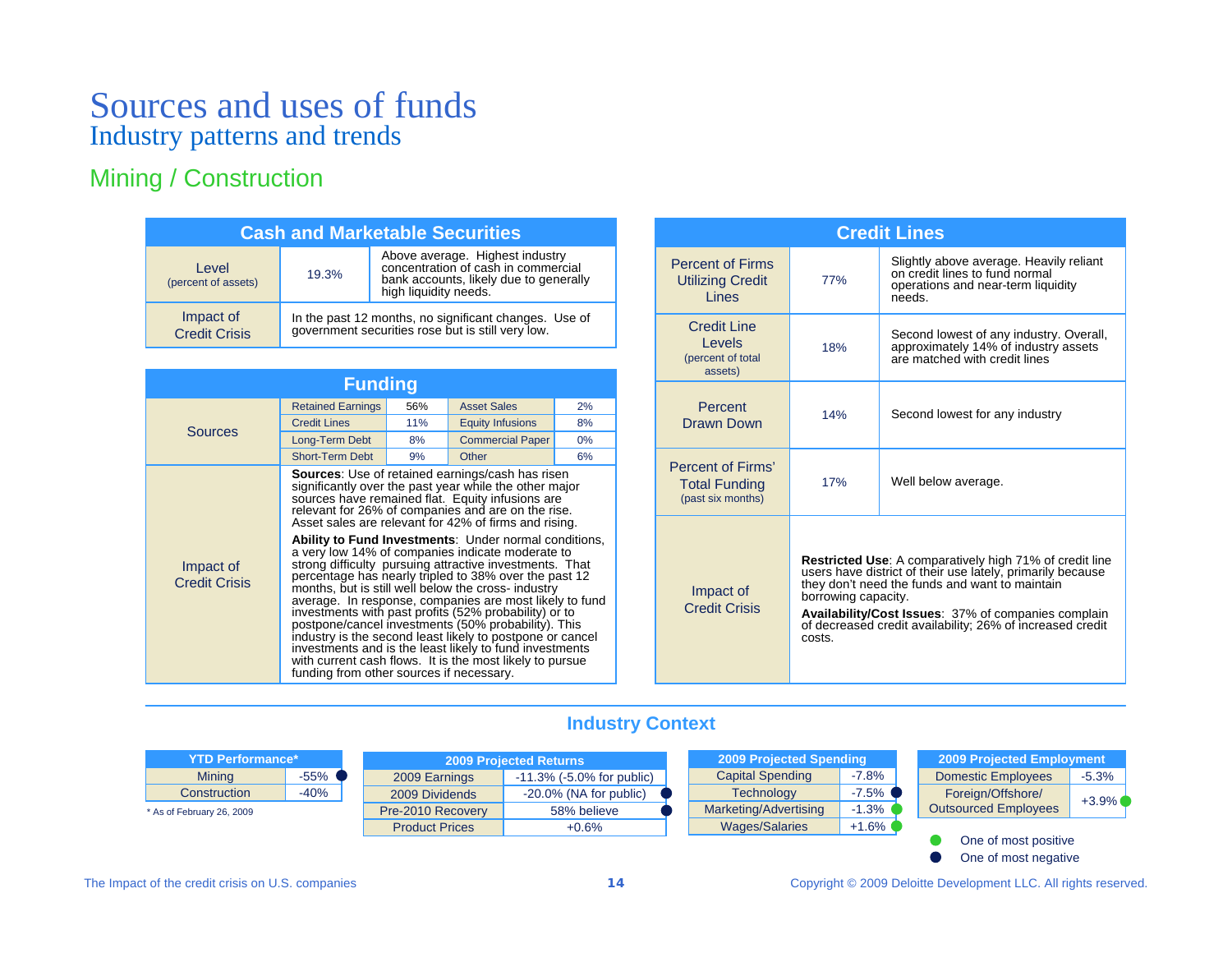## Manufacturing

| <b>Cash and Marketable Securities</b> |                                                                                                                                      |                                                                                            |  |  |  |
|---------------------------------------|--------------------------------------------------------------------------------------------------------------------------------------|--------------------------------------------------------------------------------------------|--|--|--|
| Level<br>(percent of assets)          | 9.8%                                                                                                                                 | Very low. Cash is held primarily in<br>commercial bank accounts and money<br>market funds. |  |  |  |
| Impact of<br><b>Credit Crisis</b>     | In the past 12 months, Slight increases in commercial<br>bank accounts. Treasury use rose around 40% but is<br>still relatively low. |                                                                                            |  |  |  |

| <b>Funding</b>                    |                                              |     |                                                                                                                                                                                                                                                                                                                                                                                                                                                                                                                                                                                                                                                                                                                        |     |  |  |
|-----------------------------------|----------------------------------------------|-----|------------------------------------------------------------------------------------------------------------------------------------------------------------------------------------------------------------------------------------------------------------------------------------------------------------------------------------------------------------------------------------------------------------------------------------------------------------------------------------------------------------------------------------------------------------------------------------------------------------------------------------------------------------------------------------------------------------------------|-----|--|--|
|                                   | <b>Retained Earnings</b>                     | 36% | <b>Asset Sales</b>                                                                                                                                                                                                                                                                                                                                                                                                                                                                                                                                                                                                                                                                                                     | 3%  |  |  |
| <b>Sources</b>                    | <b>Credit Lines</b>                          | 23% | <b>Equity Infusions</b>                                                                                                                                                                                                                                                                                                                                                                                                                                                                                                                                                                                                                                                                                                | 6%  |  |  |
|                                   | Long-Term Debt                               | 10% | <b>Commercial Paper</b>                                                                                                                                                                                                                                                                                                                                                                                                                                                                                                                                                                                                                                                                                                | 0%  |  |  |
|                                   | <b>Short-Term Debt</b>                       | 10% | Other                                                                                                                                                                                                                                                                                                                                                                                                                                                                                                                                                                                                                                                                                                                  | 12% |  |  |
| Impact of<br><b>Credit Crisis</b> | equity infusions are on a similar trajectory |     | <b>Sources:</b> Use of retained earnings/cash grew<br>significantly over the past 12 months while the other<br>major sources rose only mildly. Asset sales are now<br>relevant for over 27% of companies and rising markedly;<br><b>Ability to Fund Investments:</b> Under normal conditions,<br>24% of companies indicate moderate to strong difficulty<br>pursuing attractive investments. That percentage has<br>nearly doubled to 46% over the past 12 months but is still<br>below average. In response, companies are most likely<br>to fund investments with current cash flows (63%)<br>probability) or postpone/cancel positive NPV investments<br>(60% probability). This industry is one of the most likely |     |  |  |

|                                                                    | <b>Credit Lines</b>                                                                                                                                                                                                                                                                                                                                                                                  |                                                                                                                                                                                         |  |  |  |  |
|--------------------------------------------------------------------|------------------------------------------------------------------------------------------------------------------------------------------------------------------------------------------------------------------------------------------------------------------------------------------------------------------------------------------------------------------------------------------------------|-----------------------------------------------------------------------------------------------------------------------------------------------------------------------------------------|--|--|--|--|
| <b>Percent of Firms</b><br><b>Utilizing Credit</b><br><b>Lines</b> | 86%                                                                                                                                                                                                                                                                                                                                                                                                  | Third-highest. Heavily reliant on credit<br>lines to fund normal operations and<br>near-term liquidity needs. Typically<br>uses this credit to fund high, cyclical<br>inventory levels. |  |  |  |  |
| Credit Line<br>Levels<br>(percent of total<br>assets)              | 24%                                                                                                                                                                                                                                                                                                                                                                                                  | Slightly above average. Overall,<br>approximately 21% of industry assets<br>are matched with credit lines                                                                               |  |  |  |  |
| Percent<br>Drawn Down                                              | 40%                                                                                                                                                                                                                                                                                                                                                                                                  | Slightly above average.                                                                                                                                                                 |  |  |  |  |
| Percent of Firms'<br><b>Total Funding</b><br>(past six months)     | 38%                                                                                                                                                                                                                                                                                                                                                                                                  | Second highest for any industry                                                                                                                                                         |  |  |  |  |
| Impact of<br><b>Credit Crisis</b>                                  | <b>Restricted Use:</b> A comparatively low 64% of credit line<br>users have restricted their use lately, primarily because<br>they want to retain borrowing capacity and because<br>they don't need the funds.<br>Availability/Cost Issues: Only 26% of companies<br>complain of decreased credit availability and 19% of<br>increased credit costs – the lowest complaint level of<br>any industry. |                                                                                                                                                                                         |  |  |  |  |

## **Industry Context**

| <b>YTD Performance*</b>   |         | <b>2009 Projected Returns</b> |                                   | 2009 Projected Spending |           |  | 2009 Projected Employment |          |
|---------------------------|---------|-------------------------------|-----------------------------------|-------------------------|-----------|--|---------------------------|----------|
| Manufacturing             | $-52\%$ | 2009 Earnings                 | $-23.2\%$ ( $-30.5\%$ for public) | <b>Capital Spending</b> | $-20.9\%$ |  | <b>Domestic Employees</b> | $-7.8\%$ |
| * As of February 26, 2009 |         | 2009 Dividends                | $+0.8\%$ ( $+0.7\%$ for public)   | <b>Technology</b>       | $-6.2\%$  |  | Foreign/Offshore/         | $-4.9\%$ |
|                           |         | Pre-2010 Recovery             | 73% believe                       | Marketing/Advertising   | $-10.8\%$ |  | Outsourced Employees      |          |
|                           |         | <b>Product Prices</b>         | $-1.2%$                           | <b>Wages/Salaries</b>   | $-1.7\%$  |  |                           |          |
|                           |         |                               |                                   |                         |           |  | One of most positive      |          |

One of most negative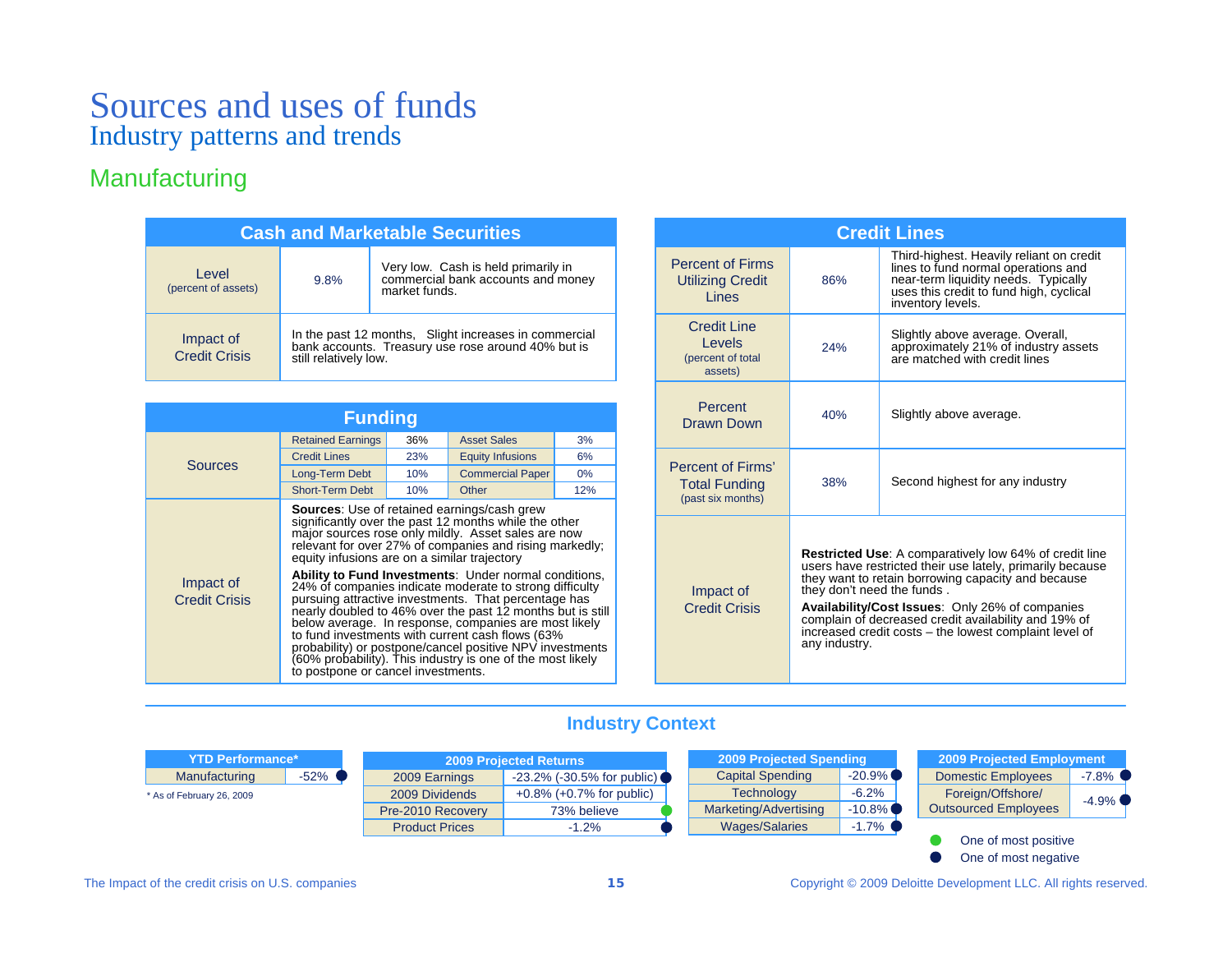## Transportation / Energy

| <b>Cash and Marketable Securities</b> |             |                                                                                                                                                                                             |  |  |
|---------------------------------------|-------------|---------------------------------------------------------------------------------------------------------------------------------------------------------------------------------------------|--|--|
| Level<br>(percent of assets)          | 4.4%        | Lowest level of any sector, countered<br>by the highest industry use of credit<br>lines. The little cash that is held is<br>primarily in commercial bank accounts<br>and money market funds |  |  |
| Impact of<br><b>Credit Crisis</b>     | roughly 30% | In the past 12 months, use of money market funds has<br>dropped notably and the use of treasuries has risen                                                                                 |  |  |

| <b>Funding</b>                    |                                                                                                                                                         |     |                                                                                                                                                                                                                                                                                                                                                                                                                                                                                                                                                                                          |       |  |  |
|-----------------------------------|---------------------------------------------------------------------------------------------------------------------------------------------------------|-----|------------------------------------------------------------------------------------------------------------------------------------------------------------------------------------------------------------------------------------------------------------------------------------------------------------------------------------------------------------------------------------------------------------------------------------------------------------------------------------------------------------------------------------------------------------------------------------------|-------|--|--|
|                                   | <b>Retained Earnings</b>                                                                                                                                | 31% | <b>Asset Sales</b>                                                                                                                                                                                                                                                                                                                                                                                                                                                                                                                                                                       | 3%    |  |  |
|                                   | <b>Credit Lines</b>                                                                                                                                     | 23% | <b>Equity Infusions</b>                                                                                                                                                                                                                                                                                                                                                                                                                                                                                                                                                                  | 8%    |  |  |
| <b>Sources</b>                    | Long-Term Debt                                                                                                                                          | 25% | <b>Commercial Paper</b>                                                                                                                                                                                                                                                                                                                                                                                                                                                                                                                                                                  | $0\%$ |  |  |
|                                   | <b>Short-Term Debt</b>                                                                                                                                  | 11% | Other                                                                                                                                                                                                                                                                                                                                                                                                                                                                                                                                                                                    | $0\%$ |  |  |
| Impact of<br><b>Credit Crisis</b> | have fallen notably.<br>Ability to Fund Investments: Under normal<br>response, companies are most likely to fund<br>investments utilizing past profits. |     | <b>Sources:</b> Both of the two main funding sources have<br>seen significant increases in use over the past 12<br>months. Equity issuances, relevant for 24% of firms,<br>conditions, a low 21% of companies indicate moderate<br>to strong difficulty pursuing attractive investments. That<br>percentage has risen markedly to 55% over the past 12<br>months - which is about average across industries. In<br>investments with current cash flows (73%% probability)<br>or postpone/cancel positive NPV investments (54%<br>probability). This industry is the least likely to fund |       |  |  |

|                                                                |                 | <b>Credit Lines</b>                                                                                                                                                                                                                                                                                                                                  |
|----------------------------------------------------------------|-----------------|------------------------------------------------------------------------------------------------------------------------------------------------------------------------------------------------------------------------------------------------------------------------------------------------------------------------------------------------------|
| <b>Percent of Firms</b><br><b>Utilizing Credit</b><br>Lines    | 93%             | Highest of all industries. Heavily reliant<br>on credit lines to fund normal<br>operations and near-term liquidity<br>needs.                                                                                                                                                                                                                         |
| <b>Credit Line</b><br>Levels<br>(percent of total<br>assets)   | 20%             | Below average. Overall, approximately<br>19% of industry assets are matched<br>with credit lines                                                                                                                                                                                                                                                     |
| Percent<br>Drawn Down                                          | 45%             | Third highest for any industry                                                                                                                                                                                                                                                                                                                       |
| Percent of Firms'<br><b>Total Funding</b><br>(past six months) | 35%             | Third highest for any industry                                                                                                                                                                                                                                                                                                                       |
| Impact of<br><b>Credit Crisis</b>                              | need the funds. | <b>Restricted Use:</b> A comparatively low 61% of credit line<br>users have restricted their use lately, primarily to<br>maintain borrowing capacity and because they don't<br>Availability/Cost Issues: 39% of companies complain<br>of decreased credit availability and 25% complain of<br>increased credit costs - fairly low across industries. |

## **Industry Context**

| <b>YTD Performance*</b> |        |  |  |  |
|-------------------------|--------|--|--|--|
| Transportation          | $-35%$ |  |  |  |
| Energy                  | $-46%$ |  |  |  |
| Utilities               | $-36%$ |  |  |  |

\* As of February 26, 2009

| <b>2009 Projected Returns</b> |                                                   |  |  |  |
|-------------------------------|---------------------------------------------------|--|--|--|
| 2009 Earnings                 | $-5.9\%$ ( $-14.4\%$ for public)                  |  |  |  |
| 2009 Dividends                | +3.8% (+3.8% for public)                          |  |  |  |
| Pre-2010 Recovery             | 86% believe (fewest<br>who to believe after 2Q10) |  |  |  |
| <b>Product Prices</b>         | $-0.6%$                                           |  |  |  |

| <b>2009 Projected Spending</b> |         |  |  |
|--------------------------------|---------|--|--|
| <b>Capital Spending</b>        | $-7.9%$ |  |  |
| <b>Technology</b>              | $+1.1%$ |  |  |
| Marketing/Advertising          | $-3.4%$ |  |  |
| <b>Wages/Salaries</b>          | $+0.4%$ |  |  |
|                                |         |  |  |

| <b>2009 Projected Employment</b>                 |         |
|--------------------------------------------------|---------|
| <b>Domestic Employees</b>                        | $-3.7%$ |
| Foreign/Offshore/<br><b>Outsourced Employees</b> | $-0.5%$ |
|                                                  |         |

One of most positive One of most negative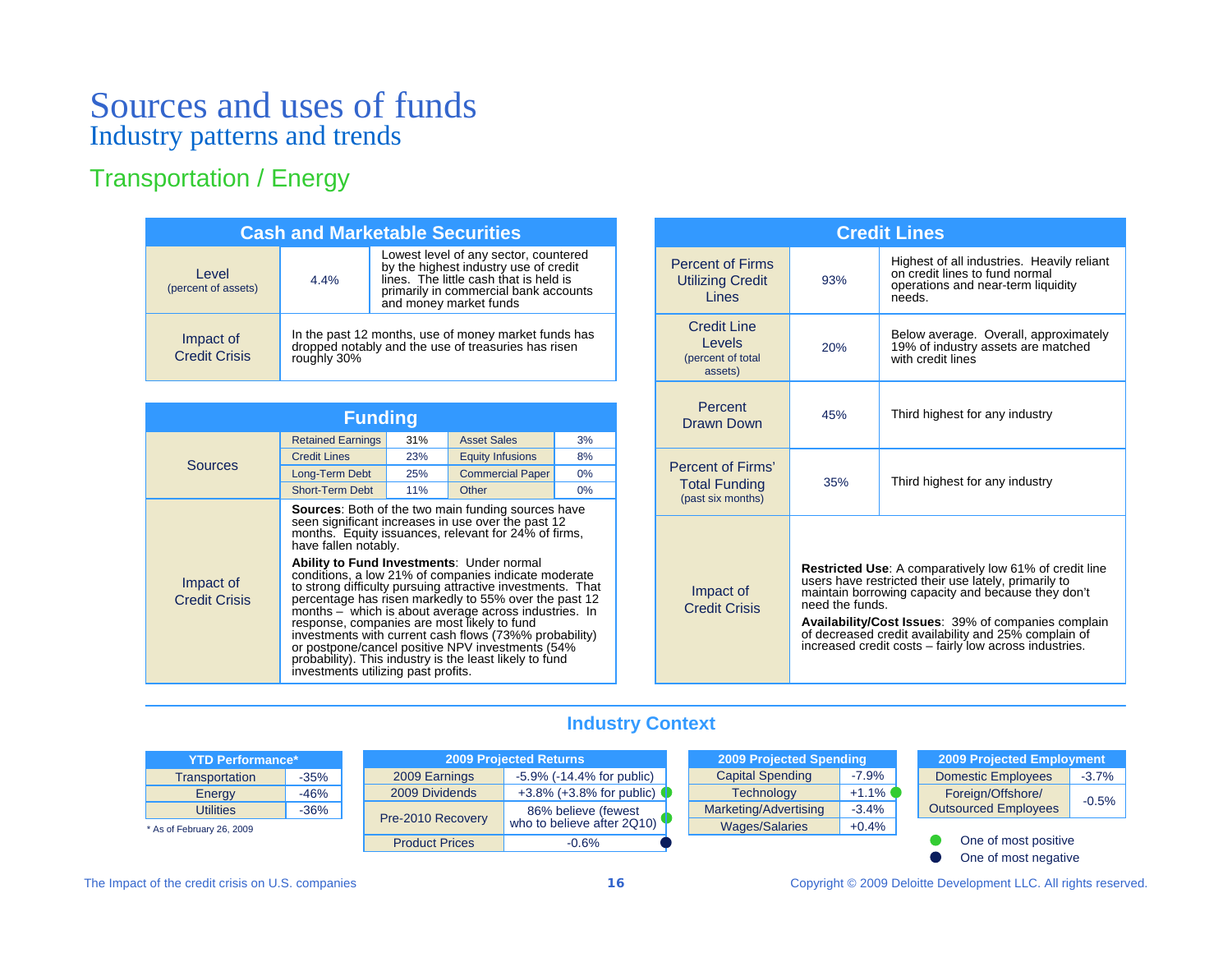## Communications / Media

| <b>Cash and Marketable Securities</b> |                                                                                                                                                                     |                                                                                                                                                                                                 |  |  |
|---------------------------------------|---------------------------------------------------------------------------------------------------------------------------------------------------------------------|-------------------------------------------------------------------------------------------------------------------------------------------------------------------------------------------------|--|--|
| Level<br>(percent of assets)          | 13%                                                                                                                                                                 | Slightly below average, driven by<br>relatively low fixed asset levels and<br>working capital. Cash is held within<br>money market funds and commercial<br>bank accounts; treasuries are third. |  |  |
| Impact of<br><b>Credit Crisis</b>     | In the past 12 months, money market use has fallen<br>significantly and treasury use has more than quad-<br>rupled. Cash levels have fallen around 200 basis points |                                                                                                                                                                                                 |  |  |

| <b>Funding</b>                    |                                                                         |     |                                                                                                                                                                                                                                                                                                                                                                                                                                                                                                                                                                                                                                                                                                                                                                                                                              |       |  |  |
|-----------------------------------|-------------------------------------------------------------------------|-----|------------------------------------------------------------------------------------------------------------------------------------------------------------------------------------------------------------------------------------------------------------------------------------------------------------------------------------------------------------------------------------------------------------------------------------------------------------------------------------------------------------------------------------------------------------------------------------------------------------------------------------------------------------------------------------------------------------------------------------------------------------------------------------------------------------------------------|-------|--|--|
|                                   | <b>Retained Earnings</b><br>39%                                         |     | <b>Asset Sales</b>                                                                                                                                                                                                                                                                                                                                                                                                                                                                                                                                                                                                                                                                                                                                                                                                           | 9%    |  |  |
|                                   | <b>Credit Lines</b>                                                     | 17% | <b>Equity Infusions</b>                                                                                                                                                                                                                                                                                                                                                                                                                                                                                                                                                                                                                                                                                                                                                                                                      | 15%   |  |  |
| <b>Sources</b>                    | Long-Term Debt                                                          | 16% | <b>Commercial Paper</b>                                                                                                                                                                                                                                                                                                                                                                                                                                                                                                                                                                                                                                                                                                                                                                                                      | 2%    |  |  |
|                                   | <b>Short-Term Debt</b>                                                  | 4%  | Other                                                                                                                                                                                                                                                                                                                                                                                                                                                                                                                                                                                                                                                                                                                                                                                                                        | $0\%$ |  |  |
| Impact of<br><b>Credit Crisis</b> | <b>Ability to Fund Investments: Under normal</b><br>current cash flows. |     | <b>Sources:</b> Reliance on retained earnings/cash is rising<br>significantly over the past year and long-term debt is<br>rising slightly. Credit line use is flat. Equity infusions<br>and asset sales are relevant for 27% and 19% of firms.<br>respectively, both with substantial increased use.<br>conditions, a very high 40% of companies indicate<br>moderate to strong difficulty pursuing attractive<br>investments, rising relatively little to 58% over the past<br>12 months - slightly above average overall. In<br>response, companies are most likely to postpone or<br>cancel positive investments (74% probability) or to fund<br>investments with current cash flows (72% probability).<br>This industry is the most likely to postpone or cancel<br>investments and the second most likely to fund using |       |  |  |

|                                                                                                                                                                                                                              |                                                                                                                                                    | <b>Credit Lines</b>                                                                                                                                                                                                                                               |  |  |
|------------------------------------------------------------------------------------------------------------------------------------------------------------------------------------------------------------------------------|----------------------------------------------------------------------------------------------------------------------------------------------------|-------------------------------------------------------------------------------------------------------------------------------------------------------------------------------------------------------------------------------------------------------------------|--|--|
| <b>Percent of Firms</b><br><b>Utilizing Credit</b><br>Lines                                                                                                                                                                  | Well below average. Somewhat reliant<br>on credit lines to fund normal<br>60%<br>operations and near-term liquidity<br>needs.                      |                                                                                                                                                                                                                                                                   |  |  |
| <b>Credit Line</b><br>Levels<br>(percent of total<br>assets)                                                                                                                                                                 | 28%                                                                                                                                                | Highest of any industry. Overall,<br>approximately 17% of industry assets<br>are matched with credit lines                                                                                                                                                        |  |  |
| Percent<br>Drawn Down                                                                                                                                                                                                        | 67%                                                                                                                                                | By far the highest for any industry.<br>Possibly due to very low sample size<br>since only three comms/media firms<br>answered this question.                                                                                                                     |  |  |
| Percent of Firms'<br><b>Total Funding</b><br>(past six months)                                                                                                                                                               | 23%                                                                                                                                                | Well below average.                                                                                                                                                                                                                                               |  |  |
|                                                                                                                                                                                                                              | <b>Contingency Use::</b> Increasing use of credit lines to<br>build cash levels, likely in anticipation of flat earnings<br>and tightening credit. |                                                                                                                                                                                                                                                                   |  |  |
| Impact of<br><b>Credit Crisis</b>                                                                                                                                                                                            |                                                                                                                                                    | <b>Restricted Use:</b> a comparatively very high 87% of<br>credit line users have restricted their use lately (highest<br>of all industries), primarily because they want to<br>maintain borrowing capacity for the future and don't<br>currently need the funds. |  |  |
| Availability/Cost Issues: 35% of companies complain<br>of decreased credit availability and 35% of increased<br>credit costs – high relative to the other industries.<br>These numbers may be swayed by a small sample size. |                                                                                                                                                    |                                                                                                                                                                                                                                                                   |  |  |

## **Industry Context**

| s*     | <b>2009 Projected Returns</b> |                             |  | <b>2009 Projected Spending</b> |         |  |
|--------|-------------------------------|-----------------------------|--|--------------------------------|---------|--|
| $-41%$ | 2009 Earnings                 | $0\%$ (+7.5% for public)    |  | <b>Capital Spending</b>        | $-9.4%$ |  |
| $-58%$ | 2009 Dividends                | $+5.0\%$ (+5.0% for public) |  | <b>Technology</b>              | $-4.8%$ |  |
|        | Pre-2010 Recovery             | 40% believe (most           |  | Marketing/Advertising          | $-1.9%$ |  |
|        |                               | who to believe after 2Q10)  |  | <b>Wages/Salaries</b>          | $-1.9%$ |  |
|        | <b>Product Prices</b>         | 0%                          |  |                                |         |  |

| 2009 Projected Employment                        |                      |  |  |  |  |  |
|--------------------------------------------------|----------------------|--|--|--|--|--|
| <b>Domestic Employees</b>                        | $-1.6%$              |  |  |  |  |  |
| Foreign/Offshore/<br><b>Outsourced Employees</b> | $+3.1%$              |  |  |  |  |  |
|                                                  | One of most positive |  |  |  |  |  |

One of most negative

Telecommunications **YTD Performance** 

**Media** 

\* As of February 26, 2009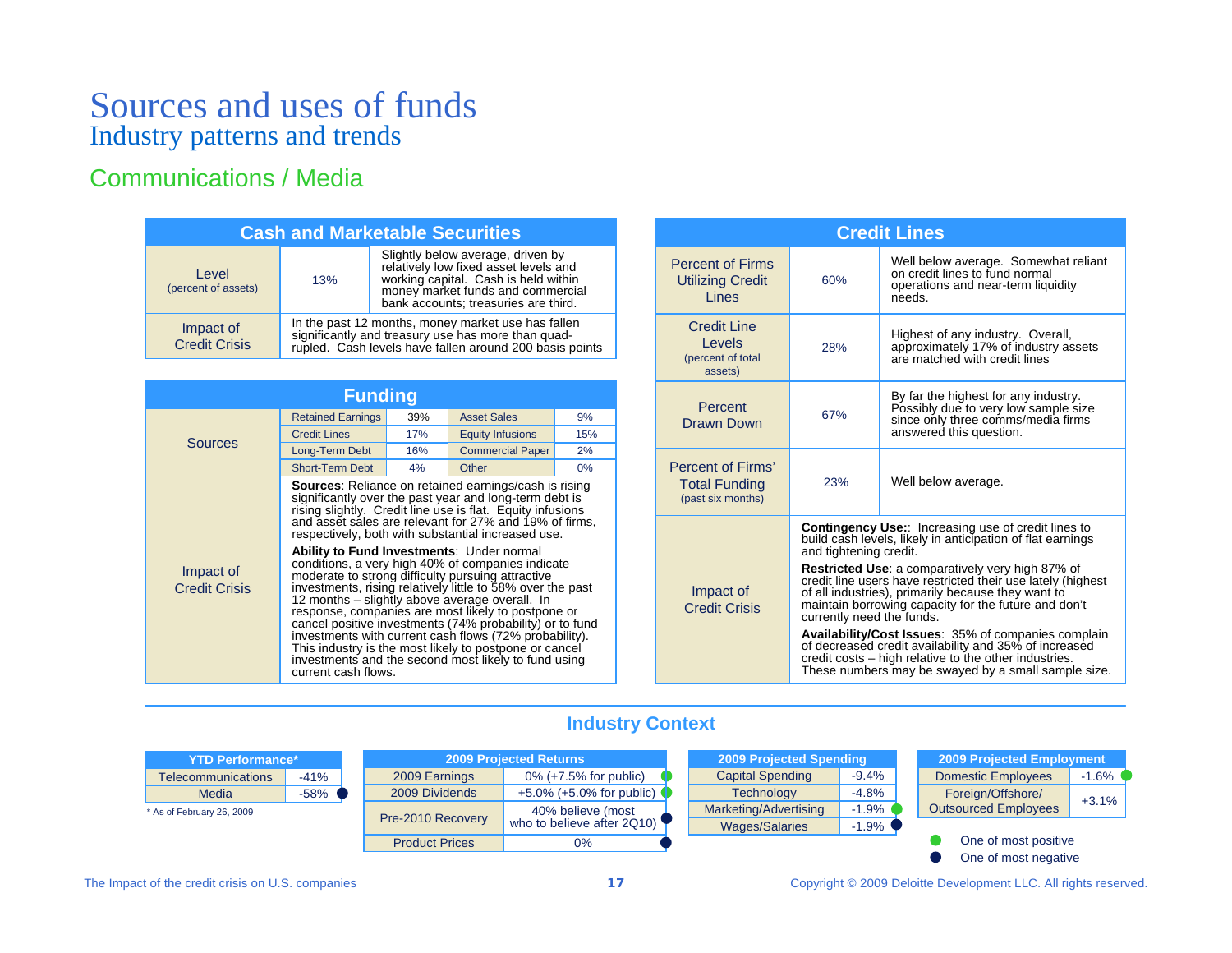## Tech / Software / Biotech

| <b>Cash and Marketable Securities</b> |                                                                                                                                                                                                      |                                                                                                                                                                                              |  |  |  |
|---------------------------------------|------------------------------------------------------------------------------------------------------------------------------------------------------------------------------------------------------|----------------------------------------------------------------------------------------------------------------------------------------------------------------------------------------------|--|--|--|
| Level<br>(percent of assets)          | 22.4%                                                                                                                                                                                                | Well above average, driven by relatively<br>low asset levels and high liquidity<br>needs. Cash is primarily within 90<br>market funds and commercial bank<br>accounts with treasury's third. |  |  |  |
| Impact of<br><b>Credit Crisis</b>     | In the past 12 months, money market use has been steady and bank accounts have declined slightly.<br>Treasury use has risen nearly 50%. Overall, cash levels<br>have fallen around 200 basis points. |                                                                                                                                                                                              |  |  |  |

| <b>Funding</b>                    |                                                                                                                                                                                                                                                                                                                                                                                                                                                                                                                                                                                                                                                                                                                                                       |     |                         |       |  |  |
|-----------------------------------|-------------------------------------------------------------------------------------------------------------------------------------------------------------------------------------------------------------------------------------------------------------------------------------------------------------------------------------------------------------------------------------------------------------------------------------------------------------------------------------------------------------------------------------------------------------------------------------------------------------------------------------------------------------------------------------------------------------------------------------------------------|-----|-------------------------|-------|--|--|
|                                   | <b>Retained Earnings</b>                                                                                                                                                                                                                                                                                                                                                                                                                                                                                                                                                                                                                                                                                                                              | 57% | <b>Asset Sales</b>      | 9%    |  |  |
| <b>Sources</b>                    | <b>Credit Lines</b>                                                                                                                                                                                                                                                                                                                                                                                                                                                                                                                                                                                                                                                                                                                                   | 8%  | <b>Equity Infusions</b> | 16%   |  |  |
|                                   | Long-Term Debt                                                                                                                                                                                                                                                                                                                                                                                                                                                                                                                                                                                                                                                                                                                                        | 1%  | <b>Commercial Paper</b> | $0\%$ |  |  |
|                                   | <b>Short-Term Debt</b>                                                                                                                                                                                                                                                                                                                                                                                                                                                                                                                                                                                                                                                                                                                                | 9%  | Other                   | $0\%$ |  |  |
| Impact of<br><b>Credit Crisis</b> | <b>Sources:</b> Reliance on retained earnings/cash is rising<br>substantially over the past year, as is reliance on credit<br>lines. Credit card balances are relevant funding<br>sources for roughly 17% of companies and are rising in<br>use.<br><b>Ability to Fund Investments: Under normal</b><br>conditions, a relatively low 21% of companies indicate<br>moderate to strong difficulty pursuing attractive<br>investments, nearly tripling to 58% over the past 12<br>months – slightly above-average overall. In response,<br>companies are most likely to fund investments with<br>current cash flows (59% probability) or with past profits<br>(54% probability). This industry is the least likely to<br>postpone or cancel investments. |     |                         |       |  |  |

| <b>Credit Lines</b>                                            |                                                                                                                                                                            |                                                                                                                                                                                                                                                                                           |  |  |
|----------------------------------------------------------------|----------------------------------------------------------------------------------------------------------------------------------------------------------------------------|-------------------------------------------------------------------------------------------------------------------------------------------------------------------------------------------------------------------------------------------------------------------------------------------|--|--|
| <b>Percent of Firms</b><br><b>Utilizing Credit</b><br>Lines    | 56%                                                                                                                                                                        | Second lowest. Somewhat reliant on<br>credit lines to fund normal operations<br>and near-term liquidity needs.                                                                                                                                                                            |  |  |
| <b>Credit Line</b><br>Levels<br>(percent of total<br>assets)   | 17%                                                                                                                                                                        | Lowest of any industry. Overall,<br>approximately 10% of industry assets<br>are matched with credit lines                                                                                                                                                                                 |  |  |
| Percent<br><b>Drawn Down</b>                                   | 14%                                                                                                                                                                        | Lowest across all industries.                                                                                                                                                                                                                                                             |  |  |
| Percent of Firms'<br><b>Total Funding</b><br>(past six months) | Lowest across all industries.<br>13%                                                                                                                                       |                                                                                                                                                                                                                                                                                           |  |  |
|                                                                |                                                                                                                                                                            | <b>Contingency Use::</b> Increasing use of credit lines to<br>build cash levels – more than for any other industry –<br>likely in anticipation of future credit tightening                                                                                                                |  |  |
| Impact of<br><b>Credit Crisis</b>                              |                                                                                                                                                                            | Restricted Use: A very high 84% of credit line users<br>have restricted their use, primarily because they walk to<br>maintain borrowing capacity for the future. A substantial<br>portion don't currently need the funds and want to<br>protect the reputations within financial markets. |  |  |
|                                                                | Availability/Cost Issues: 46% of companies<br>complained of decreased credit availability and 38% of<br>increased credit costs – very high relative to other<br>industries |                                                                                                                                                                                                                                                                                           |  |  |

## **Industry Context**

|                           | <b>YTD Performance*</b> |                       | <b>2009 Projected Returns</b> |                                   | 2009 Projected Spending |          | 2009 Projected Employment |                             |          |
|---------------------------|-------------------------|-----------------------|-------------------------------|-----------------------------------|-------------------------|----------|---------------------------|-----------------------------|----------|
|                           | Hardware                | -44%                  | 2009 Earnings                 | $-12.5\%$ ( $-17.2\%$ for public) | <b>Capital Spending</b> | $-1.7\%$ |                           | <b>Domestic Employees</b>   | -6.8%    |
|                           | Software                | $-41%$                | 2009 Dividends                | NA (NA for public)                | <b>Technology</b>       | $-1.1\%$ |                           | Foreign/Offshore/           | $+3.4\%$ |
|                           | <b>Biotech</b>          | $13%$ (               | Pre-2010 Recovery             | 63% believe                       | Marketing/Advertising   | $+7.1\%$ |                           | <b>Outsourced Employees</b> |          |
| * As of February 26, 2009 |                         | <b>Product Prices</b> | +0.7%                         | Wages/Salaries                    | $-0.4%$                 |          |                           |                             |          |

One of most positive One of most negative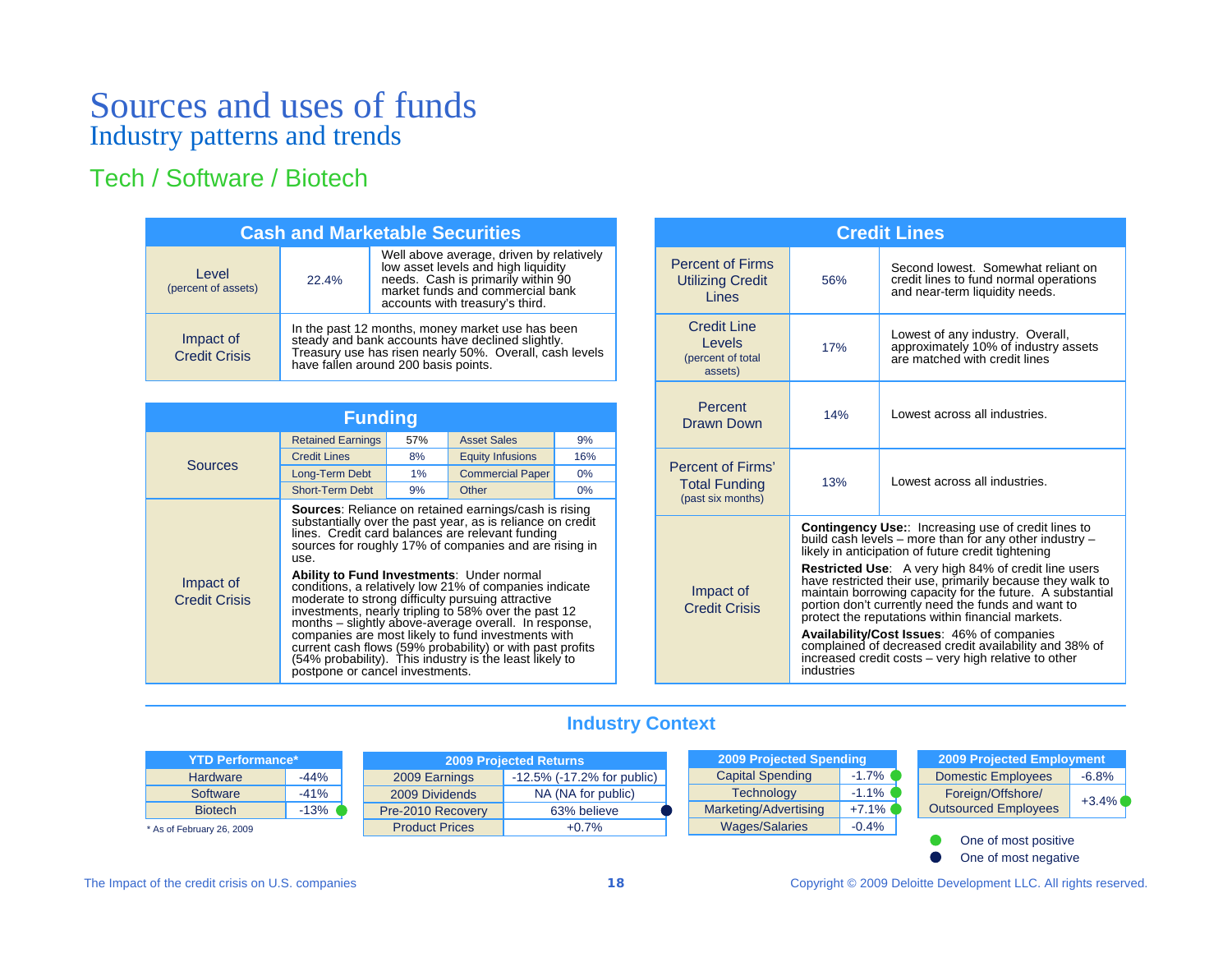## Banking / Finance / Insurance

| <b>Cash and Marketable Securities</b> |                                                                                                                              |                                                                                                                                                                                 |  |  |  |
|---------------------------------------|------------------------------------------------------------------------------------------------------------------------------|---------------------------------------------------------------------------------------------------------------------------------------------------------------------------------|--|--|--|
| Level<br>(percent of assets)          | 26.6%                                                                                                                        | Highest of all industries driven by very<br>high liquidity needs. Caches distributed<br>fairly evenly across commercial bank<br>accounts, treasuries and money market<br>funds. |  |  |  |
| Impact of<br><b>Credit Crisis</b>     | In the past 12 months, treasury use has risen by roughly<br>one third while other vehicles have remained fairly<br>constant. |                                                                                                                                                                                 |  |  |  |

| <b>Funding</b>                    |                                                                              |     |                                                                                                                                                                                                                                                                                                                                                                                                                                                                                                                                                                                                                                                              |     |  |  |
|-----------------------------------|------------------------------------------------------------------------------|-----|--------------------------------------------------------------------------------------------------------------------------------------------------------------------------------------------------------------------------------------------------------------------------------------------------------------------------------------------------------------------------------------------------------------------------------------------------------------------------------------------------------------------------------------------------------------------------------------------------------------------------------------------------------------|-----|--|--|
| <b>Sources</b>                    | <b>Retained Earnings</b>                                                     | 25% | <b>Asset Sales</b>                                                                                                                                                                                                                                                                                                                                                                                                                                                                                                                                                                                                                                           | 5%  |  |  |
|                                   | <b>Credit Lines</b>                                                          | 16% | <b>Equity Infusions</b>                                                                                                                                                                                                                                                                                                                                                                                                                                                                                                                                                                                                                                      | 13% |  |  |
|                                   | Long-Term Debt                                                               | 11% | <b>Commercial Paper</b>                                                                                                                                                                                                                                                                                                                                                                                                                                                                                                                                                                                                                                      | 4%  |  |  |
|                                   | <b>Short-Term Debt</b>                                                       | 13% | Other                                                                                                                                                                                                                                                                                                                                                                                                                                                                                                                                                                                                                                                        | 13% |  |  |
| Impact of<br><b>Credit Crisis</b> | source in this industry.<br><b>Ability to Fund Investments: Under normal</b> |     | <b>Sources:</b> Reliance on retained earnings/cash is rising<br>substantially over the past year. Use of asset sales and<br>equity infusions is on the rise, applicable for over 40%<br>of firms. Equity issuance is the fastest-growing funding<br>conditions, a relatively high 37% of companies indicate<br>moderate to strong difficulty pursuing attractive<br>investments, rising markedly to 62% in the past 12<br>months – second highest difficulty overall. In response,<br>companies are most likely to fund investments with<br>current cash flows (66% probability) or with past profits<br>(56% probability). This industry is the second most |     |  |  |

| <b>Credit Lines</b>                                                                                                                                                                                                                                                                                                                                         |                                                                                                                                                                   |                                                                                                                                                                                      |  |  |  |
|-------------------------------------------------------------------------------------------------------------------------------------------------------------------------------------------------------------------------------------------------------------------------------------------------------------------------------------------------------------|-------------------------------------------------------------------------------------------------------------------------------------------------------------------|--------------------------------------------------------------------------------------------------------------------------------------------------------------------------------------|--|--|--|
| <b>Percent of Firms</b><br><b>Utilizing Credit</b><br>Lines                                                                                                                                                                                                                                                                                                 | Below average. somewhat reliant on<br>credit lines to fund normal operations<br>62%<br>and near-term liquidity needs.                                             |                                                                                                                                                                                      |  |  |  |
| <b>Credit Line</b><br>Levels<br>(percent of total<br>assets)                                                                                                                                                                                                                                                                                                | Slightly below average. Overall,<br>approximately 13% of industry assets<br>21%<br>are matched with credit lines                                                  |                                                                                                                                                                                      |  |  |  |
| Percent<br>Drawn Down                                                                                                                                                                                                                                                                                                                                       | Considerably below average.<br>28%                                                                                                                                |                                                                                                                                                                                      |  |  |  |
| Percent of Firms'<br><b>Total Funding</b><br>(past six months)                                                                                                                                                                                                                                                                                              | Slightly above average.<br>33%                                                                                                                                    |                                                                                                                                                                                      |  |  |  |
|                                                                                                                                                                                                                                                                                                                                                             |                                                                                                                                                                   | <b>Contingency Use:</b> Increasing use of credit lines to<br>build cash levels for the future, likely in anticipation of<br>earnings/liquidity issues and further credit tightening. |  |  |  |
| <b>Restricted Use:</b> a comparatively high 75% of credit line<br>users have restricted the use lately, primarily due to lack<br>Impact of<br>of need and to maintain borrowing capacity for the<br>future. A substantial number have restricted credit line<br><b>Credit Crisis</b><br>used due to high credit costs, more than for any other<br>industry. |                                                                                                                                                                   |                                                                                                                                                                                      |  |  |  |
|                                                                                                                                                                                                                                                                                                                                                             | Availability/Cost Issues: 41% of companies complain<br>of decreased credit availability and 39% of increased<br>credit costs - high relative to other industries. |                                                                                                                                                                                      |  |  |  |

## **Industry Context**

| <b>YTD Performance*</b>   |        | <b>2009 Projected Returns</b> |                                   | 2009 Projected Spending |           |  | 2009 Projected Employment   |          |
|---------------------------|--------|-------------------------------|-----------------------------------|-------------------------|-----------|--|-----------------------------|----------|
| <b>Financial Services</b> | $-49%$ | 2009 Earnings                 | $-14.7\%$ ( $-21.1\%$ for public) | <b>Capital Spending</b> | $-7.0\%$  |  | <b>Domestic Employees</b>   | $-6.9\%$ |
| * As of February 26, 2009 |        | 2009 Dividends                | $-19.5\%$ ( $-22.9\%$ for public) | <b>Technology</b>       | $-6.5\%$  |  | Foreign/Offshore/           | $+2.5%$  |
|                           |        | Pre-2010 Recovery             | 68% believe                       | Marketing/Advertising   | $-10.8\%$ |  | <b>Outsourced Employees</b> |          |
|                           |        | <b>Product Prices</b>         | $+2.6%$                           | <b>Wages/Salaries</b>   | $-2.8\%$  |  |                             |          |
|                           |        |                               |                                   |                         |           |  | One of most positive        |          |

One of most negative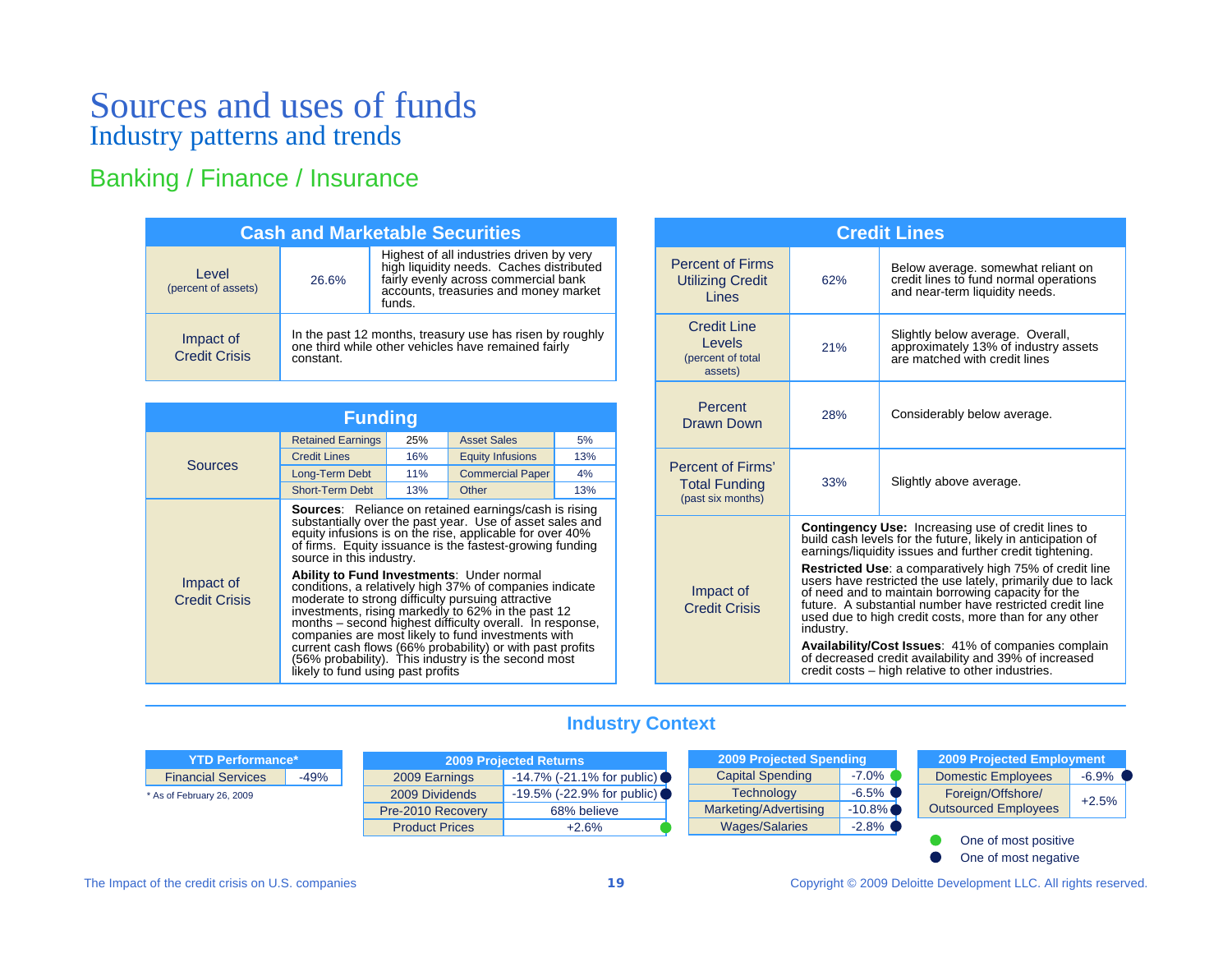## Services / Consulting

| <b>Cash and Marketable Securities</b> |                                                                                                                                                                                                                              |                                                                                                                                                                                    |  |  |  |
|---------------------------------------|------------------------------------------------------------------------------------------------------------------------------------------------------------------------------------------------------------------------------|------------------------------------------------------------------------------------------------------------------------------------------------------------------------------------|--|--|--|
| Level<br>(percent of assets)          | 15.6%                                                                                                                                                                                                                        | Roughly average, driven in part by well-<br>established access to credit lines. Cash<br>is distributed fairly evenly across<br>commercial bank accounts and money<br>market funds. |  |  |  |
| Impact of<br><b>Credit Crisis</b>     | In the past 12 months, commercial bank accounts have<br>risen slightly and money markets have declined<br>somewhat. Treasury use has risen by more than 50%.<br>Overall, cash levels have fallen around 150 basis<br>points. |                                                                                                                                                                                    |  |  |  |

| <b>Funding</b>                    |                                                                                                                                                                                                                                                                                                                                                                                                                                                                                                                                                                                                                                                                                                                                        |     |                         |    |  |  |
|-----------------------------------|----------------------------------------------------------------------------------------------------------------------------------------------------------------------------------------------------------------------------------------------------------------------------------------------------------------------------------------------------------------------------------------------------------------------------------------------------------------------------------------------------------------------------------------------------------------------------------------------------------------------------------------------------------------------------------------------------------------------------------------|-----|-------------------------|----|--|--|
|                                   | <b>Retained Earnings</b>                                                                                                                                                                                                                                                                                                                                                                                                                                                                                                                                                                                                                                                                                                               | 41% | <b>Asset Sales</b>      | 8% |  |  |
| <b>Sources</b>                    | <b>Credit Lines</b>                                                                                                                                                                                                                                                                                                                                                                                                                                                                                                                                                                                                                                                                                                                    | 18% | <b>Equity Infusions</b> | 9% |  |  |
|                                   | Long-Term Debt                                                                                                                                                                                                                                                                                                                                                                                                                                                                                                                                                                                                                                                                                                                         | 12% | <b>Commercial Paper</b> | 1% |  |  |
|                                   | <b>Short-Term Debt</b>                                                                                                                                                                                                                                                                                                                                                                                                                                                                                                                                                                                                                                                                                                                 | 5%  | Other                   | 7% |  |  |
| Impact of<br><b>Credit Crisis</b> | <b>Sources:</b> Use of retained earnings/cash is rising the<br>fastest over the past year, but there is relatively little<br>change overall.<br><b>Ability to Fund Investments: Under normal</b><br>conditions, a relatively low 22% of companies indicate<br>moderate to strong difficulty pursuing attractive<br>investments, doubling to 45% over the past 12 months –<br>second-lowest difficulty overall. In response, companies<br>are most likely to fund investments with current cash<br>flows (65% probability) or postpone/cancel positive NPV<br>investments (61% probability). This industry is the<br>second most likely to postpone or cancel investments<br>and is the second least likely to fund using past profits. |     |                         |    |  |  |

| <b>Credit Lines</b>                                            |                                                                                                                                                                                                                                                                                                                                                                                                                                                                                                       |                                                                                                 |  |  |
|----------------------------------------------------------------|-------------------------------------------------------------------------------------------------------------------------------------------------------------------------------------------------------------------------------------------------------------------------------------------------------------------------------------------------------------------------------------------------------------------------------------------------------------------------------------------------------|-------------------------------------------------------------------------------------------------|--|--|
| <b>Percent of Firms</b><br><b>Utilizing Credit</b><br>Lines    | 73%                                                                                                                                                                                                                                                                                                                                                                                                                                                                                                   | Average. Reliant on credit lines to fund<br>normal operations and near-term<br>liquidity needs. |  |  |
| Credit Line<br>Levels<br>(percent of total<br>assets)          | Third highest. Overall, approximately<br>18% of industry assets are matched<br>25%<br>with credit lines                                                                                                                                                                                                                                                                                                                                                                                               |                                                                                                 |  |  |
| Percent<br><b>Drawn Down</b>                                   | 19%                                                                                                                                                                                                                                                                                                                                                                                                                                                                                                   | Third lowest across industries.                                                                 |  |  |
| Percent of Firms'<br><b>Total Funding</b><br>(past six months) | Below average.<br>27%                                                                                                                                                                                                                                                                                                                                                                                                                                                                                 |                                                                                                 |  |  |
| Impact of<br><b>Credit Crisis</b>                              | <b>Restricted Use:</b> a comparatively low 60% of credit line<br>users have restricted their use lately, primarily due to<br>lack of need and desire to avoid paying fees. A<br>substantial number also sought to preserve their<br>reputation within the financial markets - second only to<br>the transportation/energy sector.<br>Availability/Cost Issues: 35% of companies complain<br>of decreased credit availability and 26% of increased<br>credit costs - low relative to other industries. |                                                                                                 |  |  |

## **Industry Context**

| NYTD Performance* <sup>\</sup>  | <b>2009 Projected Returns</b>    |                             |  | 2009 Projected Spending |          | 2009 Projected Employment   |          |
|---------------------------------|----------------------------------|-----------------------------|--|-------------------------|----------|-----------------------------|----------|
| $-39%$<br>Services / Consulting | 2009 Earnings                    | $+5.5\%$ (-4.3% for public) |  | <b>Capital Spending</b> | $-6.8\%$ | <b>Domestic Employees</b>   | $-1.8%$  |
| * As of February 26, 2009       | 2009 Dividends                   | $+6.0\%$ (+6.0% for public) |  | <b>Technology</b>       | $+1.6\%$ | Foreign/Offshore/           | $-0.6\%$ |
|                                 | Pre-2010 Recovery<br>69% believe |                             |  | Marketing/Advertising   | $-2.7%$  | <b>Outsourced Employees</b> |          |
|                                 | <b>Product Prices</b>            | $+2.4%$                     |  | Wages/Salaries          | $+2.0\%$ |                             |          |
|                                 |                                  |                             |  |                         |          | One of most positive        |          |
|                                 |                                  |                             |  |                         |          | One of most negative        |          |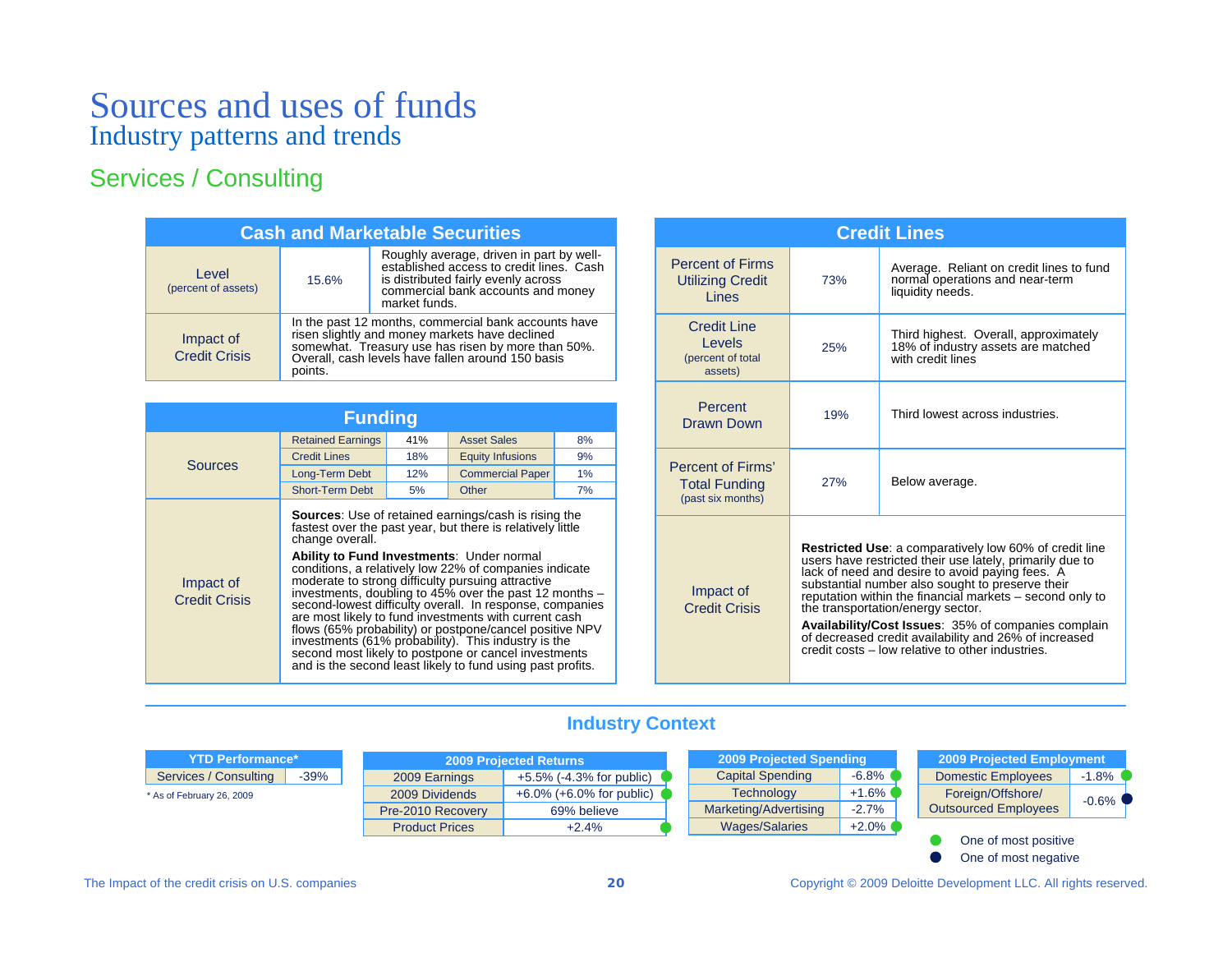## Healthcare / Pharma

| <b>Cash and Marketable Securities</b> |                                                                                                                                                                                                                        |                                                                                                                                                                                                                                                     |  |  |  |  |  |  |
|---------------------------------------|------------------------------------------------------------------------------------------------------------------------------------------------------------------------------------------------------------------------|-----------------------------------------------------------------------------------------------------------------------------------------------------------------------------------------------------------------------------------------------------|--|--|--|--|--|--|
| Level<br>(percent of assets)          | 23.5%                                                                                                                                                                                                                  | Second-highest, driven in part by<br>relatively low use of credit lines and<br>other flexible sources. Cash is held in<br>money market funds and bank accounts.<br>External money management is third<br>with triple the use of any other industry. |  |  |  |  |  |  |
| Impact of<br><b>Credit Crisis</b>     | In the past 12 months, bank accounts have declined<br>somewhat and treasury use has risen around 50%.<br>Cash levels have fallen from 31% of assets to 27% of<br>assets – the biggest single movement for any industry |                                                                                                                                                                                                                                                     |  |  |  |  |  |  |

| <b>Funding</b>                    |                                                                                |     |                                                                                                                                                                                                                                                                                                                                                                                                                                                                                                                                             |       |  |  |  |  |  |
|-----------------------------------|--------------------------------------------------------------------------------|-----|---------------------------------------------------------------------------------------------------------------------------------------------------------------------------------------------------------------------------------------------------------------------------------------------------------------------------------------------------------------------------------------------------------------------------------------------------------------------------------------------------------------------------------------------|-------|--|--|--|--|--|
|                                   | <b>Retained Earnings</b><br>34%                                                |     | <b>Asset Sales</b>                                                                                                                                                                                                                                                                                                                                                                                                                                                                                                                          | $0\%$ |  |  |  |  |  |
| <b>Sources</b>                    | <b>Credit Lines</b>                                                            | 9%  | <b>Equity Infusions</b>                                                                                                                                                                                                                                                                                                                                                                                                                                                                                                                     | 18%   |  |  |  |  |  |
|                                   | Long-Term Debt                                                                 | 11% | <b>Commercial Paper</b>                                                                                                                                                                                                                                                                                                                                                                                                                                                                                                                     | 1%    |  |  |  |  |  |
|                                   | <b>Short-Term Debt</b>                                                         | 11% | Other                                                                                                                                                                                                                                                                                                                                                                                                                                                                                                                                       | 15%   |  |  |  |  |  |
| Impact of<br><b>Credit Crisis</b> | both of which are rising notably.<br>Ability to Fund Investments: Under normal |     | <b>Sources:</b> Use of all funding sources is relatively flat,<br>except for long-term debt and retained earnings/cash,<br>conditions, a very high 42% of companies indicate<br>moderate to strong difficulty pursuing attractive<br>investments, rising to 67% over the past 12 months -<br>highest for all industries. In response, companies are<br>most likely to fund investments with current cash flows<br>(57% probability) or with past profits (57% probability).<br>This industry is the most likely to fund using past profits. |       |  |  |  |  |  |

| <b>Credit Lines</b>                                            |                                                                                                                                                                                                                                                                                                                                                          |                                                                                                                 |  |  |  |  |  |  |  |
|----------------------------------------------------------------|----------------------------------------------------------------------------------------------------------------------------------------------------------------------------------------------------------------------------------------------------------------------------------------------------------------------------------------------------------|-----------------------------------------------------------------------------------------------------------------|--|--|--|--|--|--|--|
| <b>Percent of Firms</b><br><b>Utilizing Credit</b><br>Lines    | 50%                                                                                                                                                                                                                                                                                                                                                      | Lowest overall. Somewhat reliant on<br>credit lines to fund normal operations<br>and near-term liquidity needs. |  |  |  |  |  |  |  |
| Credit Line<br>Levels<br>(percent of total<br>assets)          | 19%                                                                                                                                                                                                                                                                                                                                                      | Third lowest. Overall, approximately<br>10% of industry assets are matched<br>with credit lines                 |  |  |  |  |  |  |  |
| Percent<br>Drawn Down                                          | 40%                                                                                                                                                                                                                                                                                                                                                      | Slightly above average.                                                                                         |  |  |  |  |  |  |  |
| Percent of Firms'<br><b>Total Funding</b><br>(past six months) | 15%                                                                                                                                                                                                                                                                                                                                                      | Second lowest across industries.                                                                                |  |  |  |  |  |  |  |
| Impact of<br><b>Credit Crisis</b>                              | <b>Restricted Use:</b> a comparatively high 80% of credit line<br>users have restricted their use lately, are merrily due to<br>lack of need and concerns over interest rates.<br>Availability/Cost Issues: 48% of companies complain<br>of decreased credit availability and 33% of increased<br>credit costs - very high relative to other industries. |                                                                                                                 |  |  |  |  |  |  |  |

## **Industry Context**

| <b>YTD Performance*</b><br><b>2009 Projected Returns</b> |        | 2009 Projected Spending                 |                             | 2009 Projected Employment |           |                             |         |
|----------------------------------------------------------|--------|-----------------------------------------|-----------------------------|---------------------------|-----------|-----------------------------|---------|
| Healthcare                                               | -34%   | 2009 Earnings                           | $+2.2\%$ (+7.1% for public) | <b>Capital Spending</b>   | $-10.1\%$ | <b>Domestic Employees</b>   | $-2.0%$ |
| <b>Pharmaceuticals</b>                                   | $-16%$ | 2009 Dividends<br>$0\%$ (0% for public) |                             | <b>Technology</b>         | $-4.3%$   | Foreign/Offshore/           | $-2.8%$ |
| * As of February 26, 2009                                |        | Pre-2010 Recovery                       | 75% believe                 | Marketing/Advertising     | $-5.5%$   | <b>Outsourced Employees</b> |         |
|                                                          |        | <b>Product Prices</b>                   | $+3.8%$                     | <b>Wages/Salaries</b>     | $+2.1\%$  |                             |         |
|                                                          |        |                                         |                             |                           |           | One of most positive        |         |

One of most negative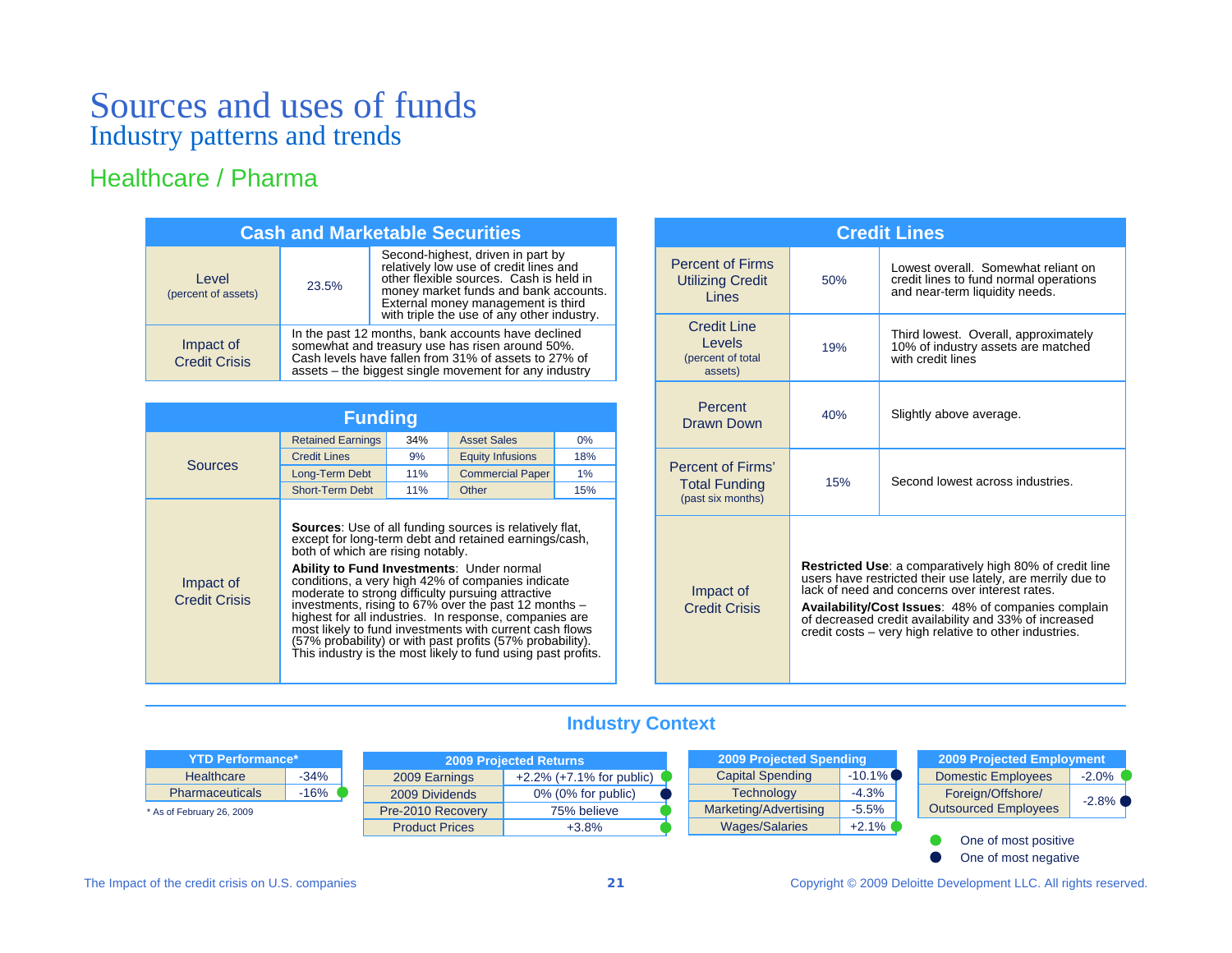# Detailed Charts

## **Sections**

Cash and equivalents Funding Credit market effectsCredit linesIndustry context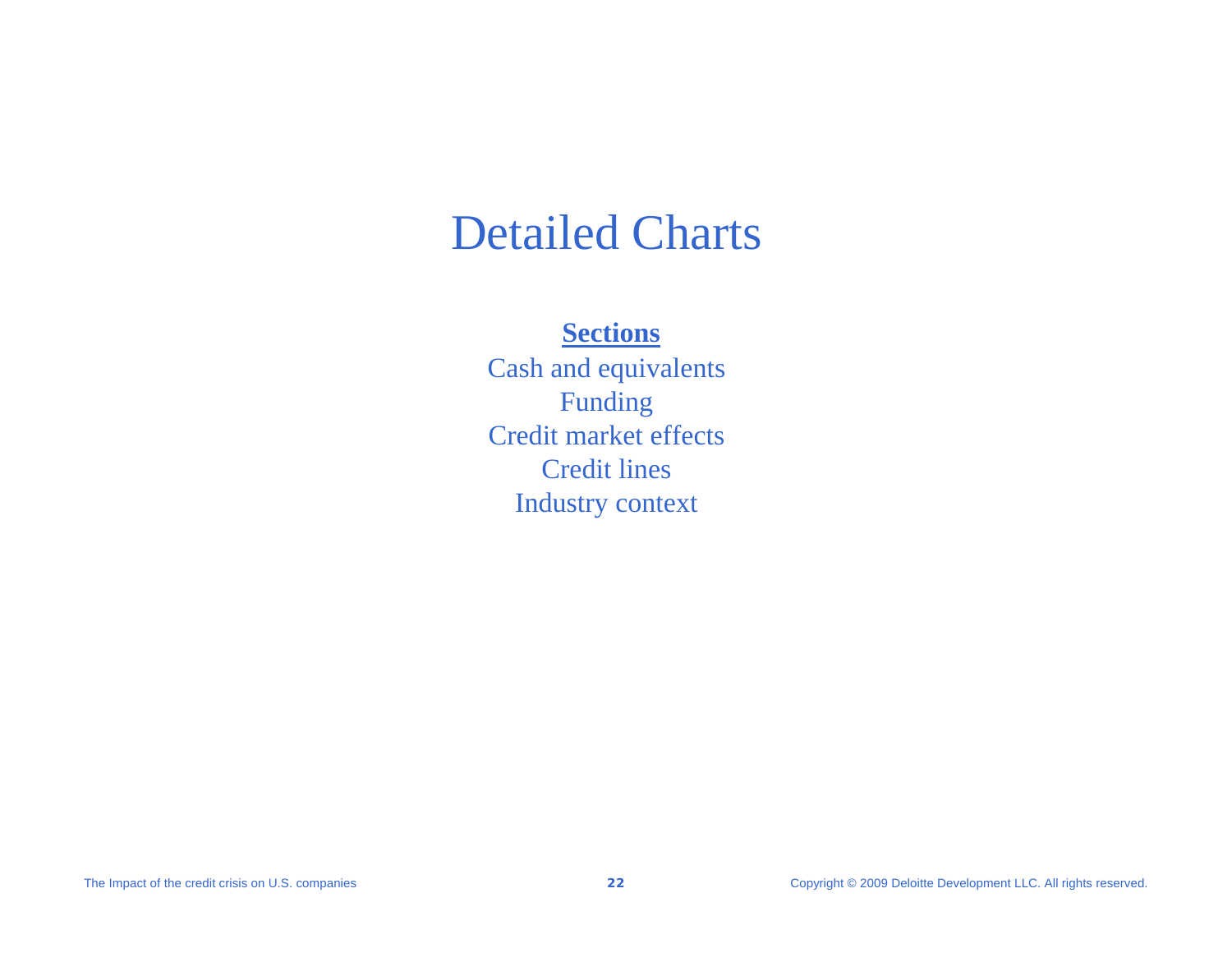# Cash and equivalents Levels of cash and marketable securities

How much does your firm hold in cash and marketable securities today versus 12 months ago? (percent of total assets)

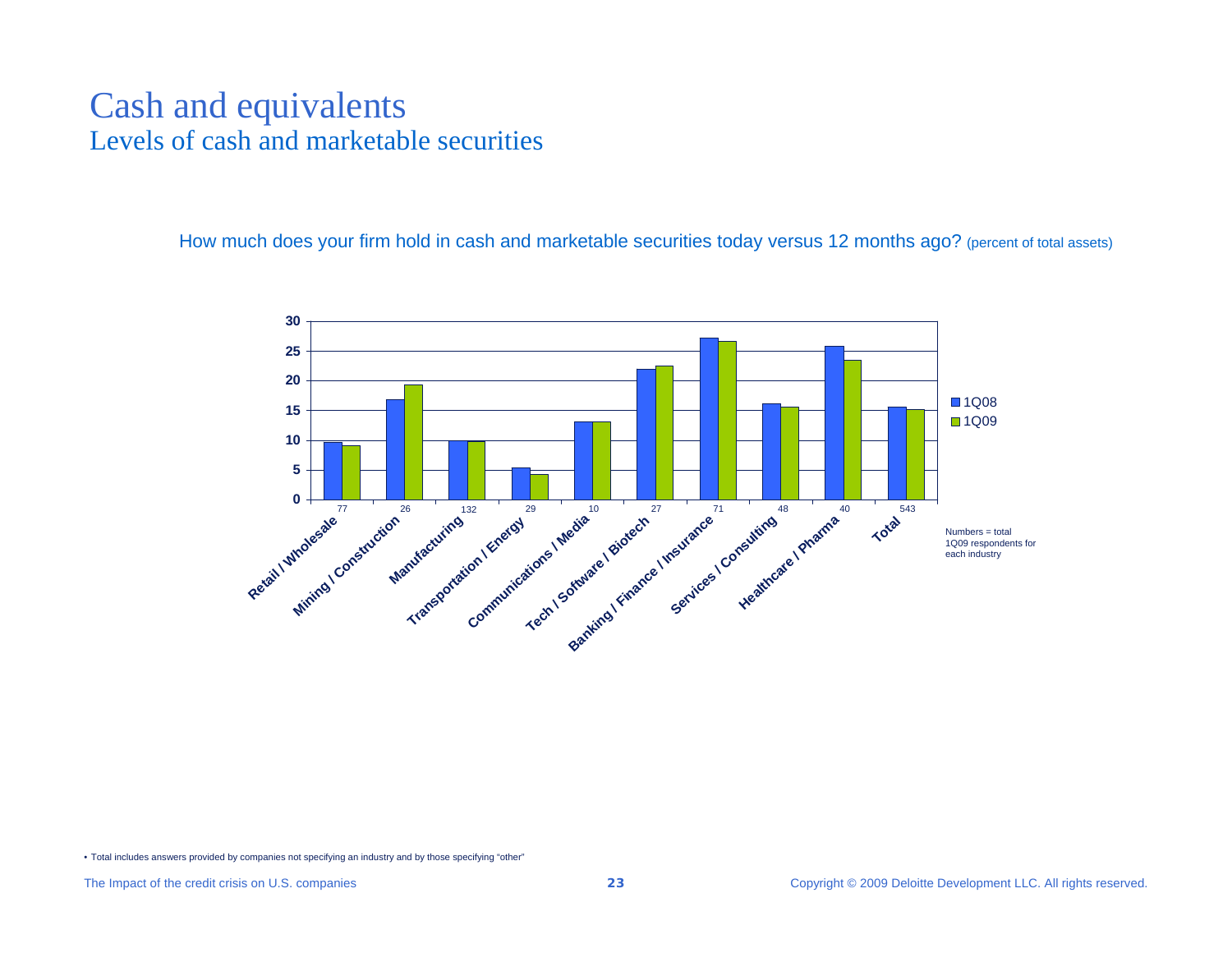# Cash and equivalents Cash vehicles

Where does your firm hold most of its cash, and how is this different from the Summer of 2007 – before the Lehman crash? (select vehicles with the largest and second-largest balances)

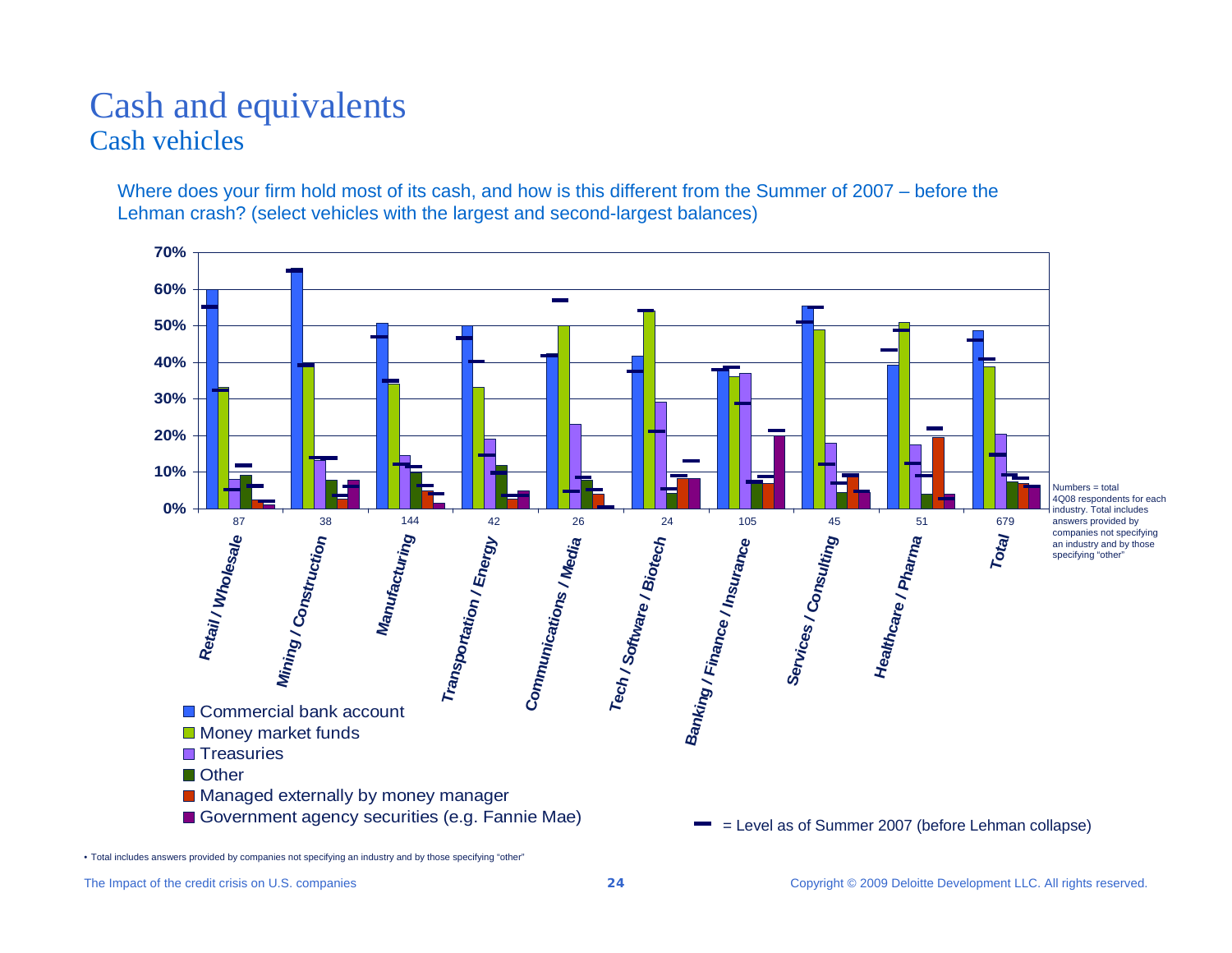# Funding Use of funding sources relative to 2007

Compared to 2007, is your firm using more or less of the following sources?

**Scores** are mean responses where …

More = +1.0  $Same = 0.0$ Less =  $(1.0)$ 

Applicability is the percent of respondents not choosing NA for that funding source

| Strong                                     | Moderate                                                     | Notable                                  |
|--------------------------------------------|--------------------------------------------------------------|------------------------------------------|
| Change                                     | Change                                                       | Change                                   |
| high score<br>and/or high<br>applicability | high score<br>and moderate<br>applicability or<br>vice versa | significant<br>score or<br>applicability |

|                                                | Retail / Wholesale | Mining / Constrution | $\nu_{a\eta_{1f\bar{a}}_{C\bar{t}}\mu_{\bar{f}\eta_{\bar{G}}}}$ | Transportation / Energy | - <sub>om<sub>munications / Media</sub></sub> | ech/Software/Biotech | $\mathsf{Bankrig}_{\ell} / \mathsf{Fin}_{\mathsf{Bnc}_\Theta / k}$<br><b>Insurance</b> | Services / Consulting                               | Healthcare / Phama | Average        |
|------------------------------------------------|--------------------|----------------------|-----------------------------------------------------------------|-------------------------|-----------------------------------------------|----------------------|----------------------------------------------------------------------------------------|-----------------------------------------------------|--------------------|----------------|
| Credit card balances                           | (0.1)              | 0.1                  | 0.2                                                             | 0.2                     | $0.0\,$                                       | 0.5                  | (0.1)                                                                                  | 0.2                                                 | 0.1                | 0.1            |
| Applicability                                  | 16.1%              | 31.6%                | 13.9%                                                           | 26.2%                   | 23.1%                                         | 16.7%                | 19.0%                                                                                  | 37.8%                                               | 17.6%              | 19.7%          |
| Short-term debt                                | 0.3                | (0.1)                | 0.1                                                             | 0.0                     | 0.0                                           | 0.2                  | 0.2                                                                                    | 0.2                                                 | 0.1                | 0.1            |
| Applicability                                  | 72.4%              | 76.3%                | 63.9%                                                           | 66.7%                   | 34.6%                                         | 45.8%                | 66.7%                                                                                  | 73.3%                                               | 72.5%              | 64.2%          |
| Bank lines of credit                           | 0.3                | 0.0                  | 0.2                                                             | 0.3                     | (0.1)                                         | 0.3                  | 0.1                                                                                    | 0.1                                                 | 0.2                | 0.2            |
| Applicability                                  | 82.8%              | 89.5%                | 74.3%                                                           | 90.5%                   | 57.7%                                         | 45.8%                | 63.8%                                                                                  | 82.2%                                               | 56.9%              | 71.6%          |
| Bank letters of credit                         | 0.1                | 0.1                  | 0.0                                                             | 0.2                     | 0.1                                           | (0.2)                | 0.0                                                                                    | 0.0                                                 | (0.1)              | 0.0            |
| Applicability                                  | 48.3%              | 78.9%                | 48.6%                                                           | 59.5%                   | 34.6%                                         | 37.5%                | 37.1%                                                                                  | 60.0%                                               | 49.0%              | 46.7%          |
| Convertible debt                               | 0.3                | 0.0                  | 0.2                                                             | (0.3)                   | 0.3                                           | (0.3)                | 0.3                                                                                    | 0.0                                                 | 0.1                | 0.2            |
| Applicability                                  | 9.2%               | 13.2%                | 8.3%                                                            | 9.5%                    | 15.4%                                         | 12.5%                | 27.6%                                                                                  | 13.3%                                               | 17.6%              | 13.5%          |
| Commercial paper<br>Applicability              | (0.2)<br>6.9%      | (0.5)<br>10.5%       | (0.1)<br>11.8%                                                  | (0.3)<br>16.7%          | (0.3)<br>15.4%                                | 0.0<br>12.5%         | (0.2)<br>24.8%                                                                         | <b>Contract Contract Contract</b><br>(0.3)<br>22.2% | 0.2<br>21.6%       | (0.1)<br>15.8% |
| Long-term debt                                 | 0.0                | 0.1                  | 0.1                                                             | 0.2                     | 0.2                                           | (0.1)                | 0.1                                                                                    | 0.1                                                 | 0.3                | 0.1            |
| Applicability                                  | 79.3%              | 73.7%                | 69.4%                                                           | 76.2%                   | 53.8%                                         | 41.7%                | 63.8%                                                                                  | 77.8%                                               | 80.4%              | 69.8%          |
| Retained earnings/cash                         | 0.3                | 0.5                  | 0.3                                                             | 0.3                     | 0.3                                           | 0.4                  | 0.4                                                                                    | 0.3                                                 | 0.4                | 0.3            |
| Applicability                                  | 79.3%              | 84.2%                | 68.7%                                                           | 83.3%                   | 76.9%                                         | 79.2%                | 78.1%                                                                                  | 77.8%                                               | 74.5%              | 75.4%          |
| Factoring A/R and other assets                 | 0.3                | 0.3                  | 0.2                                                             | 0.3                     | (0.5)                                         | 0.0                  | 0.1                                                                                    | 0.3                                                 | (0.2)              | 0.2            |
| Applicability                                  | 13.8%              | 18.4%                | 21.5%                                                           | 9.5%                    | 7.7%                                          | 25.0%                | 17.1%                                                                                  | 17.8%                                               | 17.6%              | 15.5%          |
| Asset sales                                    | 0.3                | 0.3                  | 0.6                                                             | 0.2                     | 0.6                                           | 0.2                  | 0.3                                                                                    | 0.2                                                 | 0.2                | 0.3            |
| Applicability                                  | 25.3%              | 42.1%                | 27.1%                                                           | 40.5%                   | 19.2%                                         | 20.8%                | 41.9%                                                                                  | 24.4%                                               | 21.6%              | 28.7%          |
| Equity infusions or issuances<br>Applicability | 0.2<br>28.7%       | 0.6<br>26.3%         | 0.5<br>20.1%<br>٠                                               | (0.3)<br>23.8%          | 0.6<br>26.9%                                  | 0.2<br>20.8%         | 0.5<br>41.0%                                                                           | (0.1)<br>28.9%                                      | (0.1)<br>27.5%     | 0.3<br>26.4%   |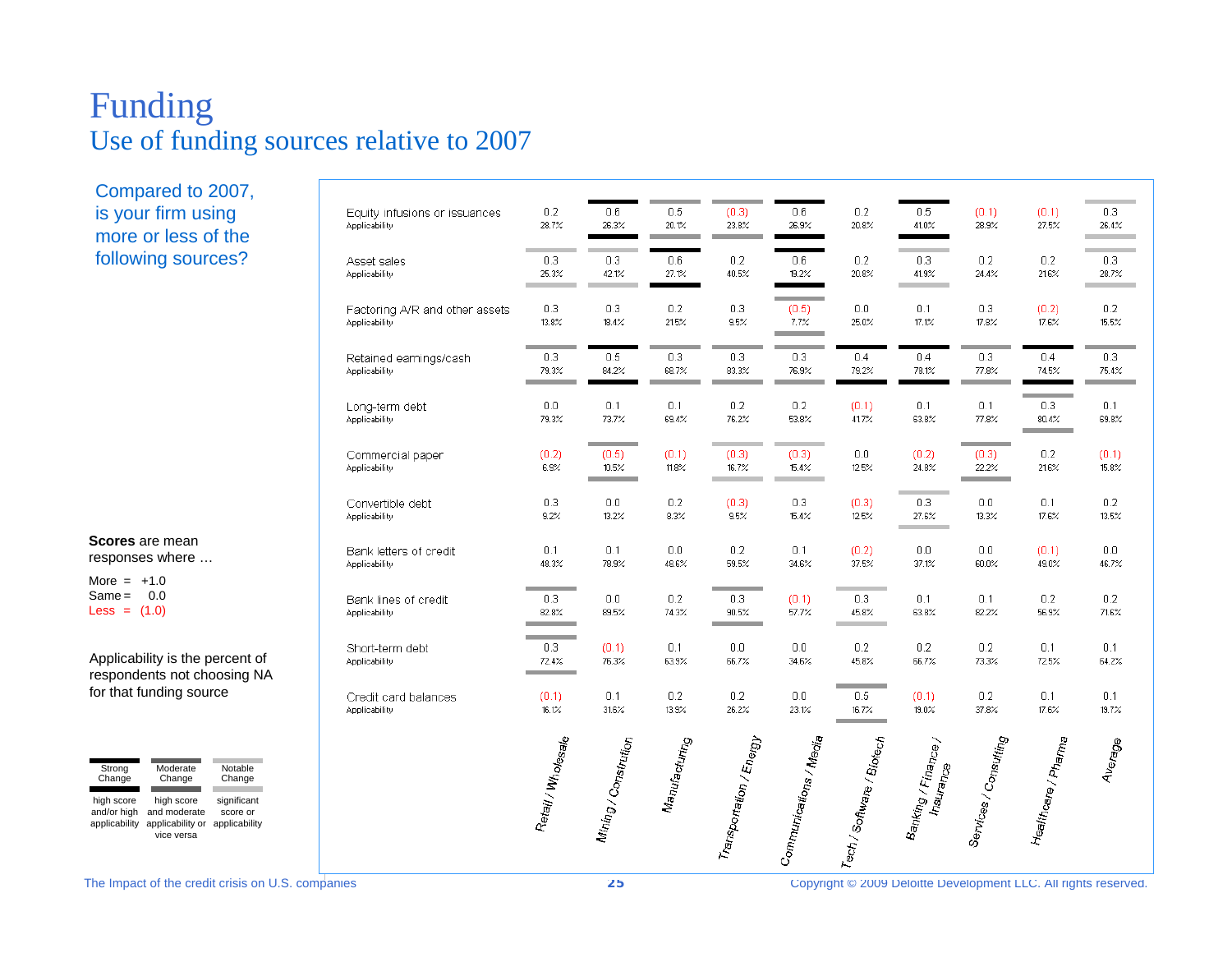# Funding Funding sources for the past six months

Considering your funding over the past six months, how much funding has come from each of the following sources? (percent of total funding from each source)



Data and Calculation Notes:

\* Totals include answers provided by companies not specifying an

industry and by those specifying "other"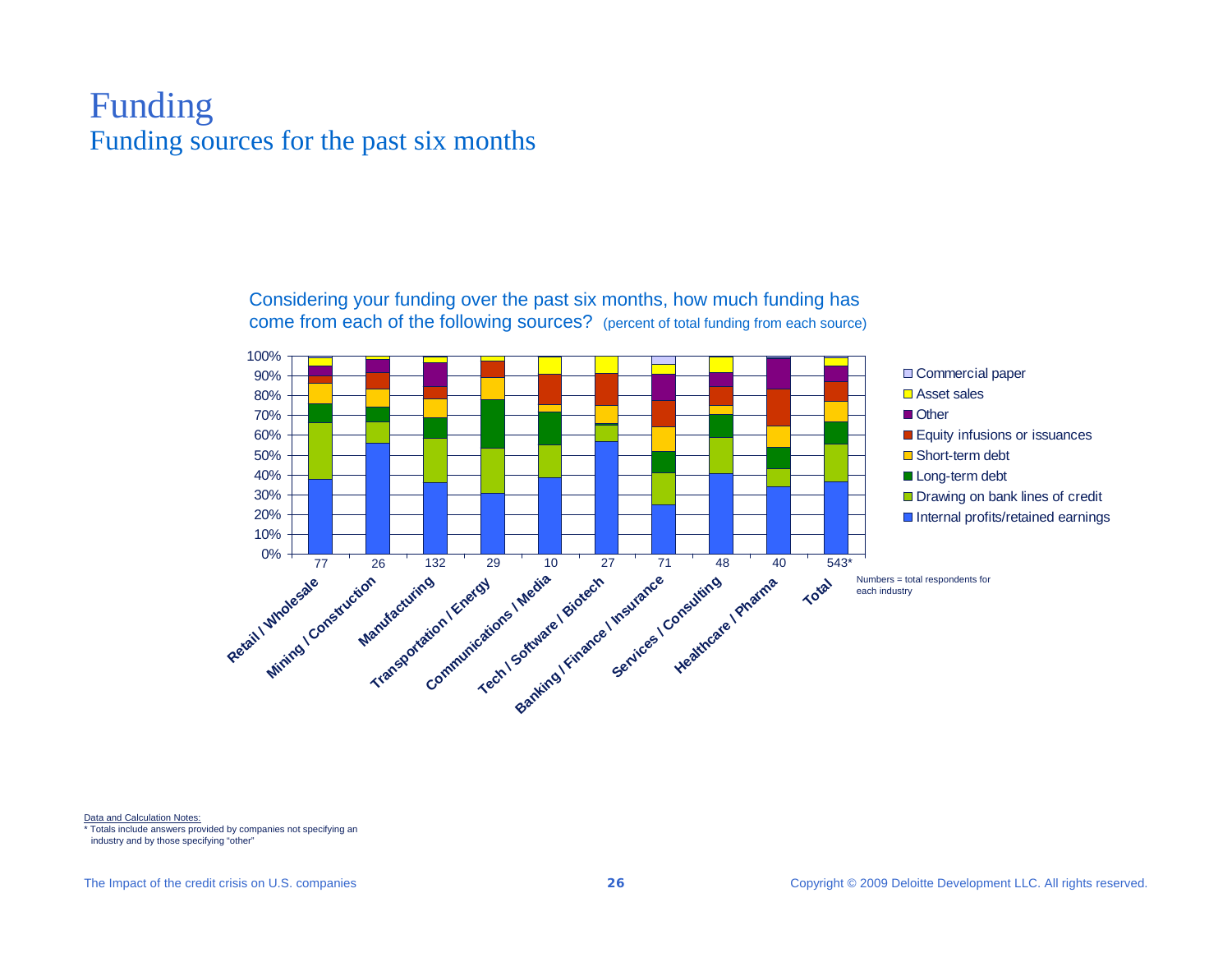# Funding Ability to pursue attractive investment projects

When capital markets are operating normally, how much does your ability to access external capital limit your ability to pursue attractive investment projects? **(left bar for each industry)**

In the current credit market environment, how much does your ability to access external capital limit your ability to pursue attractive investment projects? **(right bar for each industry)** 

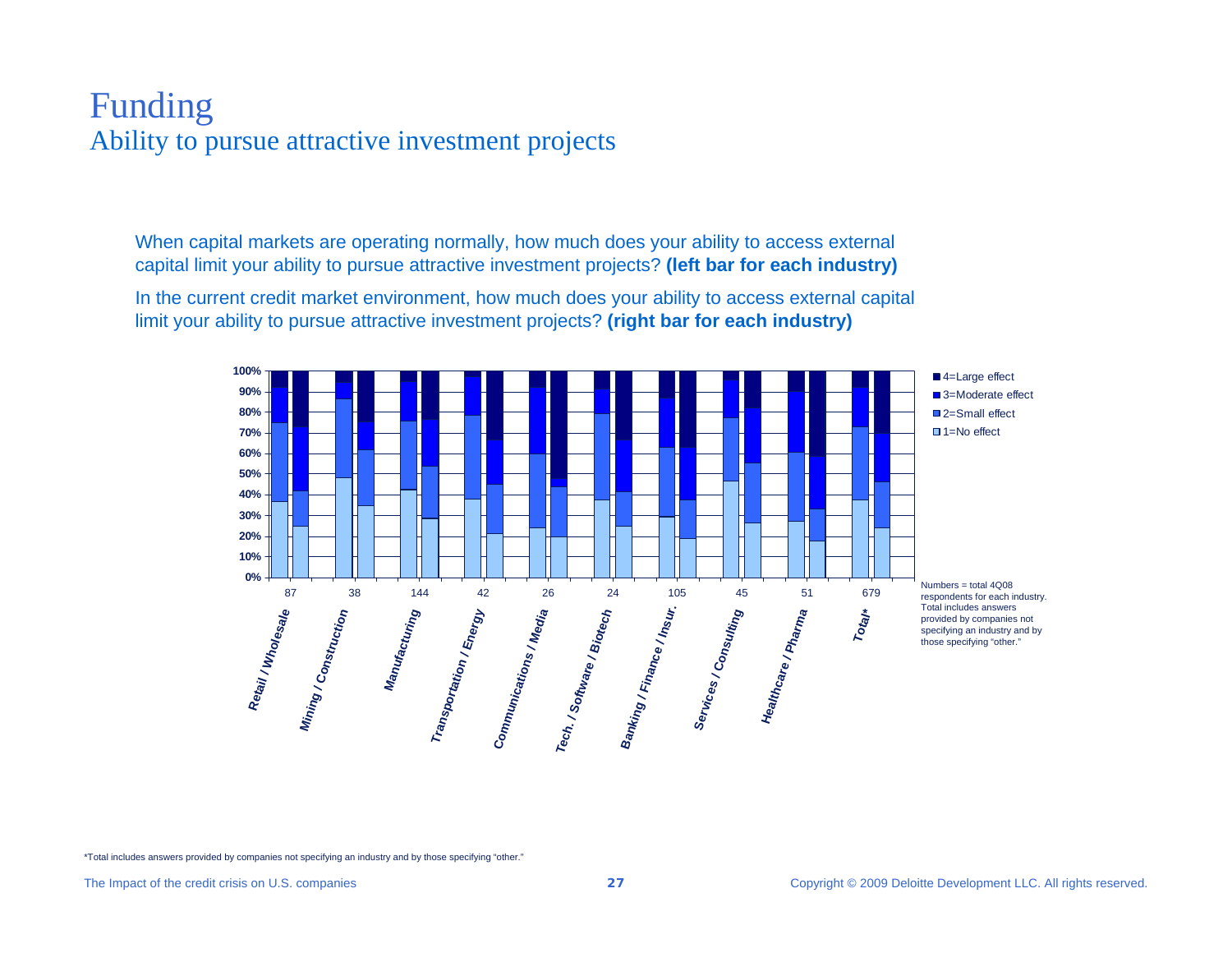# Credit market effectsImpact on credit availability and cost

Has your company been affected by the costs or



In what ways has your company been affected by the credit market turmoil? (percent of citing each difficulty)



How many basis points have your credit costs increased since the summer of 2007?

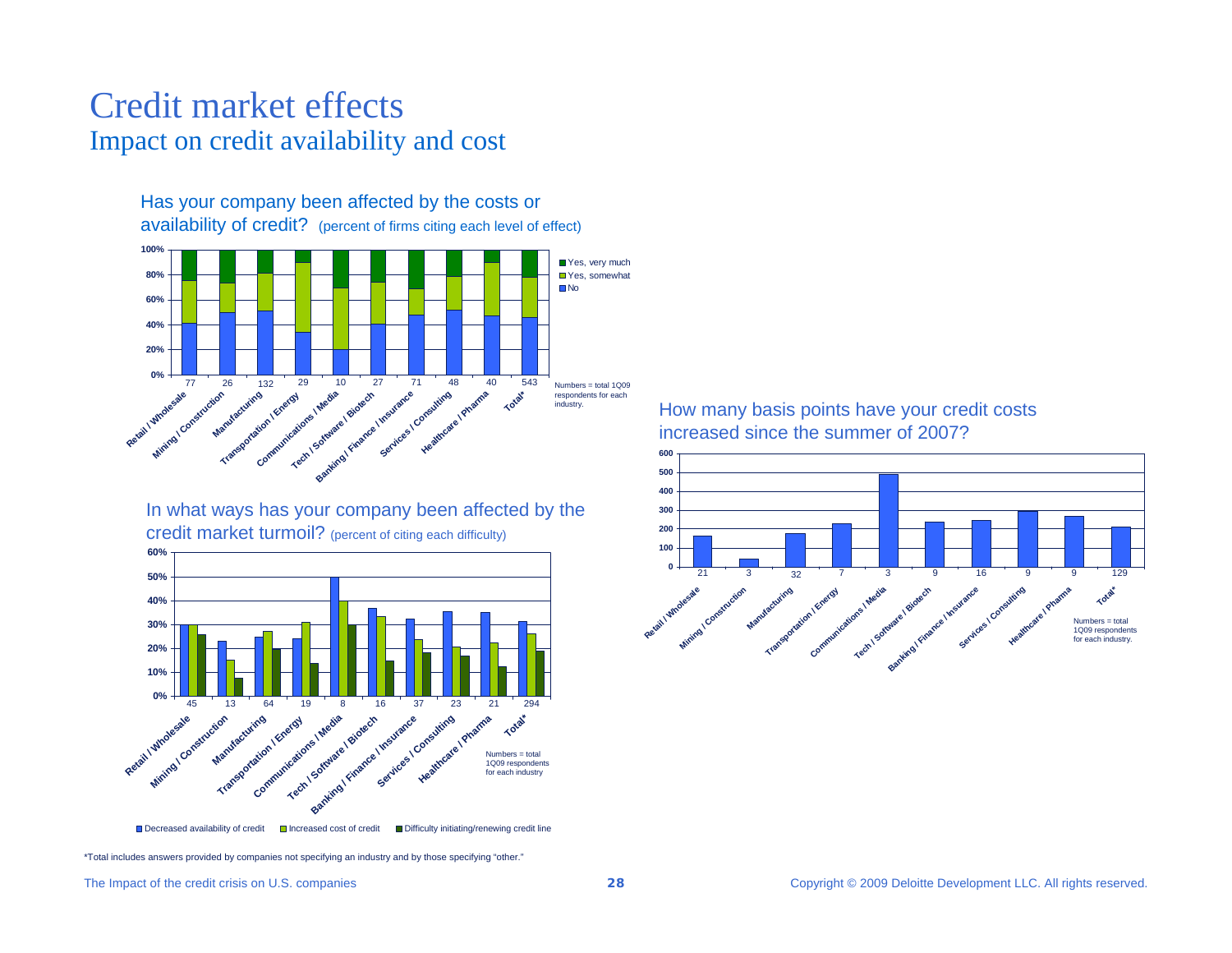# Credit lines Use and levels



## Does your company have a bank line of credit? (percent of companies with credit lines)



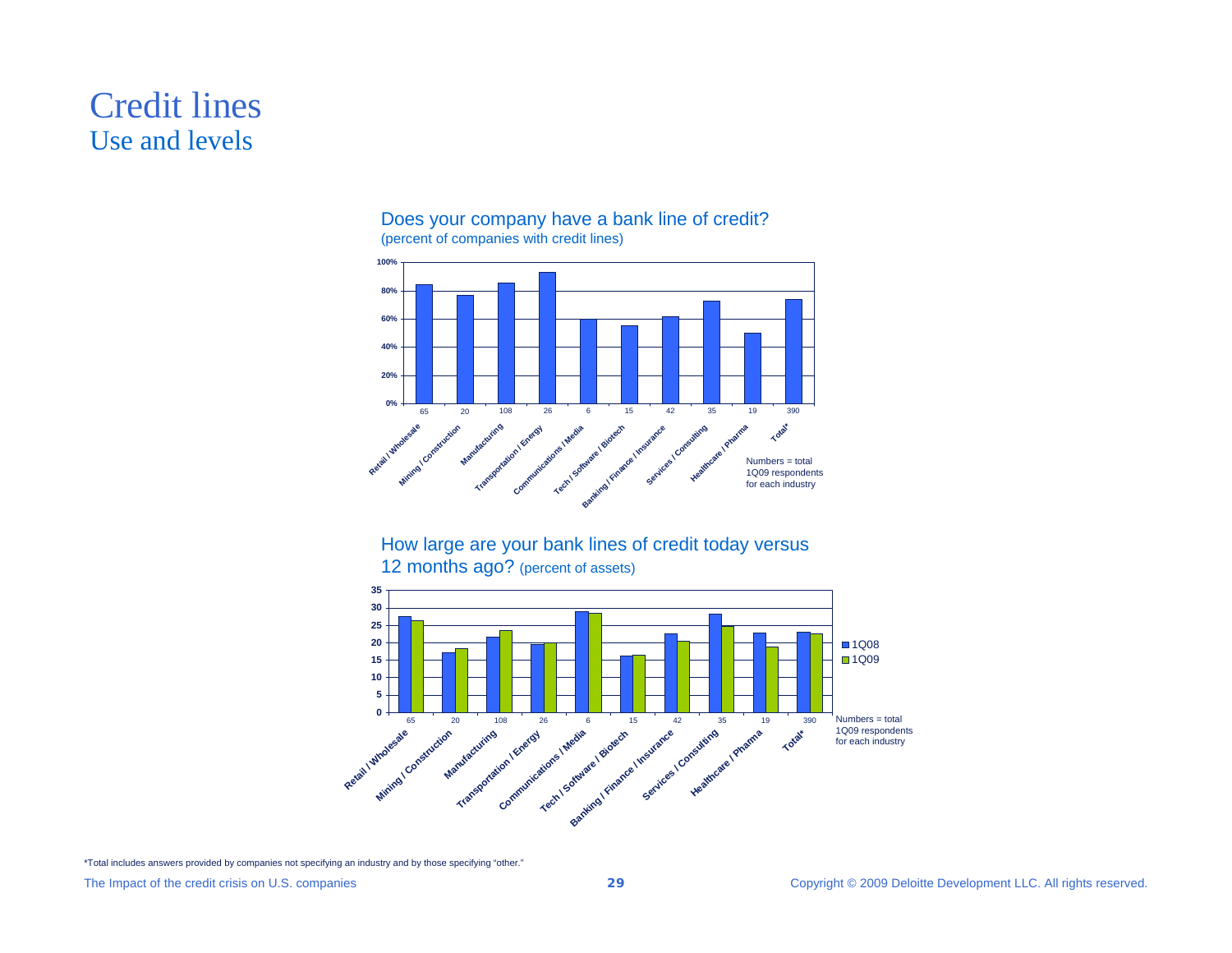# Credit linesDraw-down and purpose

#### To what extent has your firm drawn on its lines of credit? (percent of credit line)



For those who have used credit lines this year, how have you used the funds? (percent of firms citing each purpose)



If your company has limited the use of those credit lines over the past few months, why? (percent who cite each reason)

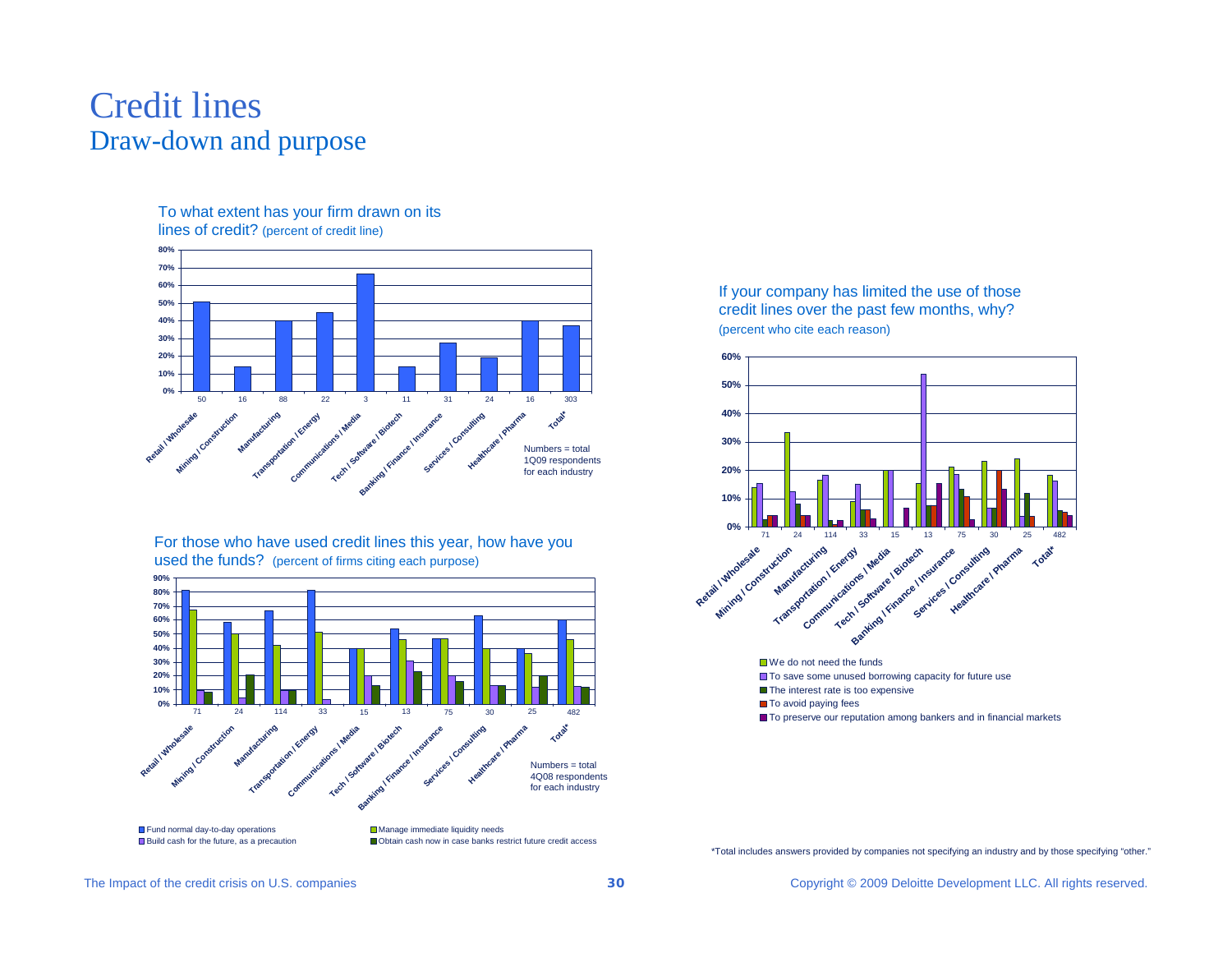# Industry context Projected earnings

Relative to the previous 12 months, what will be your company's change in earnings? (percent change over the next 12 months)



**14Q08** 1Q09

Data and Calculation Notes:

• All results Winsorized and revenue weighted.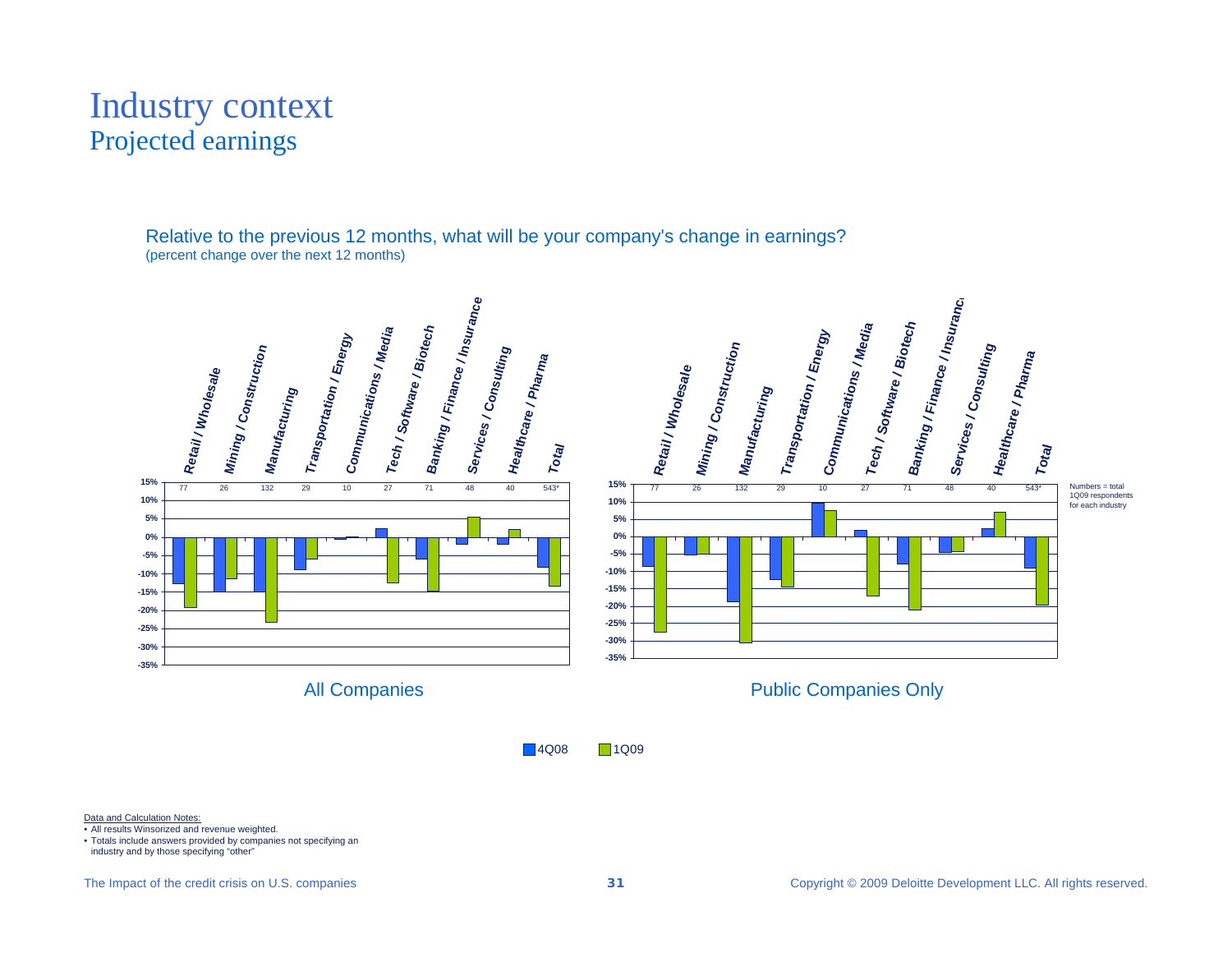# Industry context Spending projections

Relative to the previous 12 months, what will be your company's change in in capital spending, technology spending and marketing/advertising spending? (percent change over the next 12 months)



 $\blacksquare$  = 4Q08  $\Box$  = 1Q09

Data and Calculation Notes:

- Results are for all companies
- All results Winsorized and revenue weighted.
- Totals include answers provided by companies not specifying an industry and by those specifying "other"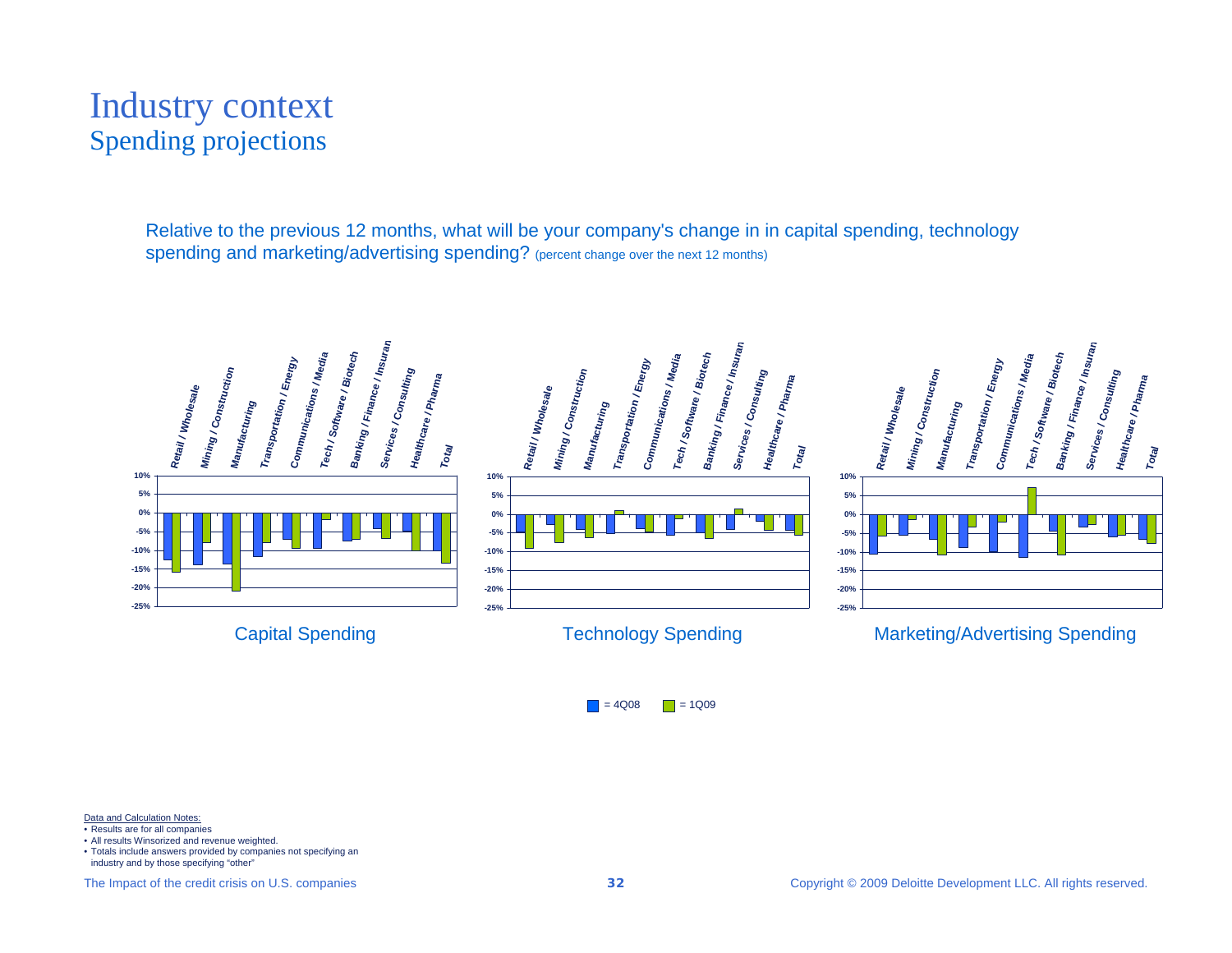# Industry context Industry/sector performance

## **Industry Total Shareholder Returns**

(as of February 26, 2009)

|                                              |                                  |        | <b>YTD</b> | 3 Year      |        |  |
|----------------------------------------------|----------------------------------|--------|------------|-------------|--------|--|
| <b>Survey Industries</b>                     | <b>Corresponding Indexes</b>     | Mean   | Median     | <b>Mean</b> | Median |  |
| <b>Retail/Wholesale</b>                      | <b>Consumer Services</b>         | $-29%$ | $-31%$     | $-5%$       |        |  |
|                                              | <b>Consumer Goods</b>            | $-31%$ | $-30%$     | $-6%$       | $-5%$  |  |
| <b>Mining/Construction</b>                   | Mining                           | $-55%$ | $-62%$     | $-15%$      | $-9%$  |  |
|                                              | Construction                     | $-40%$ | $-41%$     | $-26%$      | $-24%$ |  |
| <b>Manufacturing</b>                         | Manufacturing                    | $-52%$ | $-52%$     | $-13%$      | 12%    |  |
| <b>Transportation/Energy</b>                 | Transportation                   | $-35%$ | $-36%$     | $-17%$      | $-12%$ |  |
|                                              | Energy                           | $-46%$ | $-49%$     | $-6%$       | $-7%$  |  |
|                                              | <b>Utilities</b>                 | $-36%$ | $-34%$     | -5%         | $-3%$  |  |
| <b>Communications/Media</b>                  | Telecommunications               | $-41%$ | $-40%$     | $-11%$      | $-8%$  |  |
|                                              | Media                            | $-58%$ | $-59%$     | -28%        | $-27%$ |  |
| Tech/Software/Biotech                        | Hardware                         | $-44%$ | $-43%$     | $-13%$      | $-11%$ |  |
|                                              | Software                         | $-41%$ | $-44%$     | $-11%$      | $-11%$ |  |
|                                              | Biotech                          | $-13%$ | $-13%$     | 2%          | 0%     |  |
| <b>Banking/Finance/Insurance</b>             | <b>Banking/Finance/Insurance</b> | $-49%$ | $-50%$     | $-21%$      | $-19%$ |  |
| Services/Consulting                          | Services/Consulting              | $-39%$ | $-39%$     | $-10%$      | $-11%$ |  |
| <b>Healthcare/Pharmaceuticals</b> Healthcare |                                  | $-34%$ | $-35%$     | $-9%$       |        |  |
|                                              | Pharmaceuticals                  | -16%   | $-32%$     | $-5%$       | $-7%$  |  |

Source: Analysis of Deloitte-defined indexes. Component companies are publicly-traded, US-based companies with market capitalizations of approximately \$500m or more. Note that the indexes are NOT restricted to survey participants, many of whom are not publicly traded.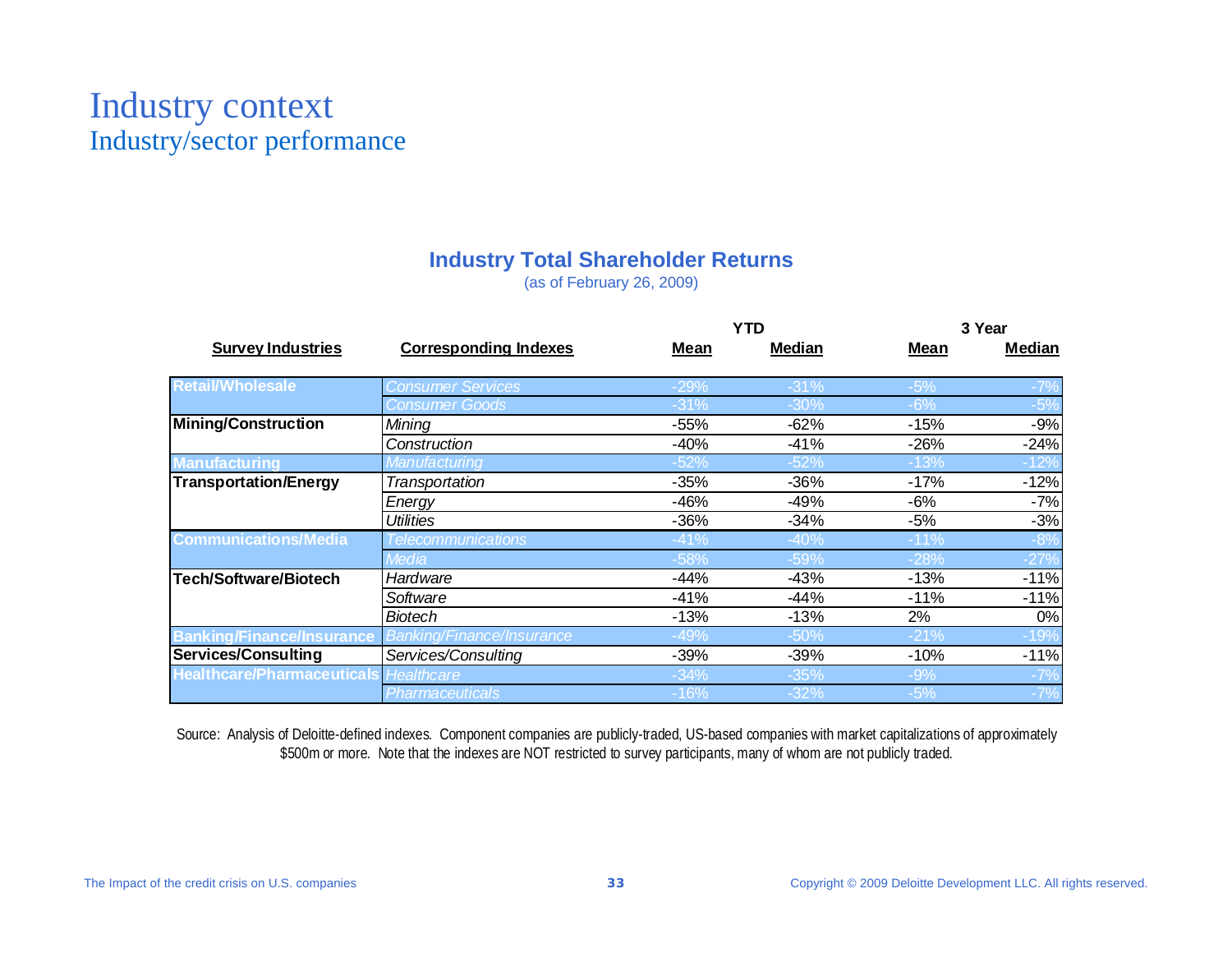# Appendix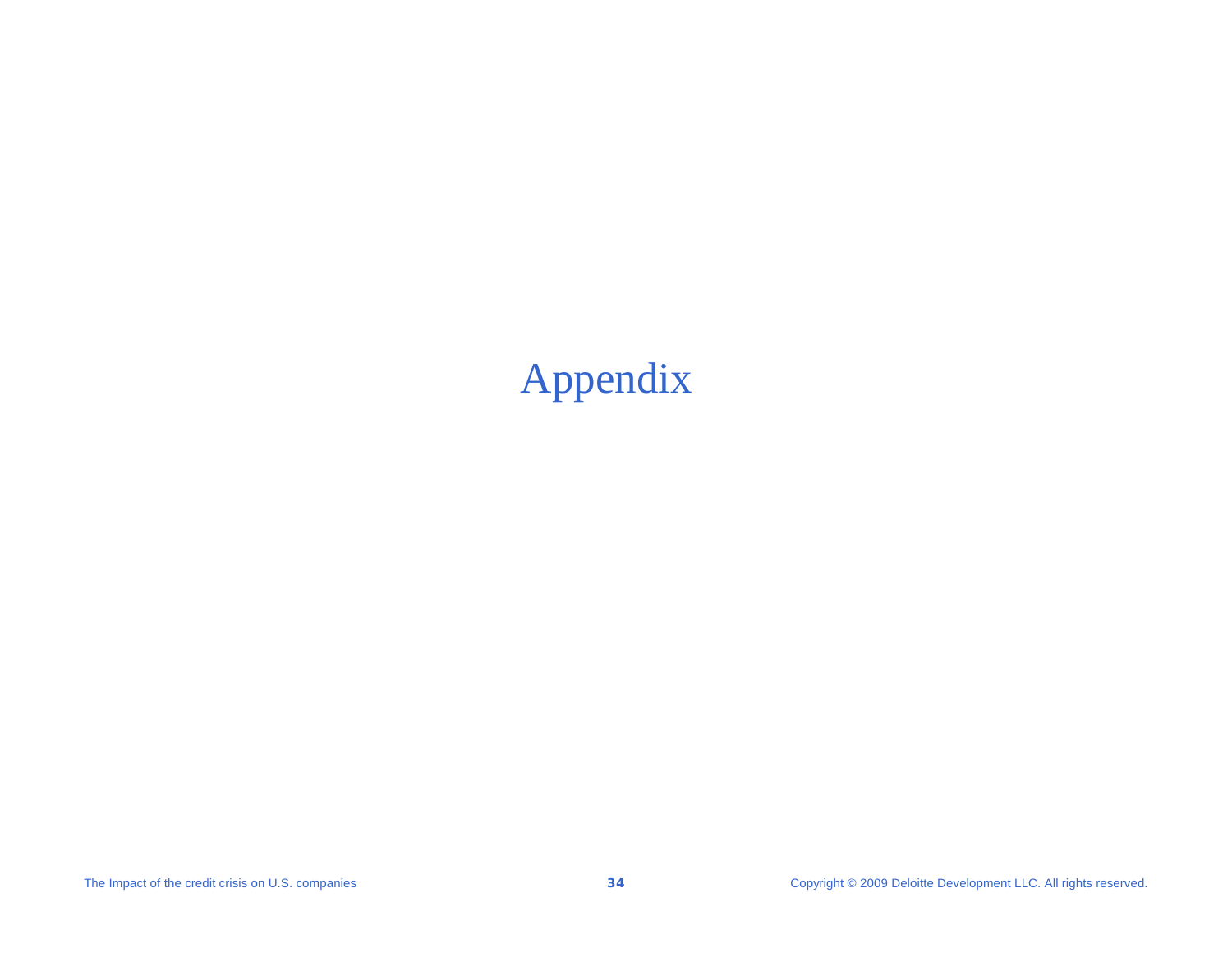# Respondent Demographics for Q408 Survey

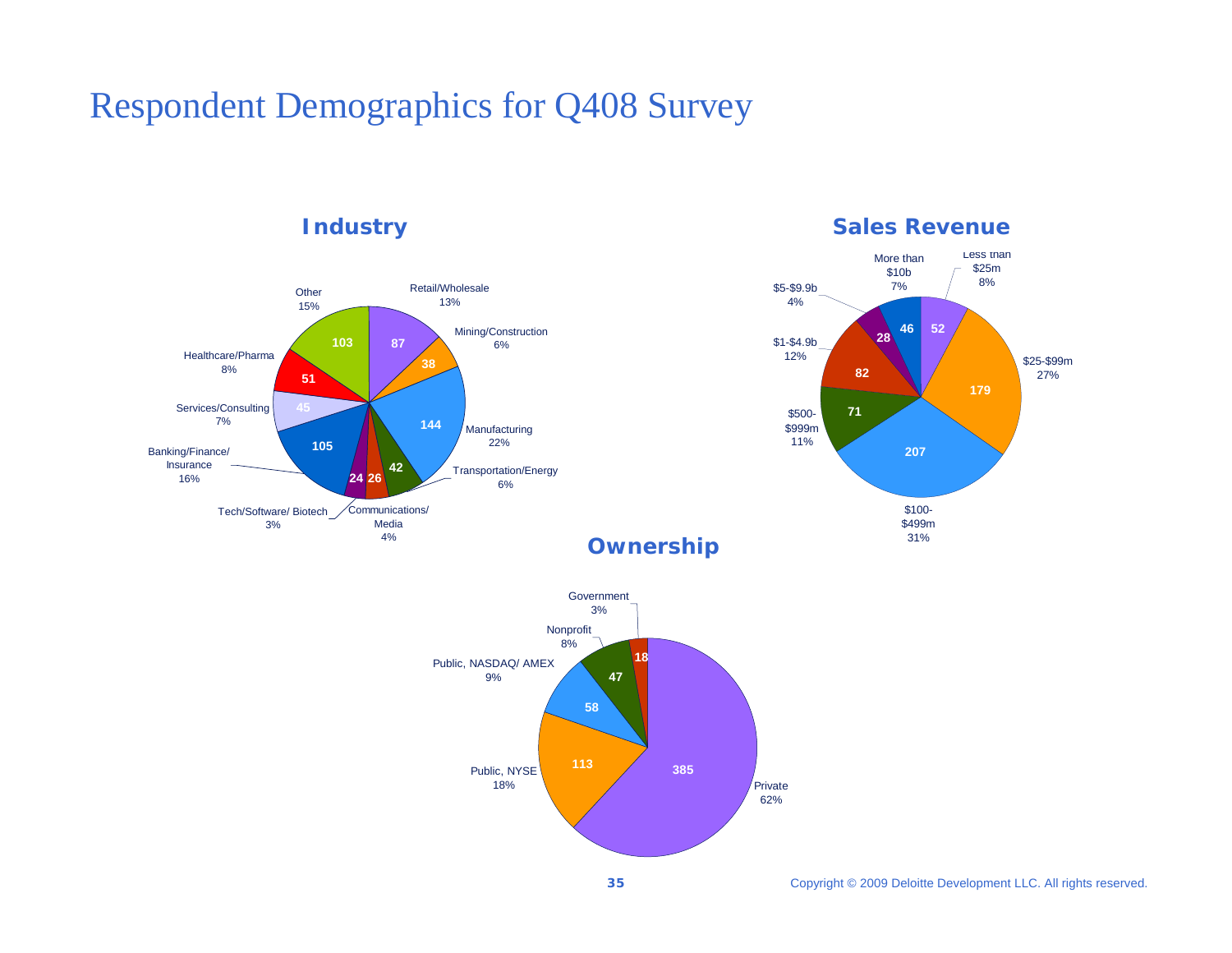# Respondent Demographics for Q109 Survey



## **Industry <b>Sales Revenue**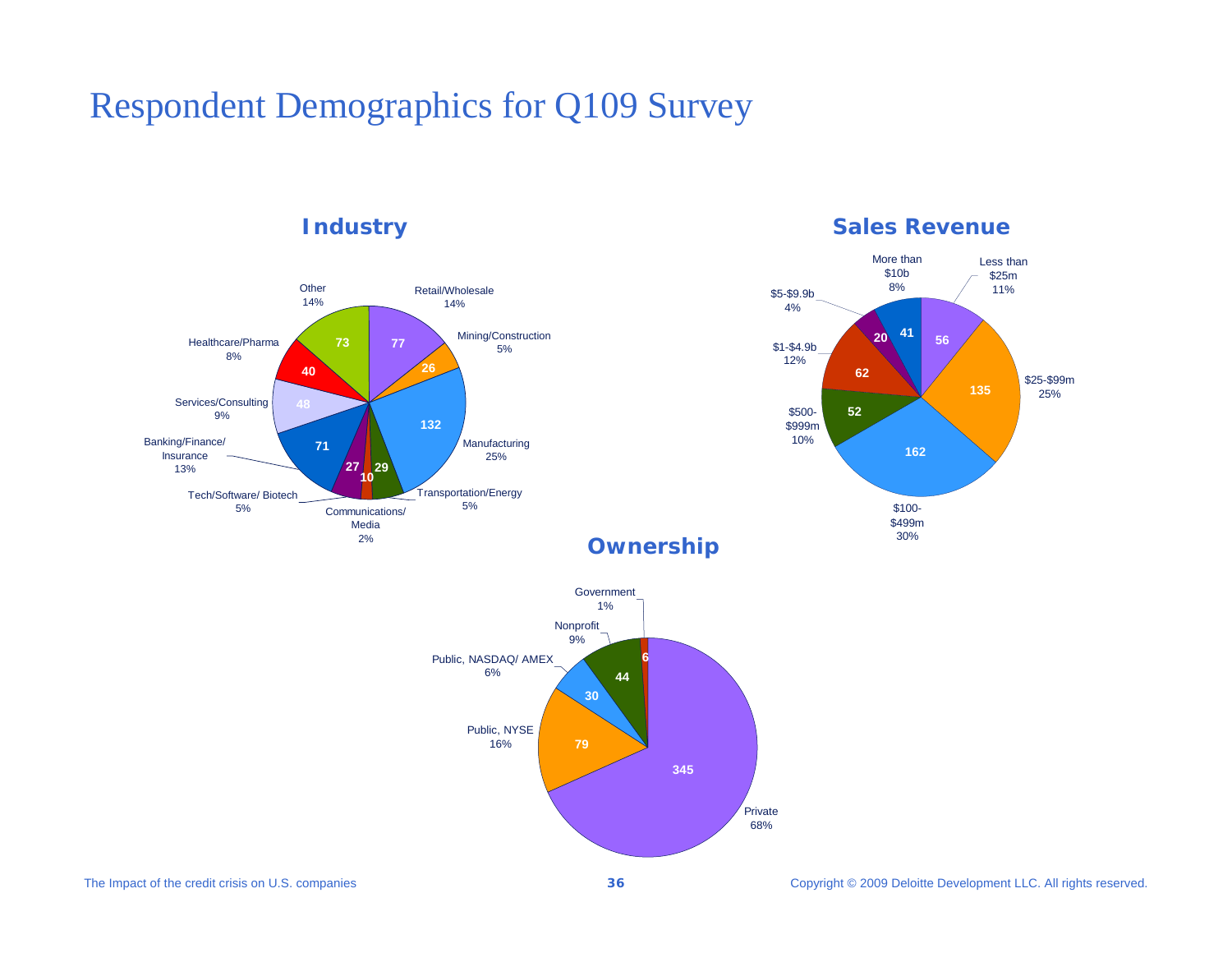# **Contacts**

- Duke University / CFO Survey:
	- John Graham, Director ([john.graham@duke.edu\)](mailto:john.graham@duke.edu)
- $\bullet$  Deloitte Value Initiative:
	- Greg Dickinson, Director (<u>gdickinson@deloitte.com</u>)
	- –Baisali Sarkar, Analysis Lead ([bsarkar@deloitte.com\)](mailto:bsarkar@deloitte.com)
	- Mary Dempsey, Communications Lead (<u>mdempsey@deloitte.com</u>)